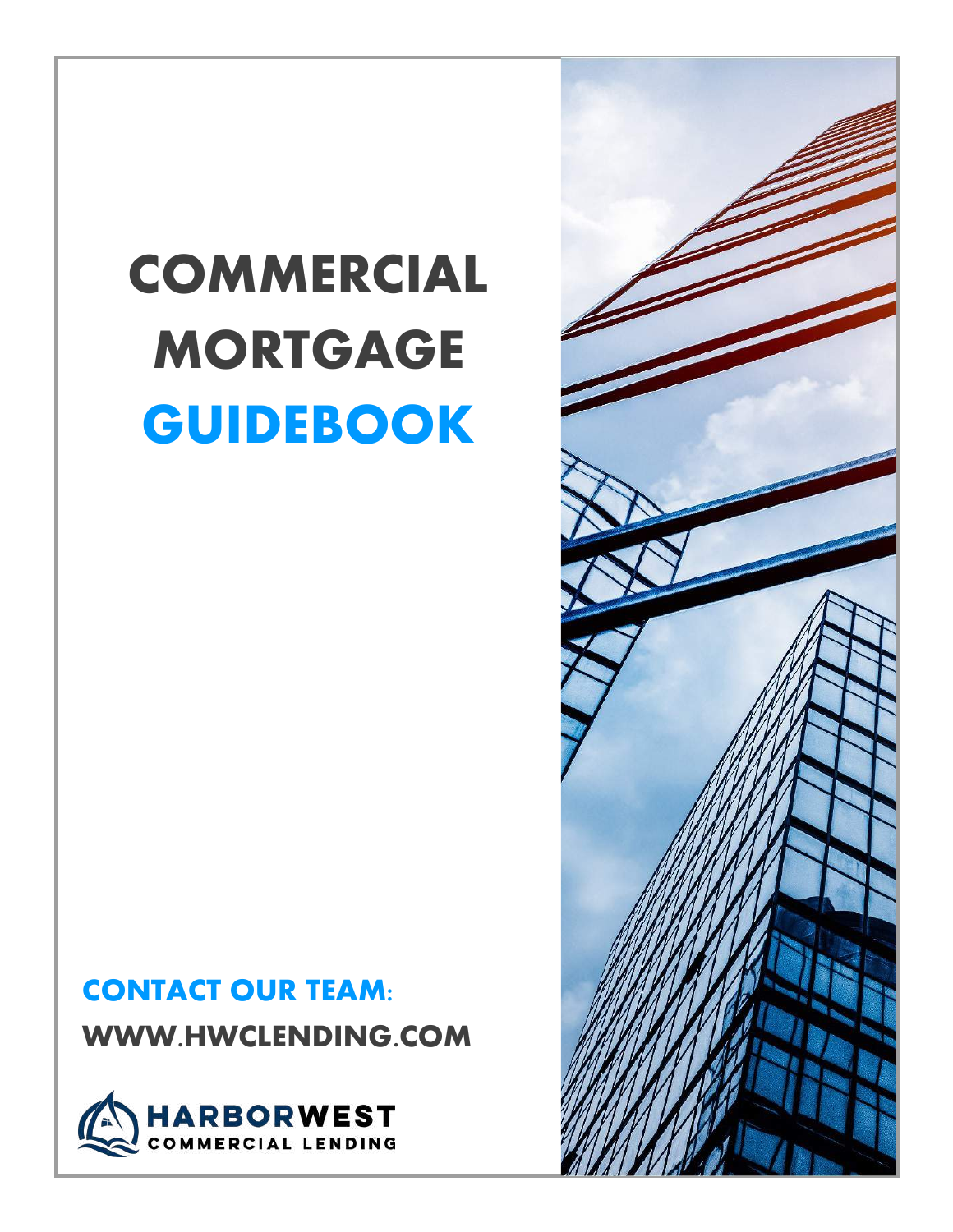#### Thank you for downloading our eBook!

Commercial real estate financing can be a complicated process. Do not be concerned if you feel confused or overwhelmed. Investment property banking is a specialized industry which has all its own proficiencies and nuances, as with any other business. An investment property may also likely be one of the largest purchases you will make in your lifetime. Meaning that particular property and your real estate portfolio is going to be an important factor when considering your assets, liabilities and overall income. And we would argue that financing is the most crucial component of your investment property. So wanting to understand the basic concepts, strategies and risks of commercial real estate financing – well that just makes you a good investor.

Capital advisory companies like HarborWest specialize in partnering with investors to quarterback the commercial financing process. Our goal is to provide access to the top market capital sources and negotiate the most competitive loan terms for our clients, all while making that process as seamless as possible and minimizing overall liability for them.

Prior to starting HarborWest, what we found over the years is that much of the commercial mortgage market caters to the largest commercial transactions, leaving middle-market investors with scattered options. HarborWest has become known for using our big company access and experience to specialize in providing those middle-market investors with the same resources, quality work and attention that they also deserve.

We look forward to reviewing your financing needs with you, but in the meantime -- we hope we can help new clients understand the basics of commercial real estate lending and that our guidebook will be insightful for you.

Enjoy!

Colin J. Dubel

Colin Dubel, President HarborWest Commercial Lending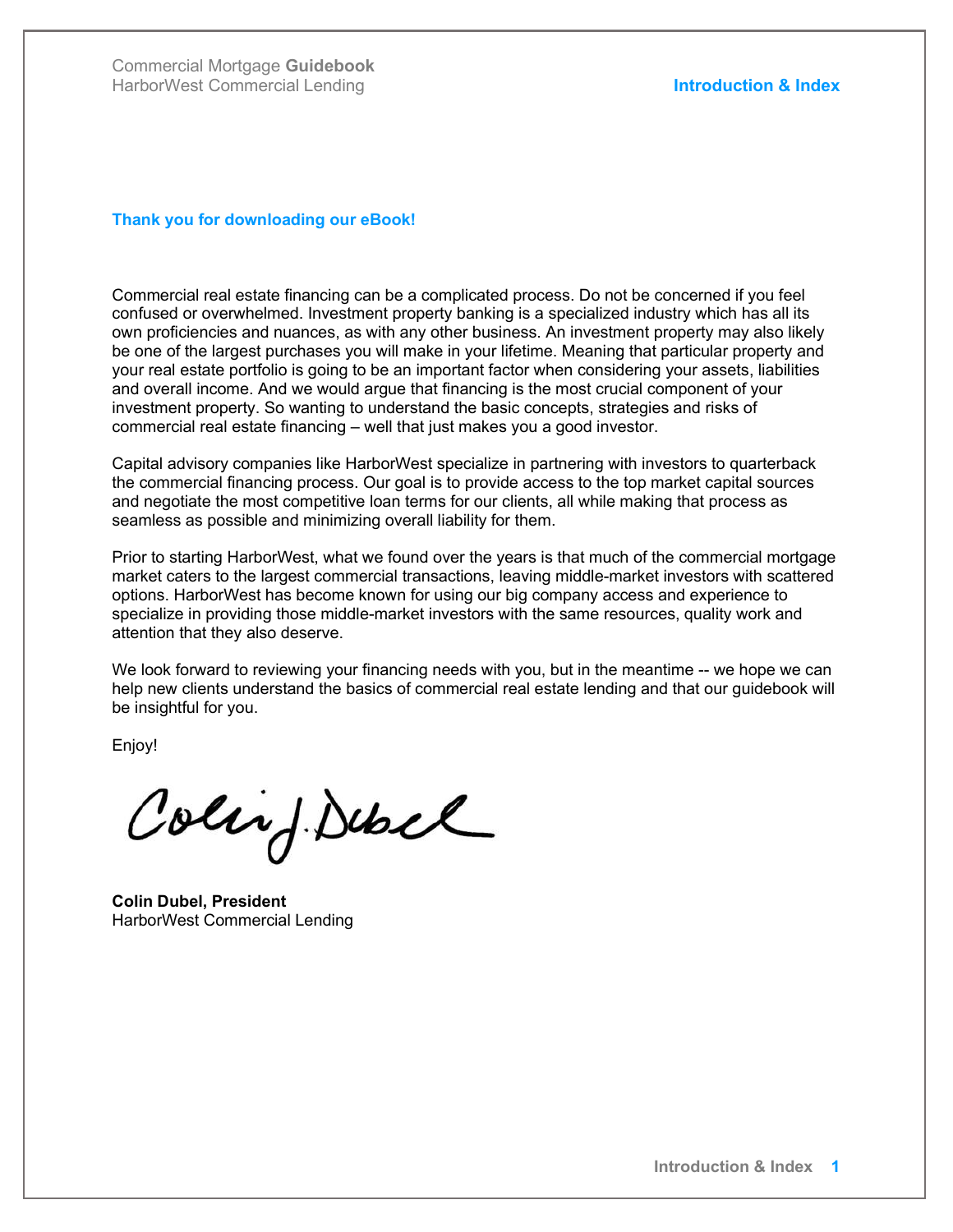#### Commercial Lender Types

Banking Institutions Life Insurance Companies Conduit Lenders (CMBS) Government Sponsored Entities (GSEs) Debt Funds Private Lenders

#### Commercial Mortgage Types

By Loan Stage: **Acquisition** Refinance **Construction** Bridge Financing Rescue Financing

By Property Type: Multifamily Buildings Office Buildings Industrial Property Owner-User Retail Property NNN Leased Mobile Home Parks Self-Storage Facilities **Hospitality** Special Purpose Raw Land

#### Commercial Key Concepts

Amortization Period Fixed Rate Period Loan-to-Value (LTV) Recourse vs. Non-Recourse Debt Service Coverage Ratio (DSCR) Debt Yield Ratio (DY) Prepayment Penalty Rate Lock Single-Asset Entity Impound Accounts Assumability Loan Conditions Commercial Loan Costs Post-Close Requirements

#### Commercial Loan Qualification

Borrower Qualification: Recourse vs. Non-Recourse Personal Financials Business Financials Business Outlook Credit & Character Sponsor Experience

Property Qualification: Property Type Property Location Quality & Condition Appraised Value NOI & Cash Flow Ratios Overall Tenancy Legal Considerations

#### Commercial Loan Process

Identify Mortgage Brokerage Scenario Assessment Review and Analysis Broker Packaging Lender Negotiations Loan Option Selection Lender Due Diligence Lender Approval Condition Satisfaction Post-Closing & Servicing

#### About the Author

About Colin Dubel About HarborWest

#### Glossary of Terms

Full Glossary of A-Z Terms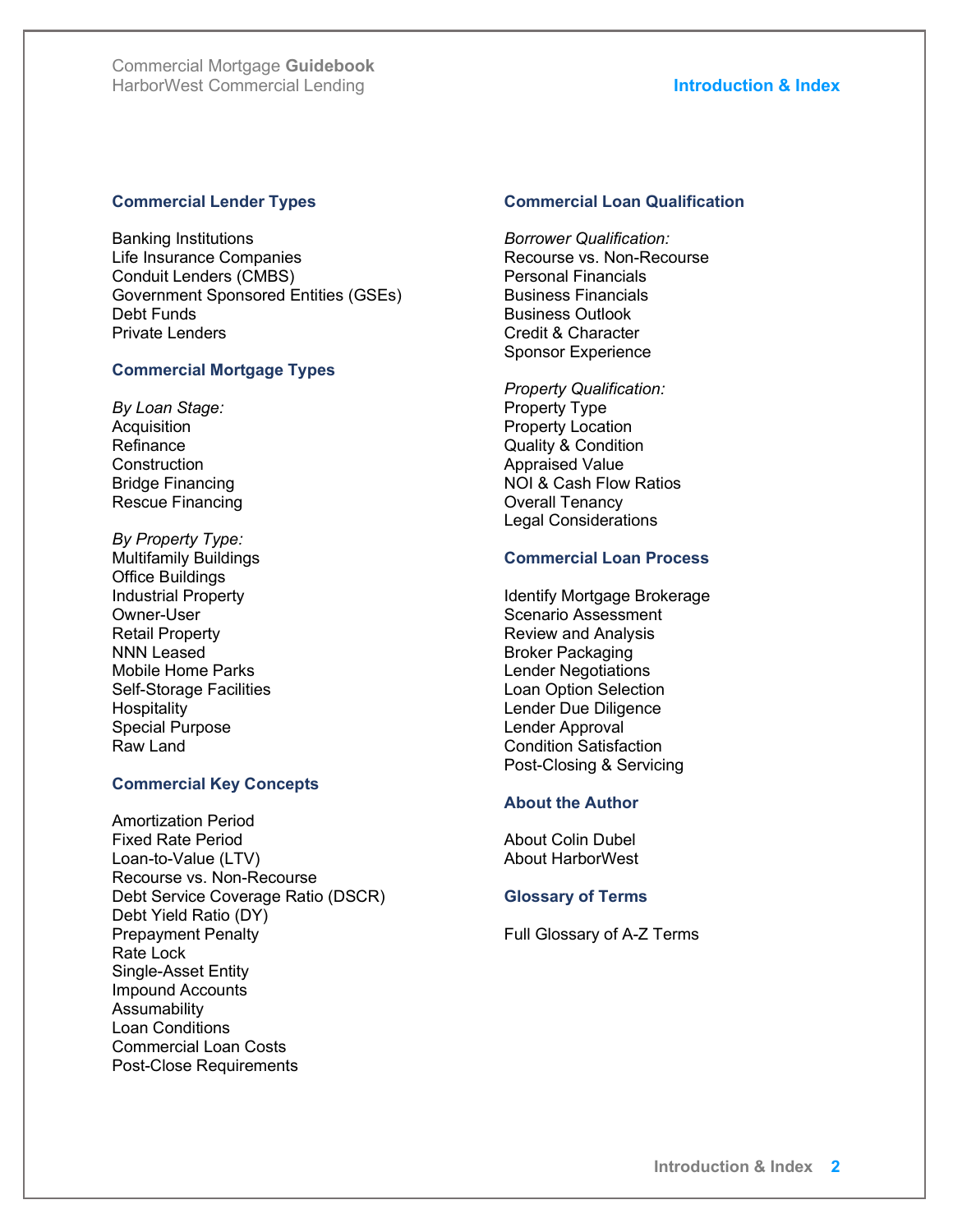Commercial real estate properties are financed by a variety of mortgage lenders. Each lender type has their own general box for the types of deals where they are usually a proper fit, and within each lender type – each individual lender has their own unique program parameters, requirements, and appetite. As the market changes, so do the lending programs for each individual lender and is something that is constantly in flux. HarborWest maintains close relationships with the most competitive individual lenders and consistently tracks changes to their programs as well as new lenders entering the market. Navigating this terrain can be difficult for a variety of reasons – but there are some general rules of thumb a borrower should be informed of when discussing their best route with HarborWest.

### Banking Institutions

The most well-known commercial lenders fall under this category and include banks, credit unions, and savings & loan institutions. These institutions source capital from their customer deposit base to make available for commercial lending purposes. Most banks have a specialty commercial real estate loan department to handle these requests that are separate from the consumer lending departments available to the general public for such things as credit cards, personal loans, or home mortgages. HarborWest will provide preferred access to these specialty departments, and in the case of a pre-existing relationship, help you leverage your relationship for better rates and terms. Banks usually pursue aggregate client relationships and can usually offer rate discounts and underwriting exceptions on a commercial mortgage request in exchange for deposits or additional business. The size of the bank can also be beneficial to a borrower. Larger banks that have national reach can service a client with properties in different states, while community banks that are limited in their lending footprint can make loan offers for deals that might not gather interest elsewhere.

Banks are also a primary source for construction lending being mostly footprint lenders as they allocate funds for communities they serve and are also best setup for the construction draw and reimbursement process to developers since they have local contacts to monitor the project. Banking institutions typically have the lowest processing fees and a variety of flexible programs to meet client needs. Each bank typically has their own "box" to fit their lending strategy and goals. They also however are recourse lenders for the most part and can be conservative, more paperwork heavy, and scrutinize a borrower's personal cash flow and credit more than other lender types. Banks are also more regulated, so it's important to work with HarborWest to identify and tackle any potential audit or regulation issues with your request before moving forward.

### Life Insurance Companies

Many life insurance companies have dedicated departments to invest their customer premiums and one of the largest asset classes for that is commercial real estate debt. While many life companies have an equity investment division whereas the life company is a commercial real estate investor, the larger focus is on the debt side where they can better control their risk. Life companies rely on the origination and servicing of commercial mortgage companies to execute this and are very rarely available to borrowers directly. You must be an approved correspondent lender or brokerage with a track record and meet professional requirements to originate new commercial real estate loans for life insurance companies. HarborWest is an approved correspondent lender for a variety of life insurance companies to provide direct access to these private programs to our clients.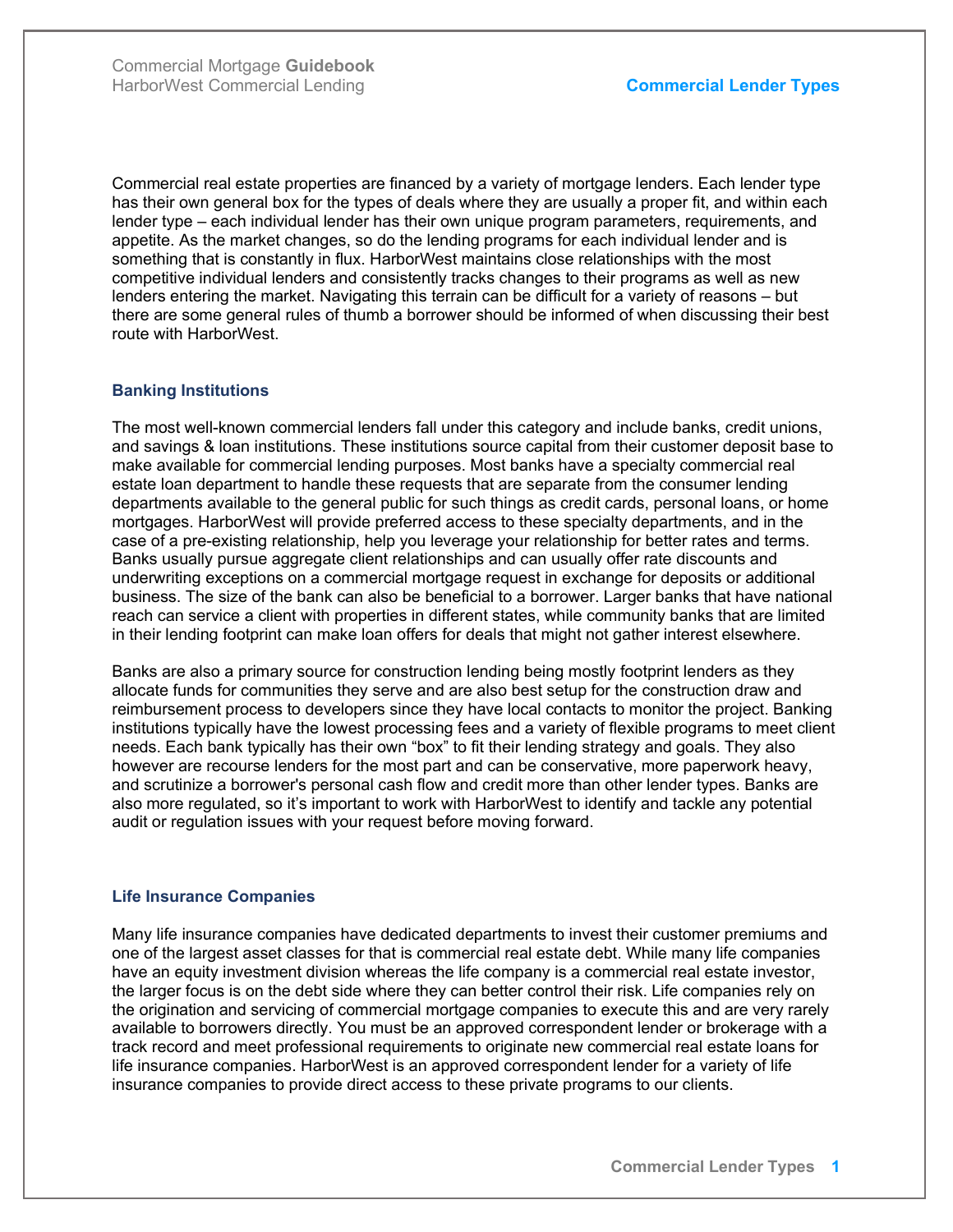Due to the nature of life insurance, their debt investments need to be more conservative than other lender types. Life insurance companies for the most part tend to target low leverage (low LTV) opportunities in more populated areas. They typically require experienced real estate investors and a good liquidity position on the borrower's side to qualify for their top programs. Sponsor and property requirements tend to be fairly strict in order to be a low-risk and predictable investment return to the life insurance company, but qualified borrowers can benefit with low, long-term fixed rates and commonly can be offered non-recourse loans.

### Conduit Lenders (CMBS)

Conduit lenders finance loans under a Commercial Mortgage-Backed Security (CMBS) execution platform. Commercial mortgage-backed securities are bonds that are collateralized by a pool of commercial real estate properties. The bonds are divided up into "tranches" which offers bond investors different risk and return profiles to choose from. New securitizations are rated and then monitored by independent rating agencies and available to the public. CMBS loans are securitized, so originators pursue loan requests that will be locked in for the long-term. To attract borrowers to this, they can typically offer higher leverage, longer amortizations, full-term interest-only options and attractive rates.

CMBS loans are always non-recourse as well since the collateralization is primarily based on the property which can be a huge draw for many borrowers. However, CMBS loans can be somewhat complex at times. Loan structures can become incredibly involved with multiple conditions and restrictions not found with other loan types. Rates are not locked until right before closing, which can make a stark difference for larger loan amounts if the transaction occurs during a volatile market. Required legal fees for CMBS financing can be cumbersome and excessive compared to other loan types. CMBS loans also require defeasance as their prepayment penalty, which can be extremely costly if you want to sell or refinance the property (defeasance is explained in a different section of this e-Book).

Given these implications, CMBS loans are usually a better fit for long-term hold properties and larger loan amounts that justify the higher fees to execute. HarborWest can provide CMBS cost comparisons and defeasance scenarios to help clients better understand this option, as well as our experience and back office legal contacts to help negotiate loan documents for larger transactions.

### Government Sponsored Entities (GSEs)

Government agencies or government-sponsored entities (GSEs) among others include SBA (Small Business Administration), HUD (Dept. of Housing & Urban Development), FNMA (Fannie Mae) and Freddie Mac (FHLMC). GSEs do not directly originate loans, but instead have approved correspondent lenders and brokerage companies like HarborWest originate new loans for them that meet specific criteria and assume the loan from the correspondent. The government agencies are primarily strong candidates only for multifamily financing (FNMA, FHLMC, HUD) and small-cap owner-user business real estate for companies (SBA).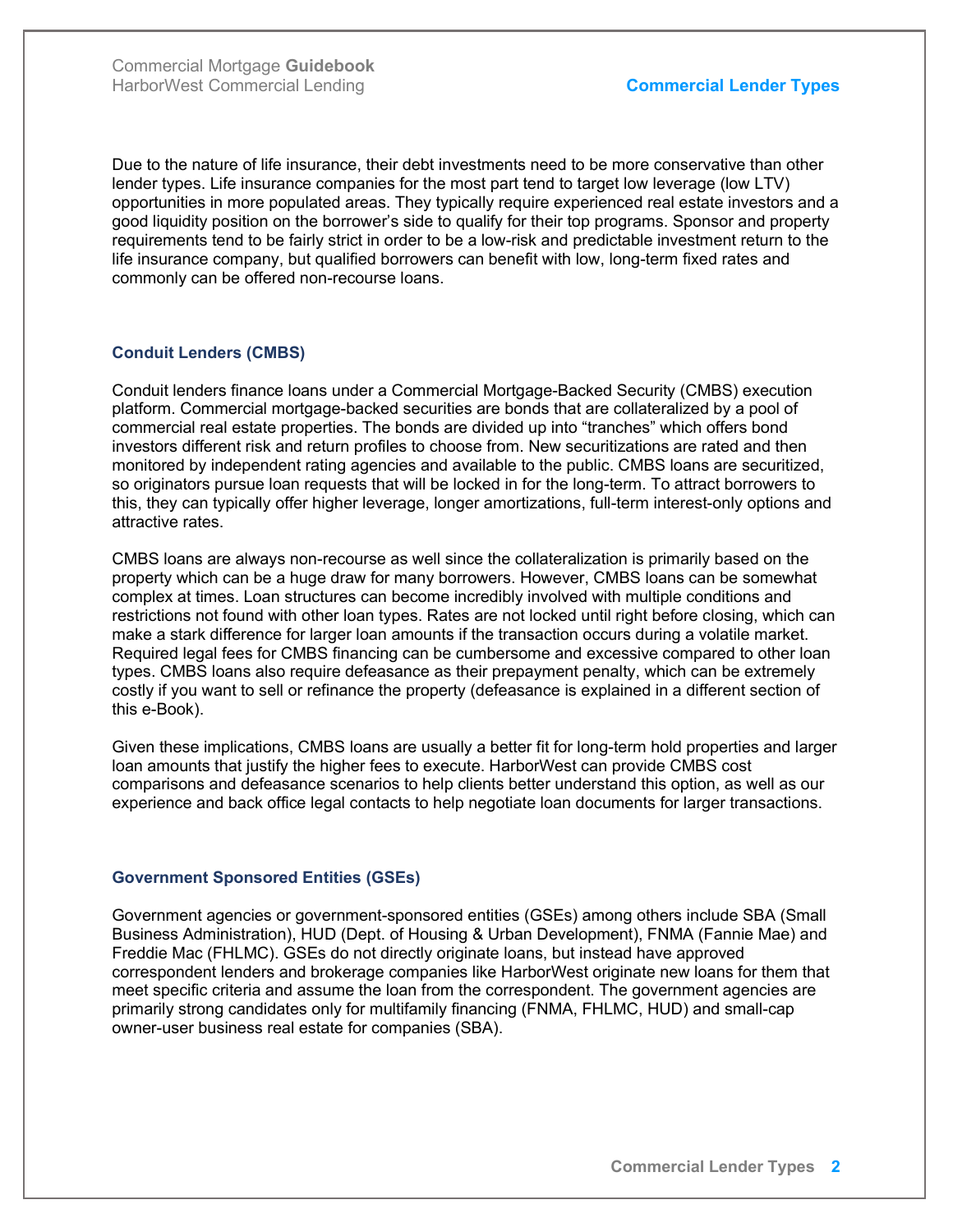Government agencies account for almost half of all multifamily loans and small business real estate loans financed in the US, as their programs can reach more rural areas where other lenders may not be willing to lend. Paperwork and processing times can be more demanding than with other lenders which needs to be considered for purchase transactions with strict escrow deadlines. The agencies providing multifamily loans are typically competitively priced and always non-recourse which can be very attractive to investors, and especially attractive to syndicated entities or foreign investors that likely would run into issues with recourse lenders like banks.

SBA real estate loans can offer up to 90% (LTV) financing to small businesses which many times is the only option for companies with minimal equity to expand their operations or purchase instead of leasing their space. While the SBA may be the funding source for these owner-user transactions, it is actually the bank or approved correspondent that determines the interest rate they can offer. HarborWest tracks the market lenders with the most competitive SBA program rates and can also help negotiate discounts by establishing business banking relationships with that specific lender.

#### Debt Funds

A commercial real estate debt fund is a private equity backed fund that pools individual investor capital and deploys that capital into commercial real estate debt opportunities. These funds have always existed but became more prominent after the most recent major 2008 recession, as banking regulations and scrutiny became tighter. Debt funds usually specialize in a specific asset type, location or strategy and pool money from investors looking to allocate a portion of their savings into commercial real estate. Debt funds are less regulated so they all have better flexibility to work with buyers and landlords, which can be beneficial to negotiate more favorable rates and terms for your new mortgage. Many funds specialize to go head-to-head with the most aggressive banks and institutions with more flexibility, while others may specialize in bridge loan products for example offering tailored and flexible loan terms with competitive market pricing.

This category also includes the online marketplace or "crowdfunding" which started to gain traction after the recession but has lost its spark in recent years. Crowdfunding platforms allow easier entry into debt funds with a much lower investment requirement for the debt pool and diversification by splitting that investment into both debt for mortgages and equity for crowdfund principals to use in acquisition opportunities. Debt funds are a preferred capital source for HarborWest as they tend to be more "investor friendly" - more strategic, flexible and negotiable compared to other lender types. HarborWest maintains relationships with very select debt funds that specialize in certain situations or asset classes in order to bring the most fitting product to our clients.

#### Private Lenders

Private lenders are a fantastic source of capital when other lender types cannot perform, or the loan request requires the execution to be extremely strategic. Private lenders are usually individuals or family office lenders that are lending their own funds. Seller financing would technically fall under this category. Private lenders are lightly regulated, so they are able to provide very flexible terms, loan structure and most importantly – make decisions based on pro-forma numbers and mitigating factors if the property or borrower does not currently qualify for stabilized property programs with other lender types. Expedited closings are usually also available as there is usually no "red tape" to go through for a decision if the private lender is ready to commit based on his or her own level of due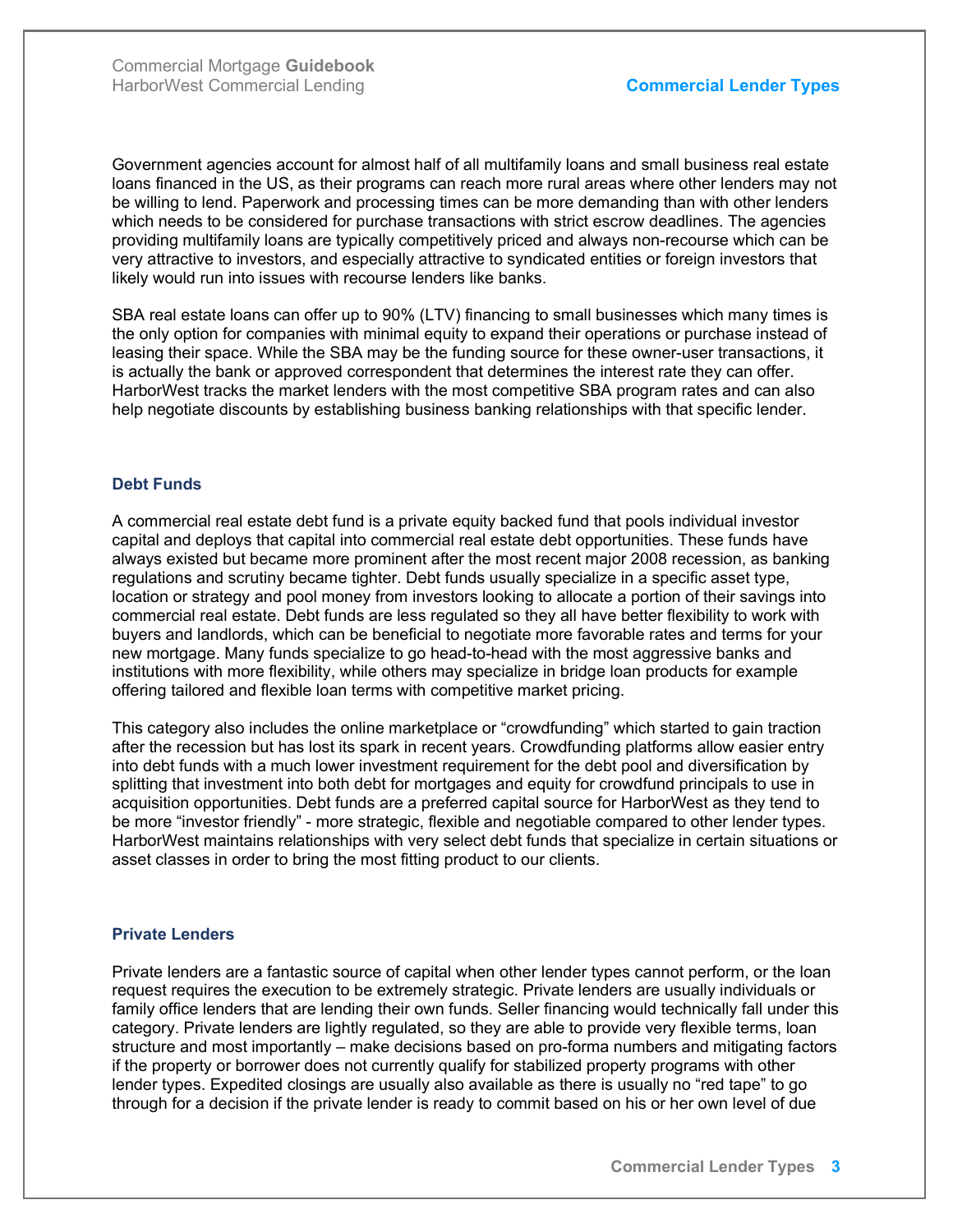diligence. Private loans usually cannot offer high leverage and require a fair amount of equity and are comparatively expensive on both rate and fees than other lender types.

Many private loans are short term which can be an issue if the loan is coming due and the property or borrower still does not qualify. If the borrower is not able to refinance or pay off the private lender at maturity, they could be at risk of default. However, if the potential opportunity of the property is too attractive to pass up, many times a private loan in the long-term can be well worth the short-term pain of high rates and fees. The private lending arena is in general very scattered and can lack a sense of organization that makes a client feel confident in their abilities. HarborWest has refined our private money capital sources through the years to only include private lenders and investors that have built a proven track record with our team, repeatedly performed for our clients, and that we can personally recommend.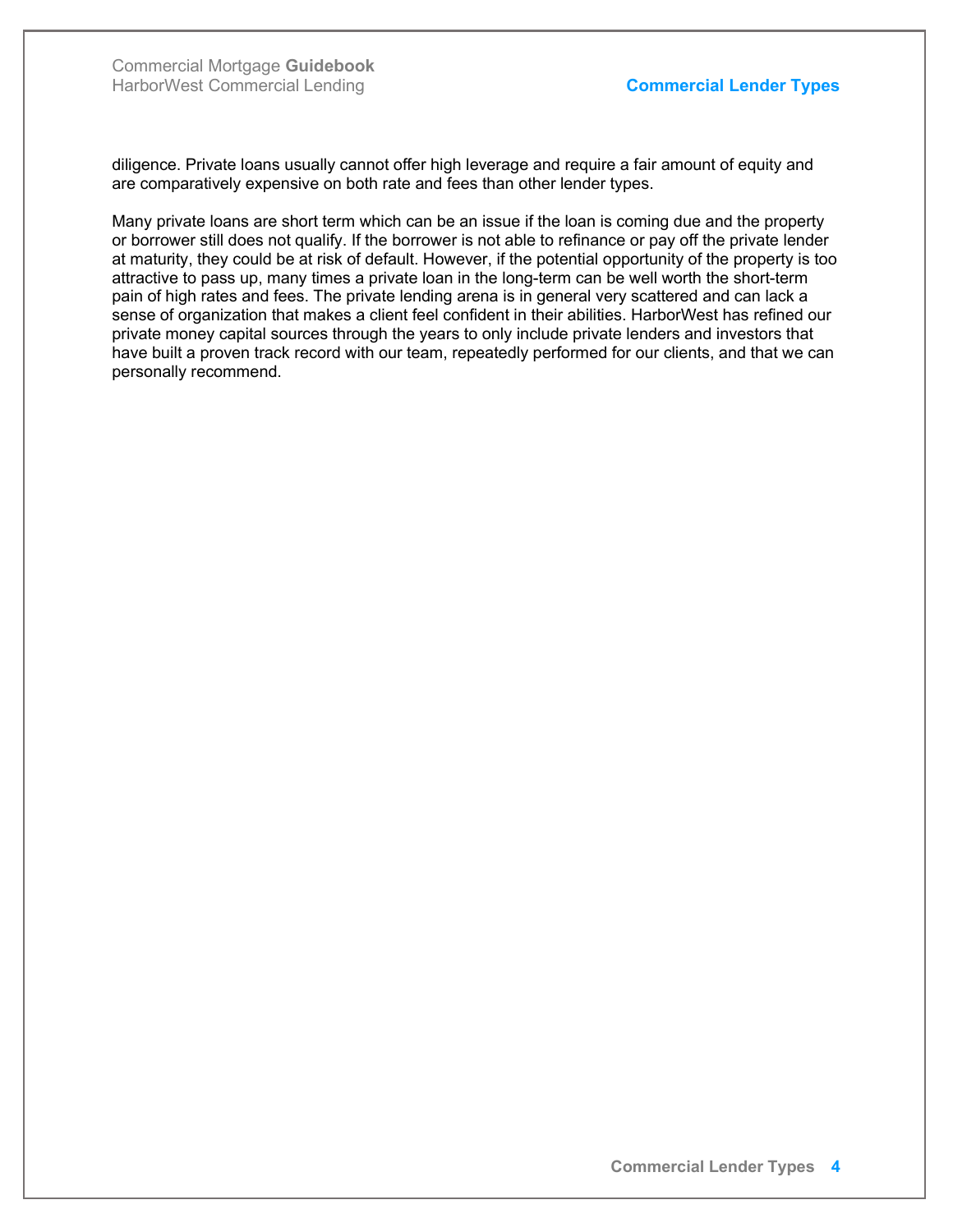Commercial real estate loans are primarily classified by either their stage or their asset class. The stage refers to the financing need of the property and usually falls into one of the following buckets: acquisition, refinance, construction, bridge, or rescue. However, much is just semantics as you can have a bridge acquisition for example. But usually, an acquisition or refinance is assumed to involve a stabilized property unless further indicated. Each stage has different risks and considerations a lender needs to consider in reviewing the commercial loan request to determine how they might feel comfortable structuring the loan, and what loan terms they are able to offer given the risk of the stage.

Lenders also classify commercial loans by property type. Most lenders usually have a specialty or preference for certain sub-types of commercial properties and will modify their underwriting and available loan terms based on that property type. The desirability of certain property types for a commercial lender are both internal and external. External factors would include property location, economic and market factors, and demand for that property type. Internal factors might include the allocation need or lack thereof for that property type in a lender's portfolio, historical performance and default risk of that subtype within their portfolio, and even personal experience or bias from the decision makers within a particular lending institution.

#### By Loan Stage:

#### **Acquisition**

This is the most common stage an investor might be seeking new financing. At this stage, an investor is purchasing a stabilized commercial property and needs to supplement their down payment with a commercial mortgage. Down payment equity typically coming from the investor(s) with cash or 1031 exchange proceeds from the sale of another commercial property.

#### **Refinance**

Refinances are also a common stage to request commercial financing. This can include "rate and term" refinances which usually take advantage of current market conditions to improve their interest rate, re-amortize the loan payment schedule or structure a more flexible loan to better fit their goals. This can also include "cash out" refinances which tap into the property's equity to provide proceeds to the borrower for investment or personal use.

#### **Construction**

Construction loans are used for commercial development projects to provide investors with funds in order to complete a commercial property project. Funds are distributed to the developer in draw phases in order to mitigate risk to the lender. The developer and lender will have a close relationship as they stay in frequent contact during the course of the project. There is a more in-depth scrutiny in evaluating these projects and financing due to the inherent risk of the project failing and not having a completed and stabilized piece of collateral.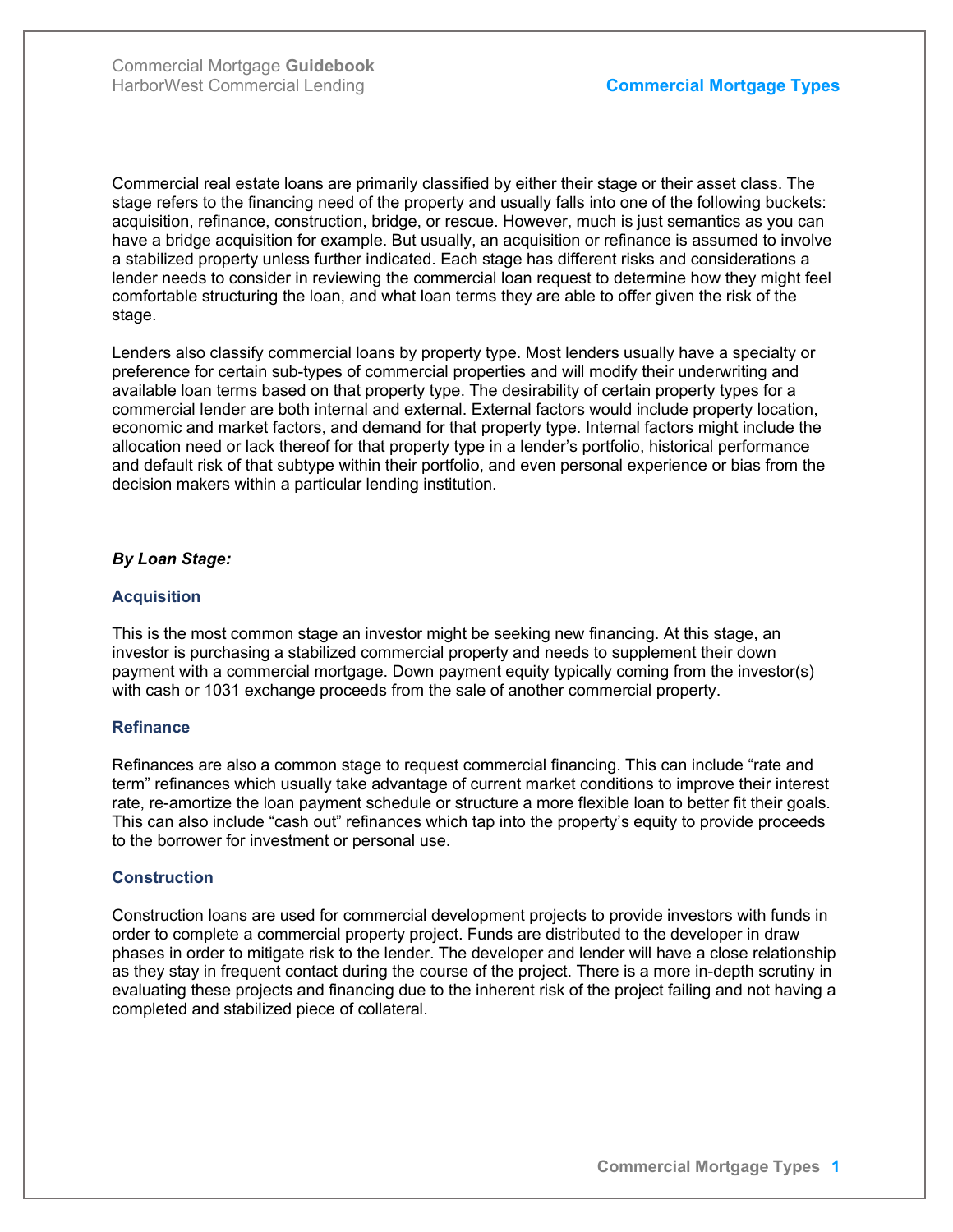#### Bridge Financing

This is a niche type of lending usually provided by debt fund and private lender sources but has also been offered more recently by select banks. Bridge loans do exactly as they entail, they bridge the financing gap between a commercial property's current situation and the end result. This may include a vacant building that needs financing until lease-up, or a distressed property in need of funds to complete a rehab stage or repositioning. Quality deals that just require a "quick close" also fall under this category. Bridge loans are utilized on requests that cannot qualify just yet with institutional quality lenders but are still partially stabilized and have less risk than our next stage described.

#### Rescue Financing

Rescue financing is also commonly referred to as "hard money" financing. While bridge financing involves having an investor with a solid plan for the project and exit strategy for the take-out loan, rescue financing may not be as clean cut. This stage is for properties that are heavily distressed, have loan qualification issues and perhaps not a clear-cut path to institutional financing. Due to the high risk, these loans are typically only financed by private lenders that require additional equity and higher interest rates in order to justify the risk.

### By Property Type:

### Multifamily Buildings

Multifamily buildings are the most common commercial property type. It's important to recognize that multifamily is considered commercial only when there are five (5) or more units. Anything (1-4) units for lending purposes is considered residential and would be handled by a residential loan source. Besides traditional multifamily complexes, multiple units on different parcels can qualify for commercial multifamily financing, as long as there are above (5) units total and those parcels are adjacent and adjoining. Condominium buildings with an investor owning (5+) units on various floors would not qualify, neither would (5+) single family residences bundled together but in different neighborhoods of a city.

### Office Buildings

Office buildings are usually categorized as urban (skyscrapers and high-rise buildings in major metropolitan areas) or suburban which include low and mid-rise buildings usually more spread out or in an office park setting. Office buildings are also classified as Class A, B or C - the higher being more desirable to both tenants and lenders. They can also be categorized by lenders based on tenancy, for example: traditional office, co-working, creative office, flex space or medical office. Tenancy and lease structure can be an important consideration for a lender as demand and outlook for certain industries and office space can affect the occupancy of a property, and thus the income and ability of the borrower to repay.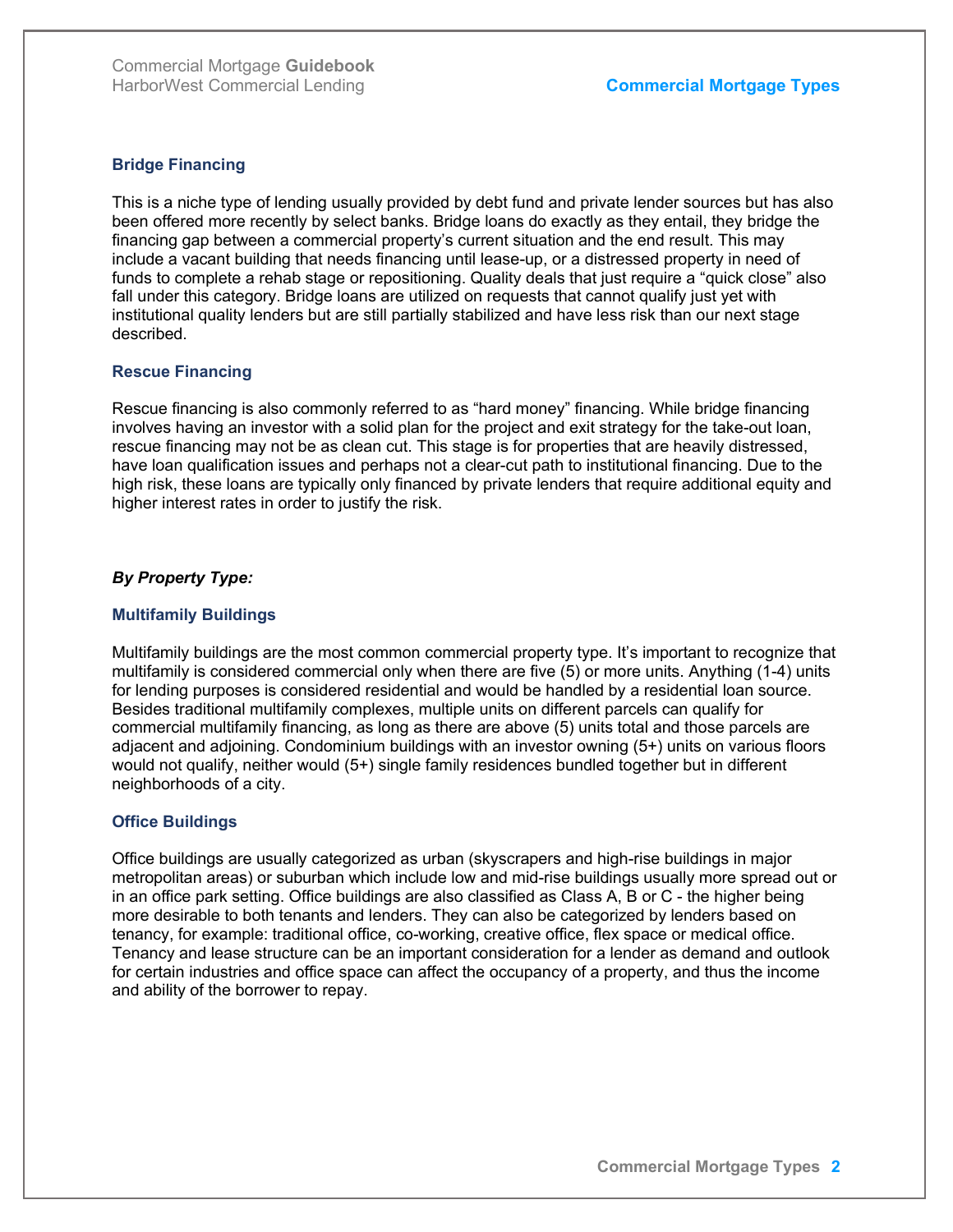#### Industrial Property

Industrial properties can be categorized into manufacturing, storage and distribution, and then flex industrial which usually has a higher office component than the other two compared to the warehouse. These properties can have multiple tenants, or be leased to a single tenant both third party or owner-user for a business. Industrial properties are recently in higher demand with lenders given the e-commerce shift our economy has been experiencing over recent years. Industrial properties however also carry more environmental risk for lenders, and loan qualification more heavily focused on the tenant's income sheet financials if the entire building is leased by a single user.

#### Owner-User

The term owner-user as a property type is very flexible. It is usually coined as "owner-user" because it signals the loan qualification will be based on the company financials of a business owner, as opposed to an investment property's Net Operating Income (NOI). Lenders usually have a different division or program to handle these requests different from investment properties. As such, the owner-user property type can be industrial (such as a manufacturer), office (such as a law firm), retail (such as a Mediterranean restaurant) or a business owner operating a self-storage facility property.

#### Retail Property

Retail properties are properties where you shop, dine and experience. These include malls, strip centers, neighborhood centers, outlet malls and free-standing retail buildings. Retail is usually multitenanted, and many times anchored by a large tenant such as a grocery store or a pharmacy. With the COVID impacts on small business and the economy, retail properties now undergo tremendous scrutiny and conservative underwriting as many have had vacancy driven up and lease rates decline, putting the landlord in a more difficult position to repay their commercial mortgage.

#### NNN Leased

NNN (Triple Net) properties are a special sub-type of retail property, although sometimes can be considered industrial. NNN refers to the lease structure of a single-tenant property, with the landlord being expense responsible "net of taxes, insurance and maintenance". The tenant handles all expenses and passes through a simple agreed rent amount to the landlord, making the investment property very "hands-off" and attractive to novice investors who are not experienced in commercial or don't desire to be heavily involved in the management. Because repayment relies solely on the income of that single tenant, lenders will scrutinize the tenant's credit rating (if available), financials, lease and competitors in the market.

#### Mobile Home Parks

Mobile home parks are organized plots of land that have built a tenancy of detached mobile homes. Most of the time the actual mobile home or coach will be owned by the tenant, while the investor owns the land and rents the space to the tenant to occupy with that mobile home. Mobile home parks can have high profitability given the low expense ratio for owners which translates into good loan qualification based on calculations but can often run into hurdles with lenders based on location, quality of the park, the aspect of transiency of tenants and occupancy being less predictable, or the overall stigma surrounding quality of tenants which can be a concern for many reasons to a lender.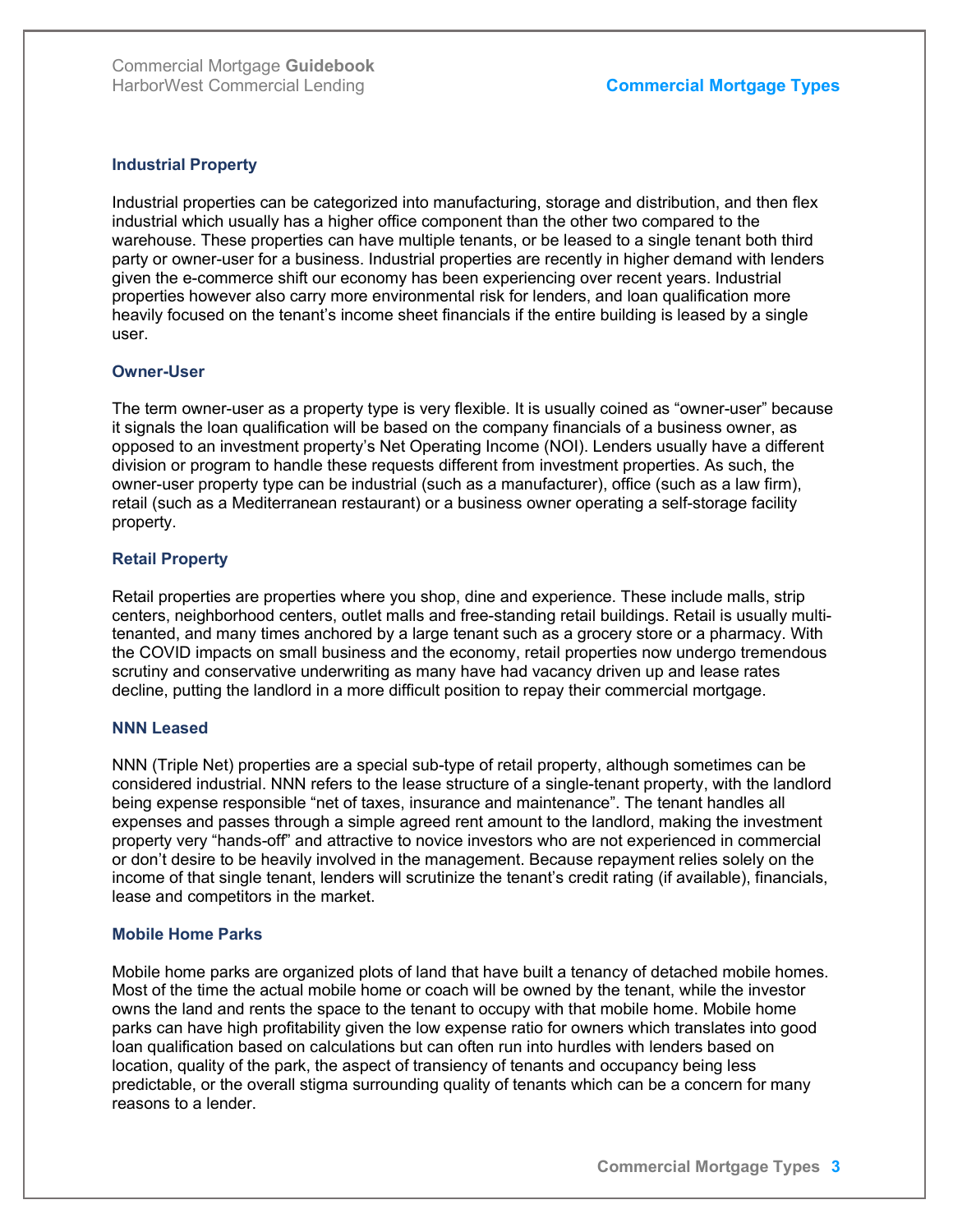#### Self-Storage Facilities

Self-storage facilities lease space to individuals for storage of excess inventory or personal belongings. These leased spaces are known as units with renters having full-time access and owners managing the leasing of those units. Mini-storage is interesting because it is the only property type that can be financed as both an investment property or an owner-user property, since self-storage investors both own the property and manage the operations. This property type is attractive to lenders due to high diversification and easy turnover coupled with high demand right now for storage space. The management experience and historical occupancy of the property is usually under the microscope the most with lenders.

#### **Hospitality**

This property type category predominantly refers to hotels and motels, but can also include golf courses, event centers, water parks and amusement facilities. These are usually "owner-user" as opposed to an investment property since it is so specialized, with the property owner also owning the business. Due to COVID impacts, financing for hospitality is primarily from very specialized lending sources that are heavily involved with and understand the hospitality industry and carry very conservative underwriting standards and loan conditions. The historical performance of the hotel, financial strength of the operator and loan guarantor, and rating of the "flag" (i.e., Marriott, Hilton) or lack thereof are most important to potential lenders.

#### Special Purpose

This category is essentially a catch-all for any other remaining commercial property type. This can include churches, car washes, museums, bowling alleys, gas stations and wineries to name a few. The important component of a special purpose property is that it is intended for a single limited use and cannot be converted to a different use without a very large capital investment. This particular and limited use does not make the property very liquid or marketable to a large investor base should the lender need to foreclose. For this reason, only agency lenders or private money lenders typically can finance the special purpose products.

#### Raw Land

Raw land is exactly what it sounds like. It is the uncollateralized, underlying dirt of a property. Most commonly, raw land is either purchased for business storage (perhaps agricultural equipment, distribution vehicles, etc.) or as land for a pending development project of any commercial sub-type. Because there is no structural collateral or income value as there would be with a multifamily property or leased NNN property for example, the lender is left with an extremely illiquid asset upon foreclosure. For this reason, raw land is the most difficult and most expense to an investor to finance.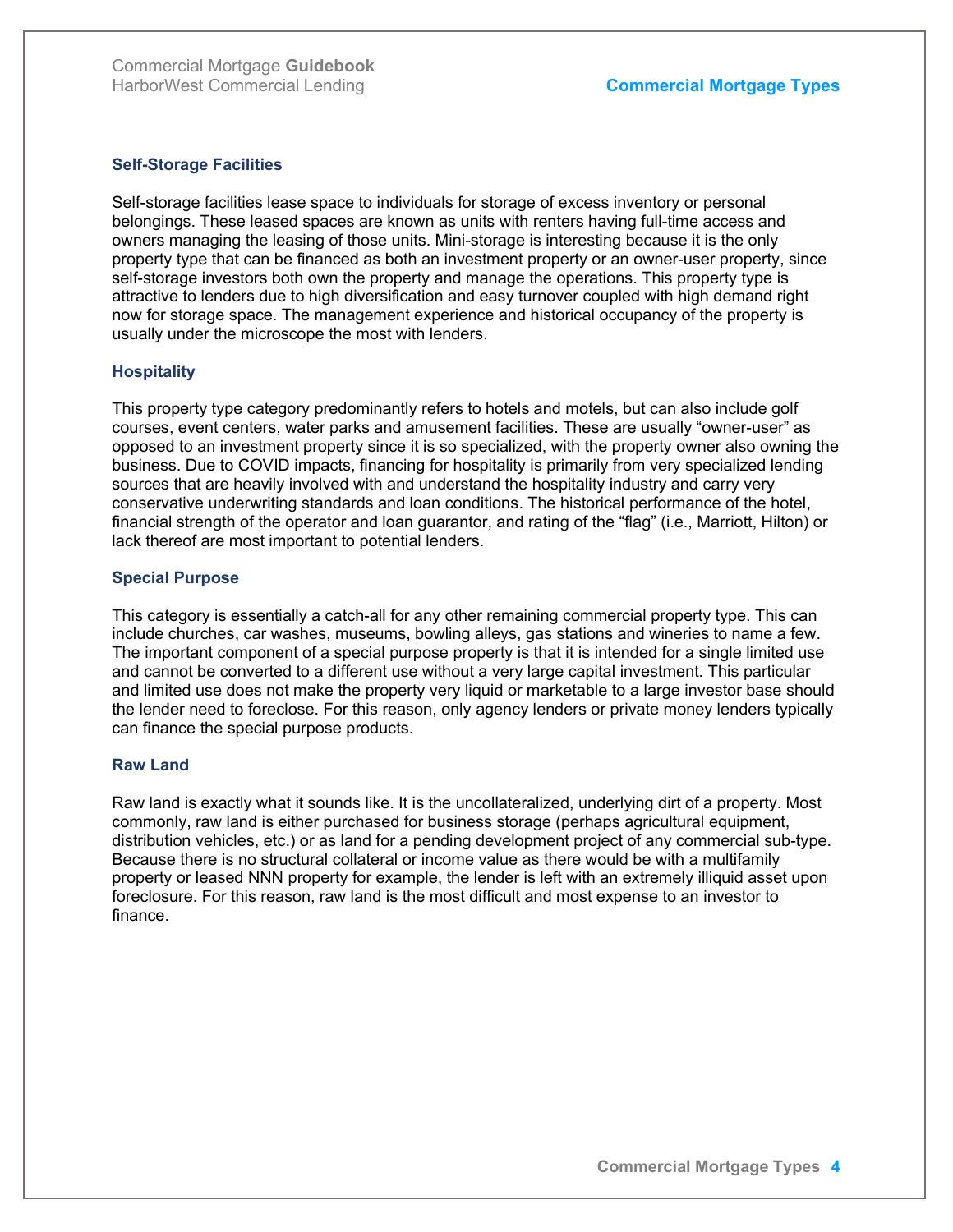Commercial real estate finance, like any industry, has a language of its own. The last section of this eBook has a complete glossary of commercial mortgage terms for your reference during your loan process. We do however think it is important to further explain a few key concepts that as a landlord or investor you should understand as they will affect either your qualification or your resulting loan terms. Having a working knowledge of the below concepts will help facilitate a productive discussion and comparison during the LOI (Letter of Interest) stage with HarborWest. Each of the key concepts below are common discussion topics that are addressed on a Lender's term sheet.

### Amortization Period

An amortization period is essentially the length of time the mortgage payments are spread to calculate monthly payment. A fully amortized loan would be paid off at the end of this period, whereas a partially amortized loan would have a remainder or balloon payment at the end. Amortization period should not be confused with the term (or maturity as its commonly known). For example, a commercial mortgage can commonly have a 25-year amortization but a 10-year loan term or maturity. This means that the payments for the mortgage will be spread over 25-years as if the loan were to be paid down to zero at the end of that period, but the actual loan would be called "due and payable" at the end of 10 years. Since the 25-year amortization period was not lived out, there is a remainder or balloon payment due to the lender.

Most often, multifamily properties will have a 30-year amortization and core commercial properties, or owner-user will have a 25-year amortization (30-years on core commercial can be negotiated for stronger deals). It's always more attractive to lenders to have a lower amortization, as the loan would be paid down quicker and leave more equity in the property – which is important to lenders when evaluating default risk. A lower amortization can sometimes help negotiate lower interest rates or additional perks. However, reducing the amortization period (whether lender determined based on comfort level, or borrower requested for a better deal) creates a higher mortgage payment. Since maximum loan amounts (LTV) is cash flow determined, this higher payment would negatively impact maximum loan amount qualification if the property is "cash flow restricted".

### Fixed Rate Period

This refers to the period of the loan that the interest rate is fixed. Most commercial mortgages are typically "hybrid" loans where the loan is fixed for only a portion of the loan term. For example, on a 30-year amortization & term for a multifamily bank loan, the rate may only be fixed for the first part of that term. Most commonly, those options are 5, 7 and 10-year fixed rate periods. The longer the rate is fixed, the higher the interest rate will tend to be. In rising interest rate environments, lenders are less inclined to offer longer fixed periods as they will want to recapture higher future interest rates when the market rises. Conversely, in a declining interest rate environment – lenders will often offer discounts to push borrowers to longer fixed period programs, as their profit margin is highest at this point.

There are indeed programs with longer fixed period than 10-years (HarborWest can offer up to a 30 year fixed program for select multifamily properties), and there are also programs with lower than 5 years fixed (for example, 1-year fixed or even quarterly adjustable / not fixed rates). These types of loans are to be utilized when you either (1) need the lowest possible interest rate in order to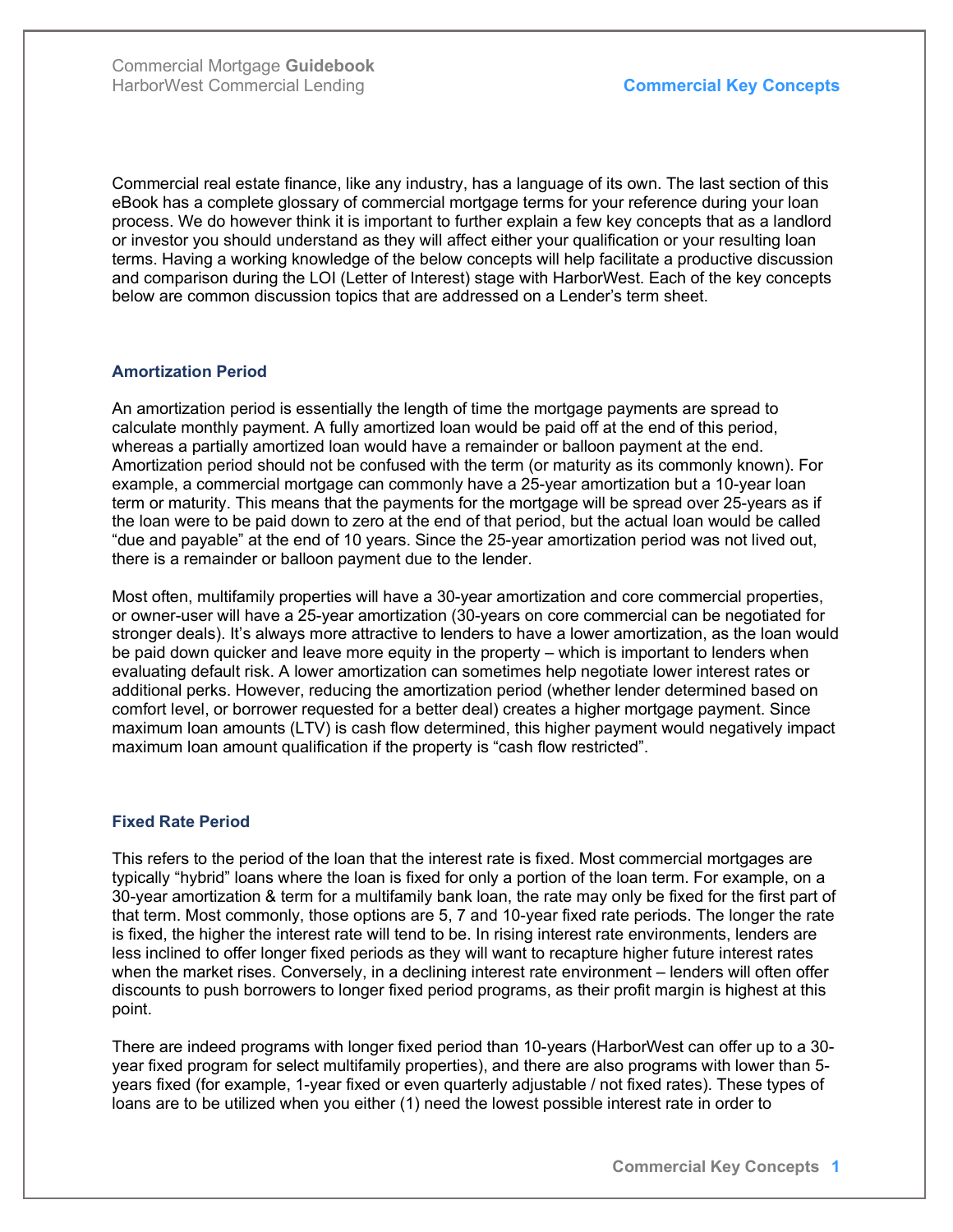maximize tight loan proceeds and increase LTV, or (2) when the property is not stabilized and there needs to be rehab completed with a plan to refinance. In this scenario, you'll want a lower prepayment penalty which comes with lower fixed rate periods, or it may be a rehab project with a shorter "bullet" or loan term (say 12-month project), so the rate will float or have a very limited fixed period.

#### Interest Rate

The interest rate of the mortgage will usually be the most discussed loan term during your process. While the other loan terms in this chapter can be just as important, the cost of the mortgage of course is the primary factor in this entire process. If the cost of obtaining the debt is too high to justify, the remainder of the terms are unnecessary to discuss. Interest rates can be fixed, adjustable, or a "hybrid" where the rate is fixed for a portion of the term and adjustable for the remainder. Interest rates in commercial real estate can range from the 2.50% range for larger multifamily properties in primary markets to 14.00% for raw land debt with private lenders. Obviously, that range is extremely large - but the key concept here is that the interest rate will correlate to the level of risk to the lender. Rate covers risk. Commercial loan requests that are strong (stabilized, preferred geographic area, low LTV, strong leases and historical performance, etc.) will carry lower risk of default and earn a lower interest rate. Conversely, high risk loan requests require a higher rate in order to justify the lender making an offer. Lenders will usually determine interest rate by taking an index rate (example: LIBOR, 10-Year Treasury Rate, Prime Rate) that fluctuates with the market, and adding a "Margin" which is essentially their determination of risk and profit margin.

Within this general parameter of risk vs. rate, negotiated loan terms can also affect the final interest rate. For example, a base rate can be established by a lender for a commercial loan request but have "add-on" options if the borrower elects to have a shorter prepayment penalty, non-recourse vs. recourse, or an interest-only payment period during the loan as a few of the most common examples. Investors can also earn rate discounts from lenders most typically for accepting a lower LTV maximum, sponsor deposits (banking relationship), or an adjustable rate vs. a fixed rate. Fixed interest rates are also usually higher the longer you fix the rate - so a 10-year fixed rate is always going to be higher than a 5-year fixed rate, and you will need to decide if the difference in payment is worth the additional protection period.

Commercial mortgage rates are usually a factor of three elements: the market index the lender has selected to use, the lender's margin/spread over that index, and borrower selected program features.

The market index can be one of many indexes available to the public. The market index serves as a benchmark. It is a third-party index that the lender does not have control or influence over that will move with the market. Each index might arguably have certain benefits to the lender or borrower to be used (please discuss further with HarborWest). Some of the most common indexes used include:

#### Commonly Used Market Indexes

- US Treasury Bonds (T-Bill)
- Secured Overnight Finance Rate (SOFR)
- London Interbank Offered Rate (LIBOR)
- Interest Rate Swap (SWAP)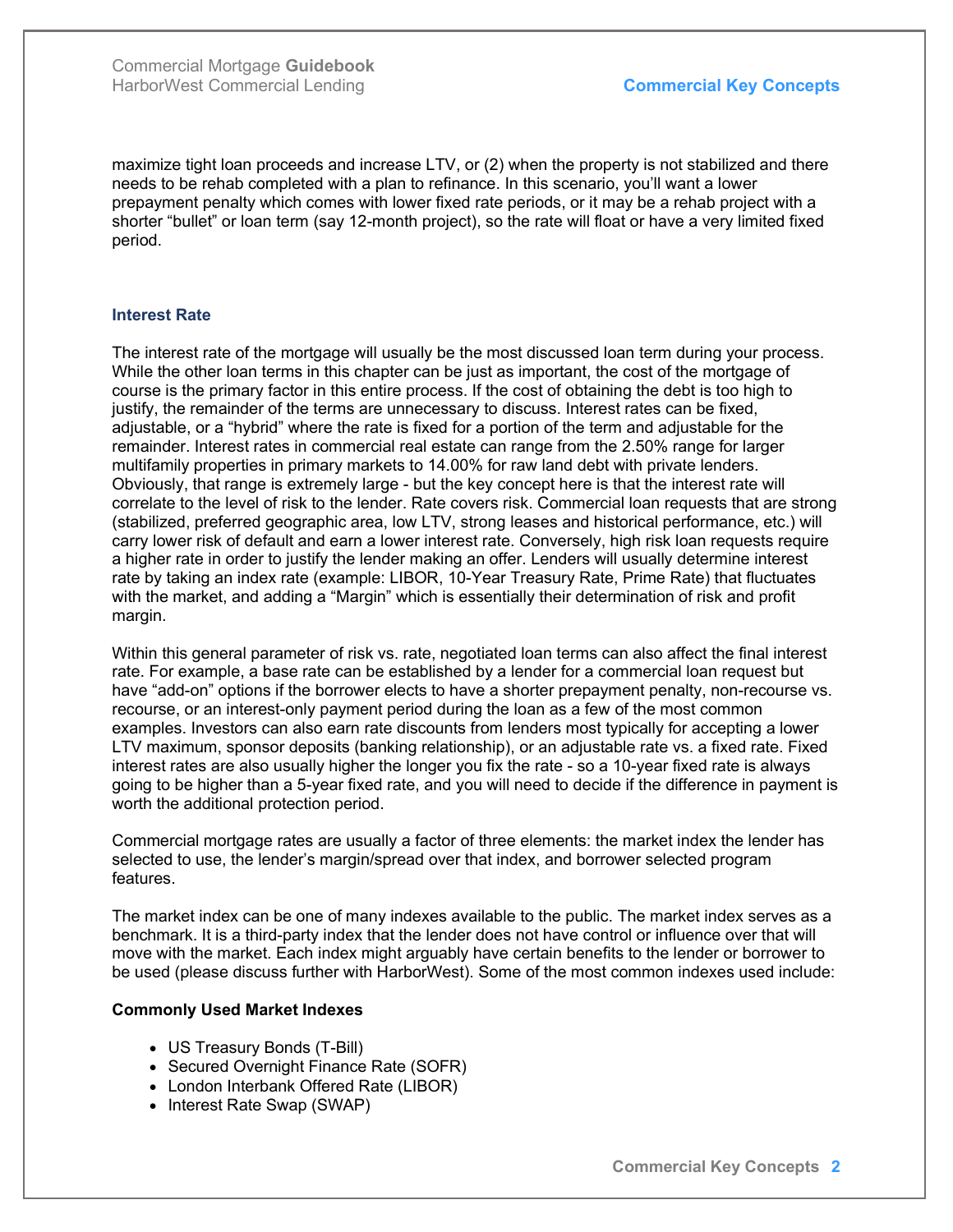Commercial Mortgage Guidebook HarborWest Commercial Lending **Commercial Commercial Key Concepts** 

- Constant Maturity Treasury (CMT)
- Prime Rate (Prime)

The second component of determining commercial mortgage rates is understanding the lender's spread/margin. This is why commercial loan rates are not available online. While indexes can be referenced online at any point, the margin or spread is determined solely by the lender on an individual basis. Lender spread is a determination of risk. The larger the level of risk in the commercial loan request, the higher the lender's margin needs to be in order to compensate. Rate covers risk and the spread on the rate is the lender's yield for financing that risk. Since every commercial loan request will have its own profile of risk and lender requirements and appetite are constantly changing, each commercial loan quote needs to have its own proper due diligence for an accurate representation. There are both qualification factors and program factors that can affect commercial interest rates. Qualification factors are determined with due diligence and would be riskadjusted. Program factors are offerings provided by the lender and selected by the borrower and are usually optional.

### Qualification Factors Affecting Rate (+/-)

- Available Liquidity
- Net Worth
- Sponsor Experience
- Credit Score
- Past Credit Events
- Property Type
- Property Location
- Quality & Condition
- Appraised Value
- Loan-to-Value (LTV)
- DSCR Ratio
- Debt Yield Ratio (DY)
- Tenancy Risk
- Tenant Quality
- Historical P&Ls

### Program Factors Affecting Rate (+/-)

- Fixed Rate Period Longer fixed rate terms (+Rate)
- Non-Recourse No personal quarantee (+Rate)
- Prepayment Penalty More flexible or no prepay (+Rate)
- $\bullet$  Interest-Only Periods No principal paydown (+Rate)
- Loan Amount Certain loan program access (-Rate)
- Loan-to-Value (LTV) Lower LTVs with more equity (-Rate)
- Banking Relationship or Deposits Additional business (-Rate)
- Additional Cross-Collateral Additional equity & lower LTV (-Rate)
- Paid Points Upfront fee increasing lender yield (-Rate)
- Lower Amortization Expedited principal paydown (-Rate)

In advanced situations, some lenders can also offer interest rates determined by a "SWAP". An interest rate swap is a derivative contract whereby two parties (counterparties) agree to exchange one stream of interest payments for another, based on a specified rate index and principal amount.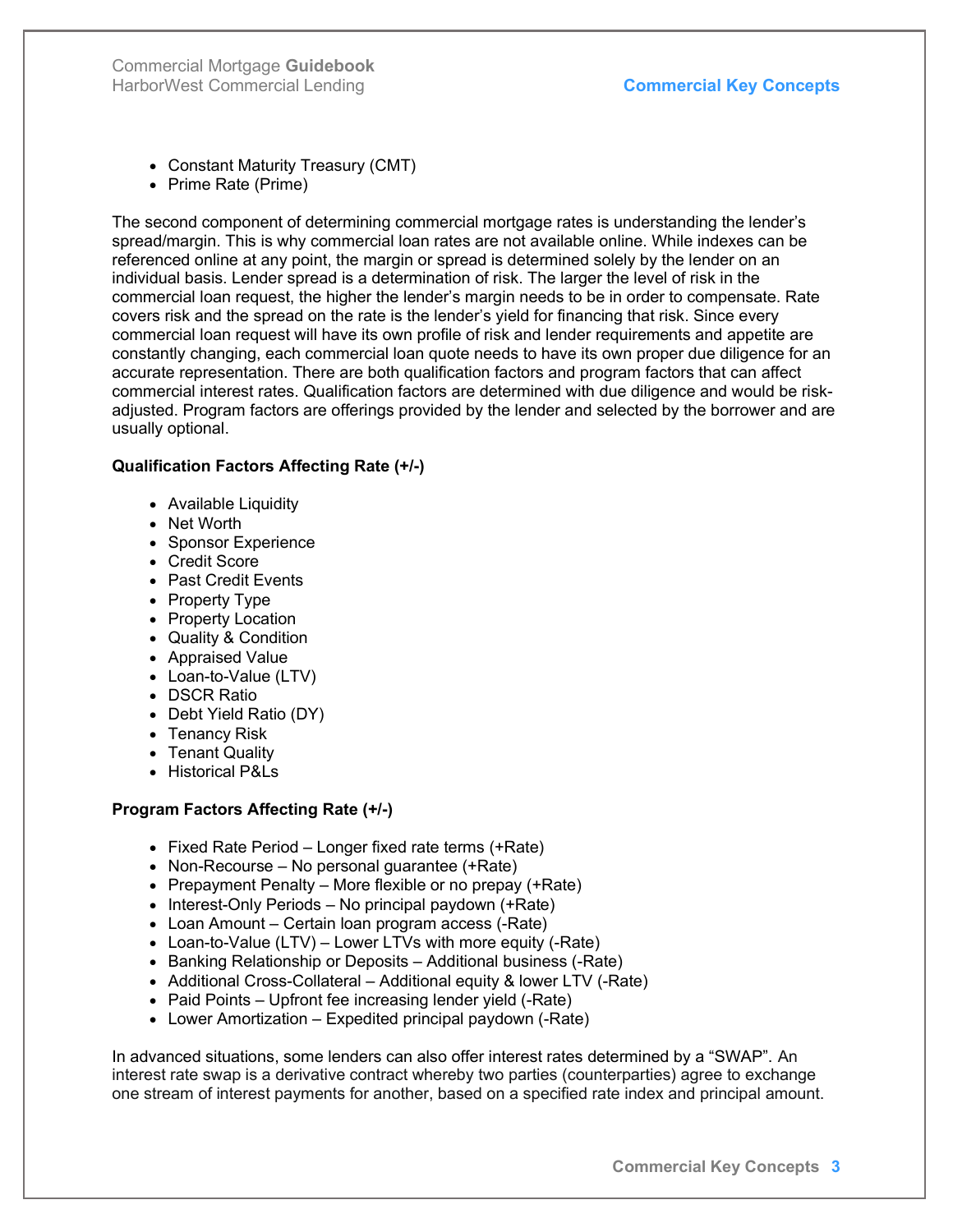In the world of real estate lending, the most common type of interest rate swap is a fixed for floating exchange. In this scenario, one party exchanges a fixed stream of interest rate payments for a floating rate stream of payments. Both borrowers and debt issuers (lenders) have the ability to capitalize on interest rate movements by entering into derivative contracts called an Interest Rate Swaps. By doing so, either party can either: (1) obtain protection in a rising rate environment; or (2) obtain lower payments in a falling rate environment. However, both parties can't be right. Interest Rate Swaps are a zero-sum game, meaning one party is going to "win" and the other is going to "lose" depending on which way rates move (source: Property Metrics).

Our HarborWest team can help negotiate the lowest available market rates for you by providing access to the most competitive lenders and using our relationships with these lenders to negotiate offered rates. We will also provide an effective rate comparison analysis between loan offers, and available options for rate discounts should they be available.

#### Rate Lock

Once the basis for the final interest rate has been established prior to accepting a loan offer from one of HarborWest' lenders, the next consideration is a rate lock. Every lender works differently in this aspect. Most lenders will have the index rate and margin to the rate (collectively the effective rate) determined upfront. However, the index rate used (LIBOR, 10-Year Treasury, etc.) will fluctuate daily with the market. Additionally, a lender's margin may also increase if the level of risk determined during underwriting ends up being evaluated to be higher than when the loan request was first reviewed. Not all lenders offer rate locks on their loan programs. Lenders that do offer rate locks typically will commit to a 60-day rate lock, but sometimes can be negotiated to 90 days if appropriate. The typical deposit for a rate lock is a 1.00% fee upfront (so that would be a \$50,000 deposit provided to the lender on a rate locked \$5,000,000 financing).

Reviewing the lender's particular rate lock policy is crucial before acceptance. The general sentiment for most rate locks is that neither party can benefit from an increase or decrease in rates. Should rates go up during loan processing, the lender does not get the benefit of a higher yield, and conversely if rates should decline the borrower does not pick up the savings. The second notion addresses cancellation: should the lender not approve the loan for any reason, the borrower is due back their full deposit. If the borrower cancels the loan request mid-processing, the lender is able to keep the deposit. Within these general parameters, there is an enormous amount of gray area and interpretation. Be sure to discuss benefits and risks of rate lock policy with HarborWest during the loan origination process.

### Loan-to-Value (LTV)

This is probably the most common commercial mortgage term you will encounter. Very simply it is the percentage of debt compared to the overall value of the property. It is also the inverse of the equity percentage in the property. For example, a \$6,000,000 loan amount on a \$10,000,000 property value would be a 60% LTV. Inversely, that would equate to a 40% equity or down payment of \$4,000,000 – to get to a 100% consideration of combined debt & equity. Most commercial mortgage programs will go as high as 75% LTV. However, some multifamily programs for top-tier requests can go up to 80% LTV and owner-user business real estate loans can go as high as 90% LTV with government financing.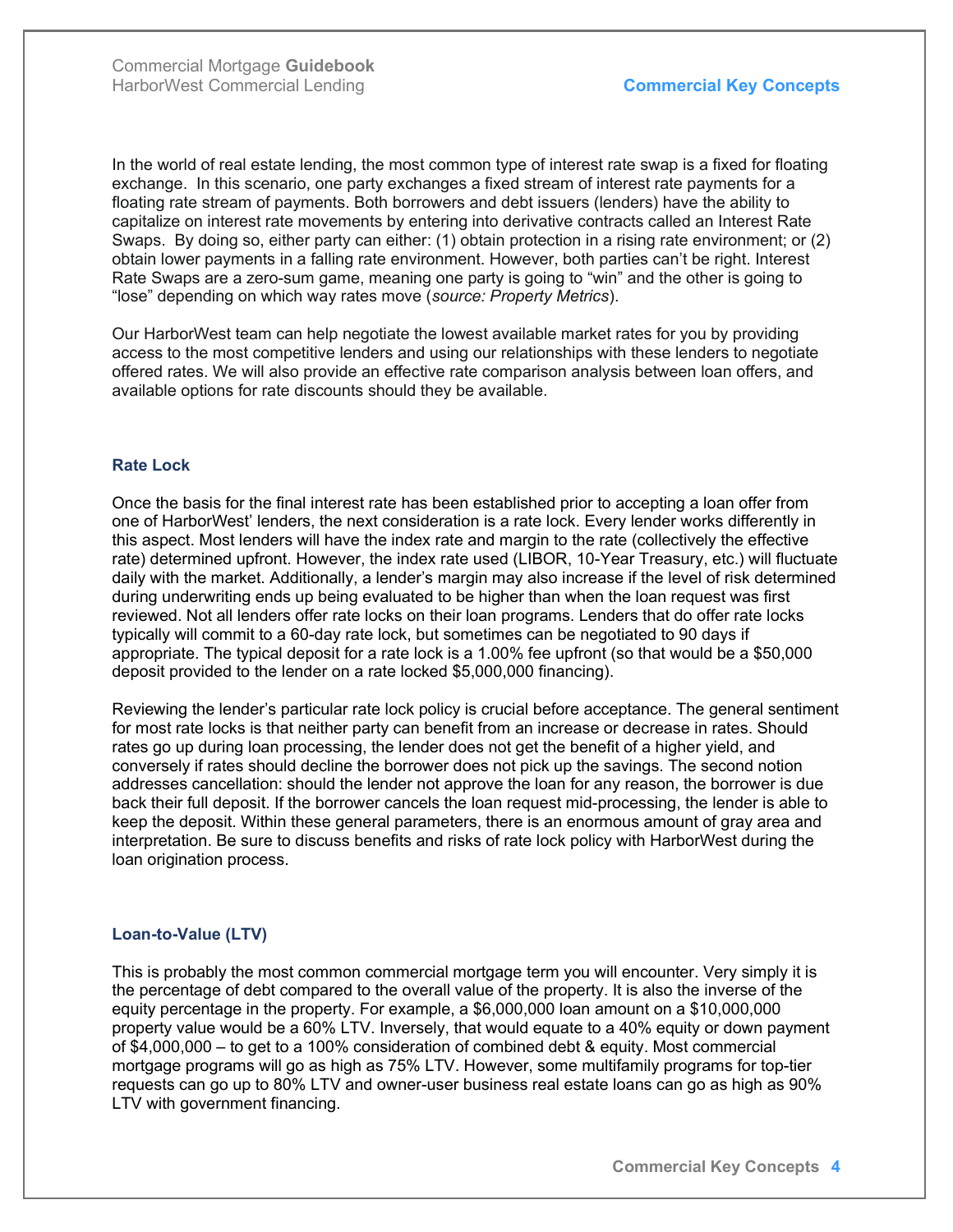As we always mention, rate and equity cover risk. The first limit to LTV is comfort level by the lender. If a lender is less comfortable with a property, they will require more equity in the property to create a larger "buffer" in the event of potential foreclosure. So even if the lender's program limit may be higher, the maximum LTV may be reduced arbitrarily based on how they determine deal risk. The second limit to LTV is the cash flow of the property. Most commercial mortgage programs will analyze cash flow ratios (see DSCR and DY described below) to calculate the maximum loan amount they will lend. Depending on how conservative or lenient the lender is on the property and requirements, one lender to another will have different maximum loan amounts quoted to the borrower. The "Value" component to this is usually based on the appraisal report conducted assuming the lender agrees with the valuation. However, the lender can adjust the appraisal if they see fit to conclude a value that they deem more accurate. Additionally, if the request is on a purchase transaction – the lender will consider the lower of the purchase price or appraised value and limit LTV based upon that lower figure.

Another key point related to this concept is Loan-to-Cost (LTC). LTC is an additional qualification standard that is considered when the property is a new construction build or has undergone major renovation in the last 24 months. Lenders will have different requirements, but typically the highest LTC available is 85%. For example, let's say on a \$10,000,000 valued property -- based on LTV a lender is willing to do 70% or \$7,000,000 on the loan amount. However, the borrower purchased the property 6 months ago for \$4,000,000 and put \$2,000,000 worth of rehabilitation into the property (for a total Cost consideration of \$6,000,000 even though the appraisal came in at \$10,000,000). In this case, most lenders would then factor in their LTC requirements – which at 85%, would be a maximum \$5,100,000 loan. Much lower than the \$7,000,000 loan offer if the LTC wasn't considered. Usually this is a matter of seasoning and will not be considered after 24 months of ownership.

#### Recourse vs. Non-Recourse

Recourse refers to personal guarantee (PG) of the commercial loan. Full recourse loans mean that the principal owners of the property are required to sign and personally guarantee the commercial mortgage. Should the property result in foreclosure and there be a deficit on the sale, the lender would have recourse to pursue the signers to recoup their losses. Full recourse is the default structure for most commercial loans, and on all owner-user business real estate loans. However, less demanding requirements can be considered on select investment properties. Some lenders offer partial recourse (say 25% or 50%) meaning their recourse in the event of foreclosure deficiency would be limited to that amount. Select lenders can also offer non-recourse options to reduce personal liability and limit mortgage liability to only the entity owning the property. This can be very attractive to all investors, but especially those with large personal assets to protect, or a risky project that the investor knows has a chance of failing. Many larger deals can also be syndications where the buyer pools investor funds in order to purchase a commercial property. Those syndicated investors are very unlikely to be willing to personally guarantee a loan especially when they only own a small fraction of the investment and will only accept non-recourse loans as a condition to investing in the pool.

However, even on non-recourse commercial loans, there always still needs to be a "sponsor" – someone to sign for the entity and also for what are commonly referred to as "bad boy carve-outs". These are exceptions to the non-recourse clause that would trigger recourse liability on that sponsor. Most of the time this includes and is limited to default caused by fraudulent or criminal activity. That sponsor also needs to meet basic financial requirements of net worth and liquidity. Basically, there needs to be a well-healed signor behind every deal, even large syndications. Usually, the rule of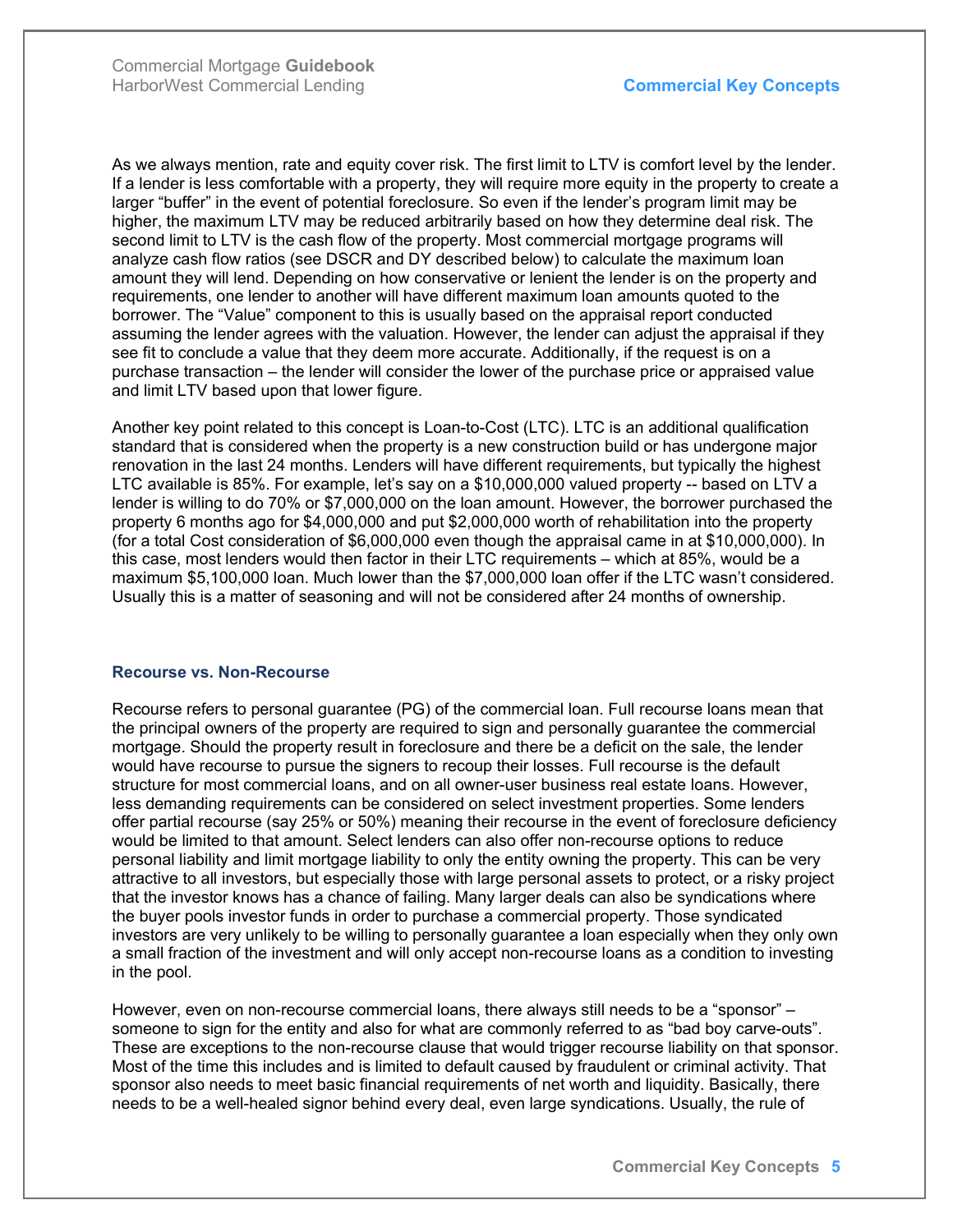thumb on full recourse loans is that anyone with 20% or more ownership or anyone that has a management / decision making role in the entity will provide personal financials and sign recourse as a sponsor. Most of the time the availability of non-recourse loans depends on the equity in the commercial property. The idea being that if there is going to be limited or no recourse available from the borrowers, the lender needs to base their comfort level on the property as a stand-alone. They need to feel good that there is enough equity that they will never need to pursue any sponsors in the event of default. So most non-recourse loans have an LTV limitation that hovers around the 50-55% LTV range.

A few preferred lenders can negotiate non-recourse status on higher leverage requests for a small addition to the rate or for a very attractive property. Some lenders in fact only offer non-recourse financing because their loans are setup to be securitized and sold. So the property needs to stand on its own as an investment regardless of borrower relationship or strength. These defaulted nonrecourse loans are offered by CMBS lenders and Agency lenders, while non-recourse is a negotiation for the Banks, Life Companies, Debt Funds and Private Lenders.

#### Debt Service Coverage Ratio (DSCR)

DSCR is probably the primary cash flow metric used by commercial lenders to determine eligible loan amount on a commercial request. The DSCR is calculated by dividing the NOI (net operating income) of a property, by the ADS (annual debt service). The NOI of a property can be different from lender to lender, depending on their underwriting standards and also any exceptions they are able to make – the higher the NOI, the higher loan amount a property will qualify for.

For example, for a self-managed property in a top market where the appraiser notes a 3% average vacancy – one lender might underwrite a 3% vacancy expense and 0% management expense, while a second might have a 5% vacancy factor and 5% underwritten management fee (in case they ever had to foreclose and implement a manager). The latter scenario would result in higher expenses and thus a lower net operating income (NOI). The annual debt service (ADS) is simply the annual principal & interest mortgage payment total, based on a particular loan amount, amortization and fixed interest rate. So in theory, the lower the interest rate or longer the amortization – the lower the ADS and higher the loan amount qualification. So if the NOI was \$400,000 per year, and the ADS for the loan amount requested calculated to exactly \$400,000 – the DSCR would be 1.0 precisely.

Most DSCR requirements will be quoted as (1.15x, 1.25x, 1.30x, etc.). Meaning for example, if a lender has a DSCR requirement of 1.25x – they are requiring that the NOI be 25% higher than the annual debt service (ADS) at minimum, to determine the amount they will lend. Once you understand how the DSCR, NOI and ADS work together – you can always use two in order to calculate the third.

Debt Service Coverage Ratio (DSCR) = Net Operating Income (NOI) / Annual Debt Service

### Debt Yield Ratio (DY)

The debt yield (DY) ratio is the second most used calculation used by commercial lenders to determine qualified loan amount. The debt yield is simply the net operating income (NOI) divided by the Loan Amount (LA).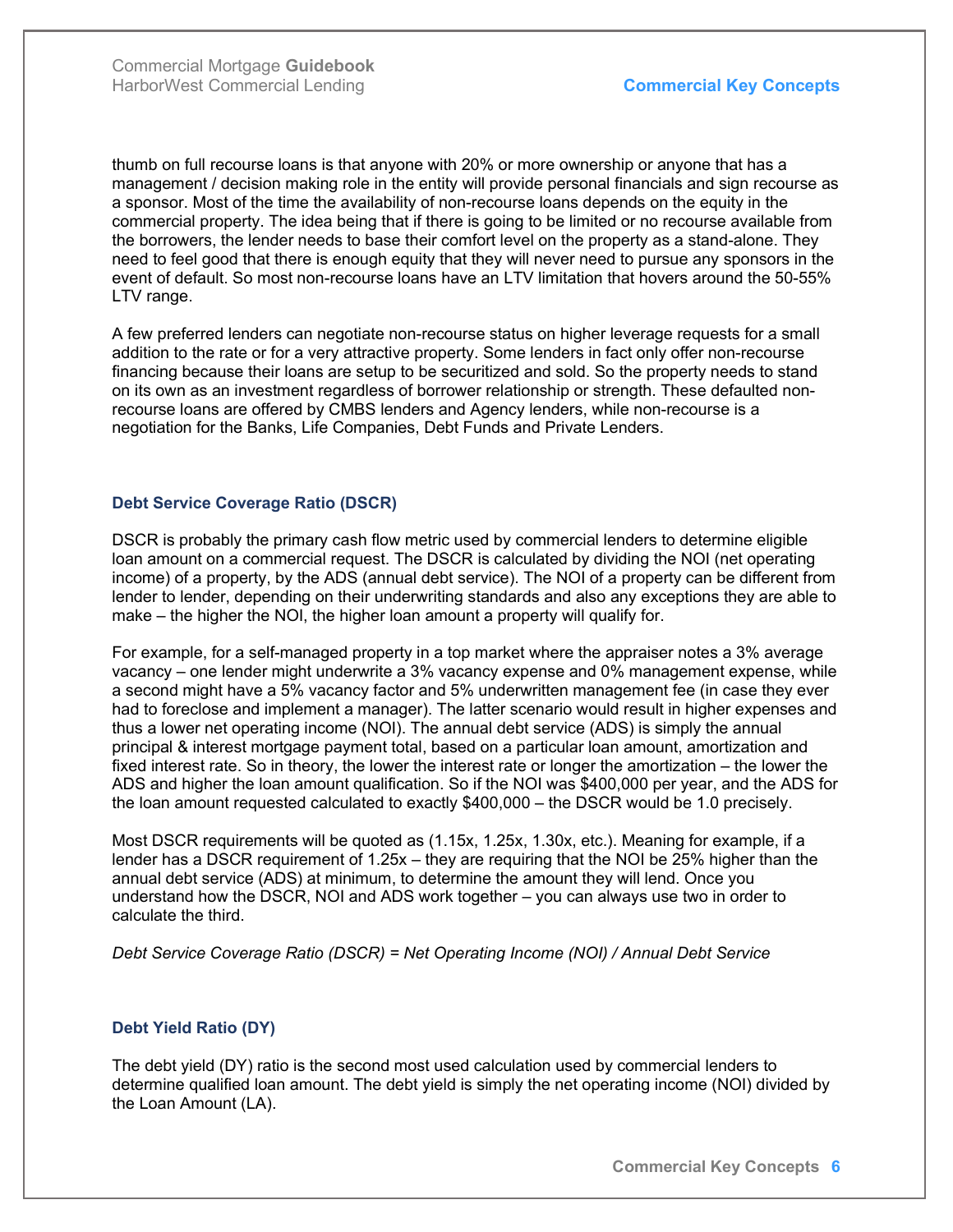For example, a property with an NOI of \$550,000 and a loan request of \$8,000,000 – would be a DY ratio of 6.87%. This means that the lender would have a 6.87% cash-on-cash return on its money if they had to foreclose on the property day one. So if a lender has a debt yield requirement of 8.00% on all of their transactions, the NOI for this particular property would be used in an inverse calculation to determine the qualified loan amount. Based on a \$550,000 NOI and an 8.00% debt yield requirement, the maximum loan amount in this case would be \$6,875,000 (\$1,125,000 lower than the borrower's initial loan request of \$8,000,000). So working with lenders that have a lower debt yield requirement will maximize loan proceeds for commercial real estate investors.

Debt Yield Ratio (DY) % = (Net Operating Income (NOI) / Loan Amount) x 100

#### Prepayment Penalty

One of the most important considerations in commercial real estate financing is also one of the most overlooked, the loan prepayment penalty. Most commercial lenders are going to include a prepayment penalty clause in the loan to cover themselves should the borrower request to pay off the loan before it is due. Lenders typically require this because prepayment interrupts their business plans that have assumed the interest income generated from the loan across the entire term and might reduce their yield if they are forced to reinvest loans at a prevailing lower rate. Commercial loans can range from having no penalty (which can be negotiated by HarborWest) to lock-out loans which cannot be paid off at all. However, the three most common structures of prepayment penalty are step-down, yield maintenance and defeasance.

Step Down Prepay - A declining balance is probably the most favorable prepayment structure to borrowers. The borrower is responsible for paying a flat percentage fee based off the loan amount should they pay off the balance early, and that fee declines as time goes on. On a hybrid adjustable loan, the fee period will typically match the fixed rate period, but the most competitive lenders will offer shorter periods or reduced fees. Step down penalties are most commonly found with lenders where the loan is held on their own balance sheets. An example of this might be a \$3,000,000 loan on a 5-year fixed program with a "5-4-3-2-1-0%" prepay. This means that should the loan be repaid in the first year of its life, there would be a 5% penalty in order to be allowed to do so. In this example, that penalty would be  $$3,000,000 \times 5\% = $150,000$ . If the repayment was in the second year of the loan at 4%, that penalty would drop to \$120,000. And so on, until after the 5th year when the penalty expires and there is none. At times it is negotiable to have an "annual allowance" where you can pay down a percentage of the loan balance (usually 20%) without triggering the penalty.

Yield Maintenance - This structure essentially requires the borrower to pay a fee equal to the difference between the amount of interest that would be earned on the loan if it were carried throughout the entire term and the amount of interest that would be earned if the lender reinvested the borrower's prepaid principal in treasury securities of the same term. Typically, the yield maintenance penalty is calculated by taking the present value of remaining payments multiplied by the difference between the interest rate on the loan and a pre-specified index rate. If current market rates were higher than the loan rate, there would be no calculated penalty but still be subject to a minimum fee which is typically between 1% and 3%. Yield maintenance calculations can vary sometimes between lenders, so it's important to review specific language and implications with HarborWest before accepting any loan offer. Our team can provide you with an overview and example upon request, but in general the earlier in the term the loan is repaid the higher the penalty will be so this prepay structure is best for a long-term hold. Additionally, it is less preferable in a declining interest rate environment. Should prevailing market rates be lower at the time of refinance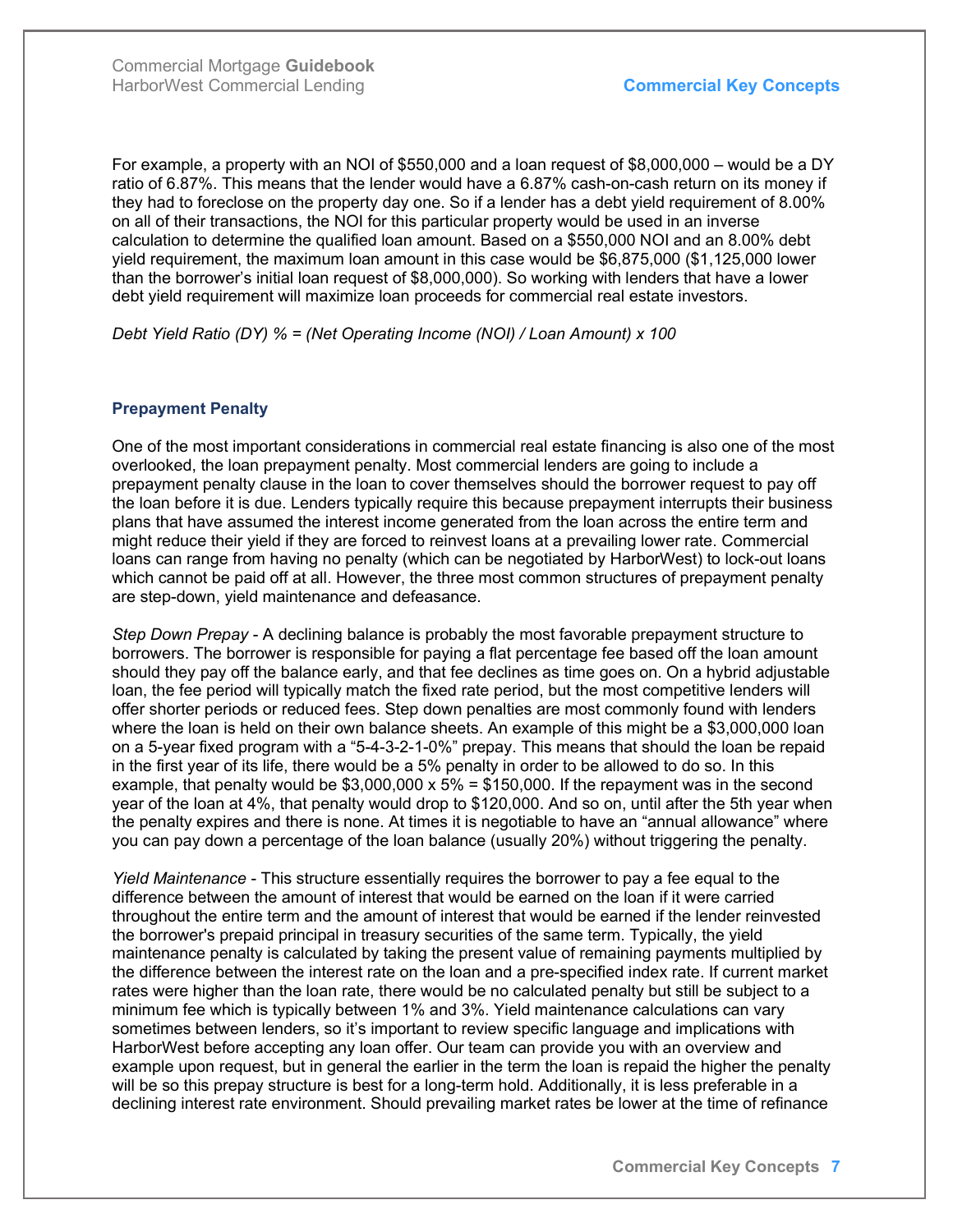than what the lender is currently earning, that differential loss will be considered and be on the shoulders of the borrower. Conversely, in a rising interest rate environment, the lender would benefit from recouping their money and lending it out at a higher rate - so the prepayment fee to the borrower would be smaller.

Defeasance - This clause is typically seen exclusively in CMBS lending and requires the borrower to provide treasury securities equal to the value of the subject property to the lender. Whereas yield maintenance is the prepayment of the loan, defeasance is actually a substitution of collateral. The defeasance process involves a variety of different parties and is typically very expensive to commence. The original collateral and projected cash flows are substituted by the borrower with a portfolio of treasury notes designed to generate cash flows that match the loan obligations. A "successor borrower" will take the place of the original borrower, and the lien on the original borrower's property is released. The successor borrower will make the ongoing debt service payments. The protection that defeasance provides bondholders is necessary to preserve demand and is one of the reasons that CMBS can enjoy the term and pricing advantages that it does. Defeasance is extremely involved and expensive, so clients should be very confident that the commercial property will be a long-term hold and that they have no plans to sell or refinance the property during the life of the loan.

Within these three common structures, it's also important to note any type of lockout period. A lockout is an absolute restriction on borrower prepayment. Lockouts can be structured for the entire term of the loan but would more commonly be written for specified periods during the beginning of the loan. Some lenders offering permanent financing also will allow the borrower to prepay a certain percentage (usually 20%) of the principal balance each year without penalty, and in the event of full loan repayment only the remaining principal balance is subject to the penalty. There are even select lenders that offer no prepayment penalties to borrowers on both permanent and temporary financing. Make sure to discuss the details of prepayment with your adviser or lender before making any financing decision that could affect your exit strategy.

#### **Assumability**

An assumption clause is a feature of a commercial loan that allows another person to take over (or assume) the loan terms and responsibility from the original borrower. The new owner or borrower typically will pay the lender a 1.00% fee and need to meet the lender's qualification requirements by going through their underwriting process. However, if approved, the new owner can take over the current owner's debt. This might be beneficial to the new owner if the market has shifted, and interest rates have risen. Having this feature added to your loan terms by HarborWest can be an added safeguard to your long-term strategy for the property. It is especially important if you enter into a long-term fixed loan with a matching stepdown prepay penalty or yield maintenance structure. Should you desire or need to sell the property, the prepayment penalty can be considerable if the mortgage was recently originated. You can avoid this fee and have it waived if the property is sold and the loan assumed by a qualified new owner/borrower. Where this can sometimes be a problem is when the new buyer needs a larger loan (higher LTV) than the original mortgage can provide, or if it does not contain features that might be important to the new buyer (non-recourse, interest-only payments, loan conditions, etc.).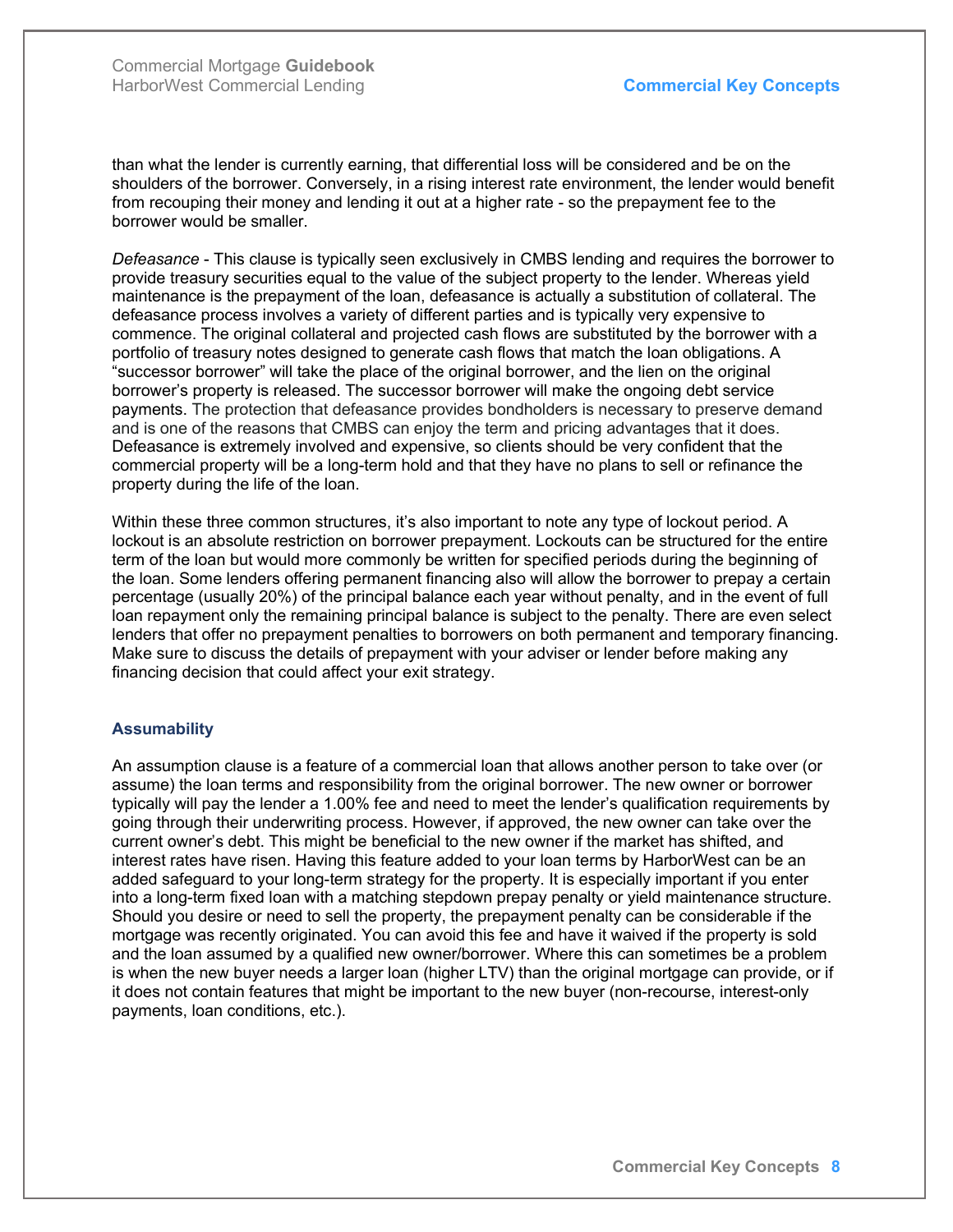#### Single-Asset Entity

A single-asset entity is exactly what it sounds like: a legal ownership entity (most always a limited liability company LLC) that will own the commercial property and nothing else. Borrowers will commonly setup an LLC for property ownership to protect personal liability and for tax purposes. On recourse loans, the "veil is pierced" as owners of the LLC will sign personal guarantees – so the limited liability created by the LLC really only applies for legal liability such as lawsuits from tenants or property guests.

Non-recourse loans from CMBS and Agency lenders typically require single-asset ownership however because it makes it easier for securitization, and also quite honestly it is easier for lenders to expedite foreclosure on a property and have less complications and hurdles in court if the ownership is a simple single-asset LLC and doesn't involve any other assets or liabilities to consider. Depending on the owners, their assets and goals – a single-asset ownership may be the game plan anyways, or it could be seen as a costly and unnecessary pain required that they would prefer to not involve. You will want to consult with HarborWest, your attorney and also tax preparer to determine what is the best route for your personal situation.

#### Impound Accounts

An impound account is a reserve account setup by the lender to collect funds set aside for a specific purpose. The most common requirement is impounding for property taxes and property hazard insurance. The borrower will make their monthly payment, which includes principal & interest towards the loan amount, along with an annual amortized amount for property taxes and insurance. Once the property taxes or insurance premium comes due, the lender will make those payments on the borrower's behalf or notify them of payment and allow them to access the impound account. This essentially "babysits" these funds to make sure they are paid and are usually required as a loan condition for borrowers that may have a history of missing payments or barely meet minimum financial qualifications with the lender. An impound account is important for these two items because property taxes are the only item that take priority over a mortgage lender's first lien on title (meaning past due taxes are paid first before the mortgagee upon foreclosure sale), and because the mortgagee is the loss payee on the insurance policy. Should a major hazard occur at the property, the lender wants to be certain the losses are covered and not lose the payee benefits due to the borrower not following through with their insurance payments on-time.

Impound accounts may also be established for other situations that are a concern for the lender. An example might be if the subject investment property is a 40,000 SF industrial building leased by a single tenant, with their lease coming due in the third year of the loan. A lender might be very concerned about the tenant moving out, and the borrower put in a situation where they have a mortgage payment to make, but no offsetting property income to pull from. In this scenario, a lender might require an impound account to be setup to collect an amount they see appropriate after considering how long it might take to re-tenant and also the amount of concessions that new tenant might require on a new market lease. So if the lender determines (usually from the appraiser's evaluation) that it would take on average 6 months to find a new tenant for the subject property, and that market TI/LC (tenant improvement allowance concession & listing agent leasing commission) is \$X.XX per square foot – that might be the additional amount the lender requires to be collected, until that tenant renews their lease or the anticipated vacancy event is realized.

Lastly, an impound account might be established for any major deferred maintenance at the property. A good example might be the property inspector noting a new roof or replaced AC units be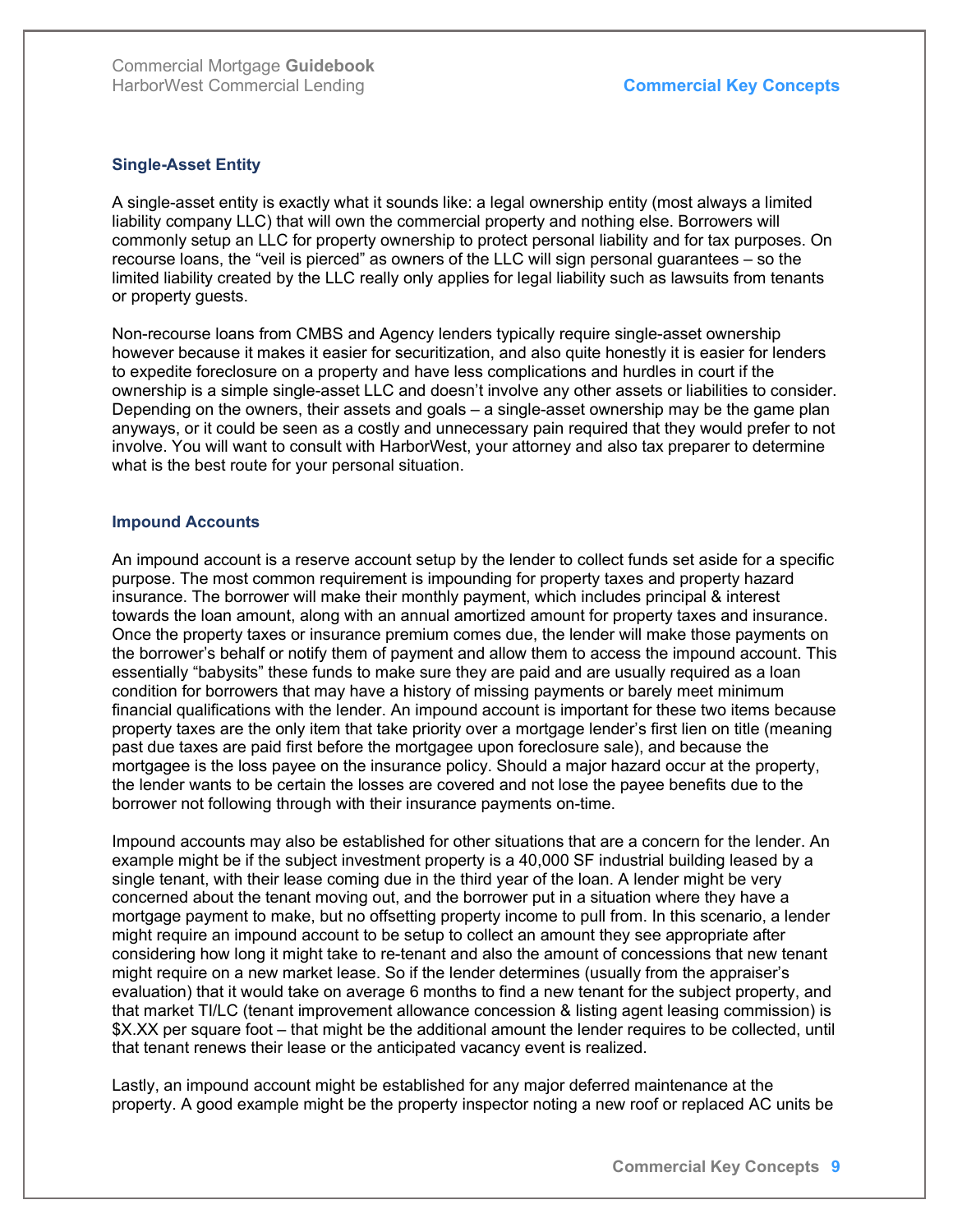crucially needed within 12 months – when not held back at closing, this amount is usually impounded monthly to make sure the borrower has the funds to complete the deferred maintenance within the timeframe noted.

#### Loan Conditions

Loan approvals will often come with closing conditions to satisfy on the borrower's side. These may be conditions that were made known to the borrower at the beginning of the loan process when the request was quoted, but also may come at loan approval after the lender has conducted their full due diligence and maybe uncovered an issue or changed their stance on a particular factor. All loan conditions will include standard requirements such as a minimum DSCR requirement, maximum LTV, a clean title report, hazard insurance, and executed mortgage documents. However, additional requirements will be added to the standard requirements on a case-by-case basis.

Some examples of additional requirements may include decreasing vacancy below 10% prior to funding, installing carbon monoxide detectors in all units, a letter of explanation for a particular credit issue, an updated entity document filed with the state, or a holdback reserve account to be established for a major deferred maintenance issue. Loan conditions can be "prior to approval (PTA)", "prior to docs (PTD)" or "prior to funding (PTF)". Meaning the condition is required to be satisfied before it can get the next stage towards the transaction closing. Loan conditions are probably the most negotiable of all loan terms. HarborWest will leverage their lender relationships to help minimize or negotiate loan conditions to make the requirements as flexible as possible and the loan process as smooth as possible.

#### Commercial Loan Costs

Originating a new commercial mortgage, both purchase loans and refinance loans, have associated costs. These costs are higher than residential loan costs due to complexity and appear higher than residential loans as fees are charged upfront and itemized. While residential loans can "build in" loan fees and costs into the rate, which in turn is paid over time by the borrower through that higher rate – commercial mortgages do not typically do this. Residential loans are more streamlined than commercial and less complex on the underwriting side. Commercial appraisals for example take on average three (3) weeks to complete due to the research and analysis required on the investment property, and 2-3x more costly. In addition, lender underwriting of the property and/or business has associated costs, and loan documents can have fees if they need to be attorney reviewed or negotiated.

Most commonly, costs to an investor to originate a new commercial loan would be a 1.00% point origination fee to the lender (for example, 1.00% point on a \$5,000,000 loan would be \$50,000), the cost of property reports (determined by property type and lender requirements but can include appraisal, environmental, inspection, engineering and seismic analysis), and some form of processing fee that packages costs of underwriting, loan documents, legal fees and miscellaneous costs such as background checks and credit reports.

Each lender will have their own fee structure as part of their loan offer. HarborWest can help provide you with a cost comparison between each lender and offer and analyze the effective interest rate (APR) after factoring in lender costs.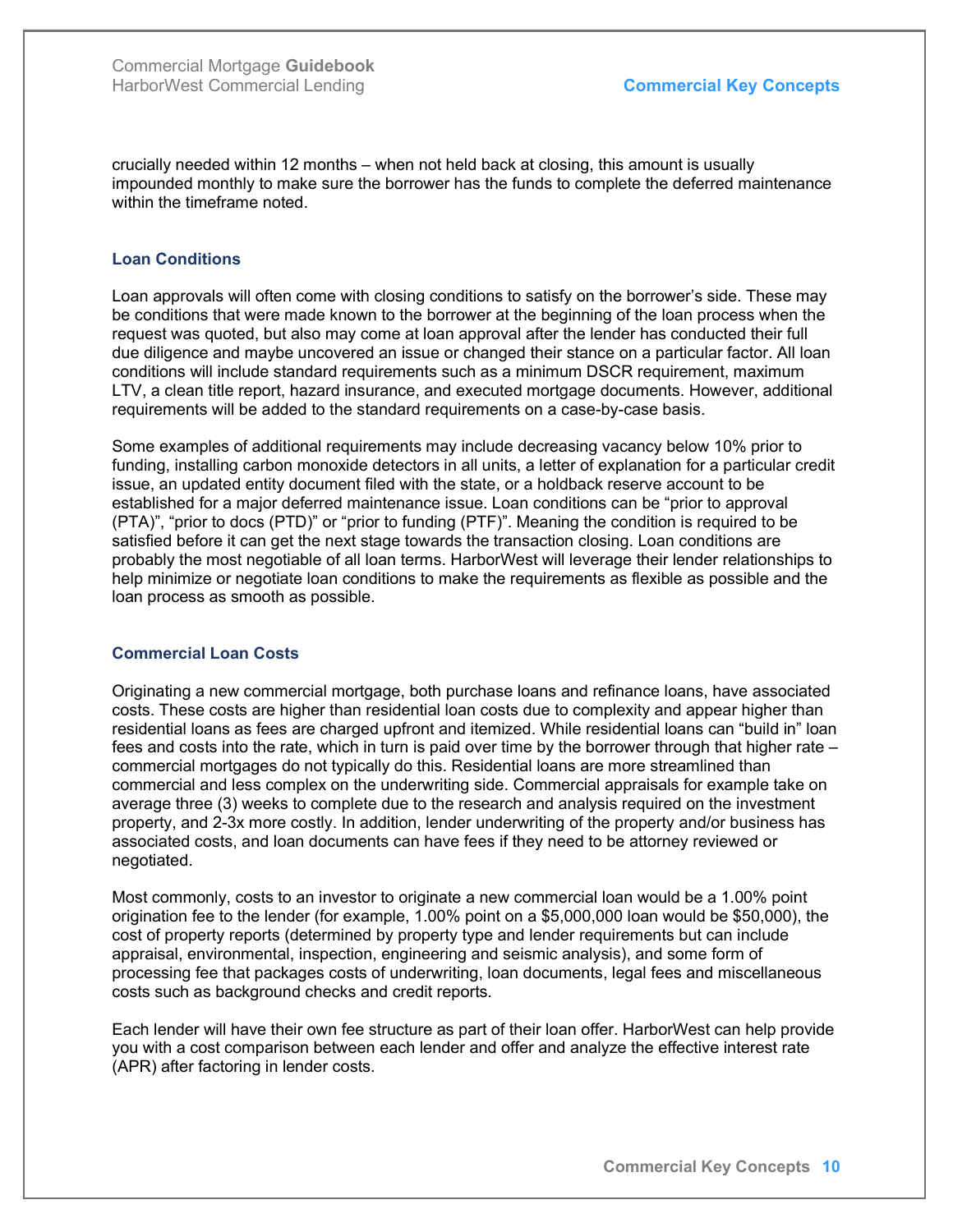#### Post-Close Requirements

Lenders may have requirements imposed on the borrower post-closing which may be both standard or situational. Standard post-close requirements are usually annual reporting which can include submitting an annual property rent roll, income statement, and sponsor tax returns to the lender for audit purposes. Many banks will have a portfolio manager that tracks the commercial loans they own and monitors their performance to assess any potential risk of default. Situational post-close requirements are case-by-case and are usually to satisfy loan conditions. Examples might be providing evidence of a deferred maintenance item being repaired within a timeframe, a minimum balance in an established bank account with the lender for relationship rate discounts, or quarterly vacancy reports on say a multi-tenant office building that has a history of high vacancy that concerns the lender. Post-close requirements can be for the life of the loan or cancelled upon satisfaction if it is more of a conditional item.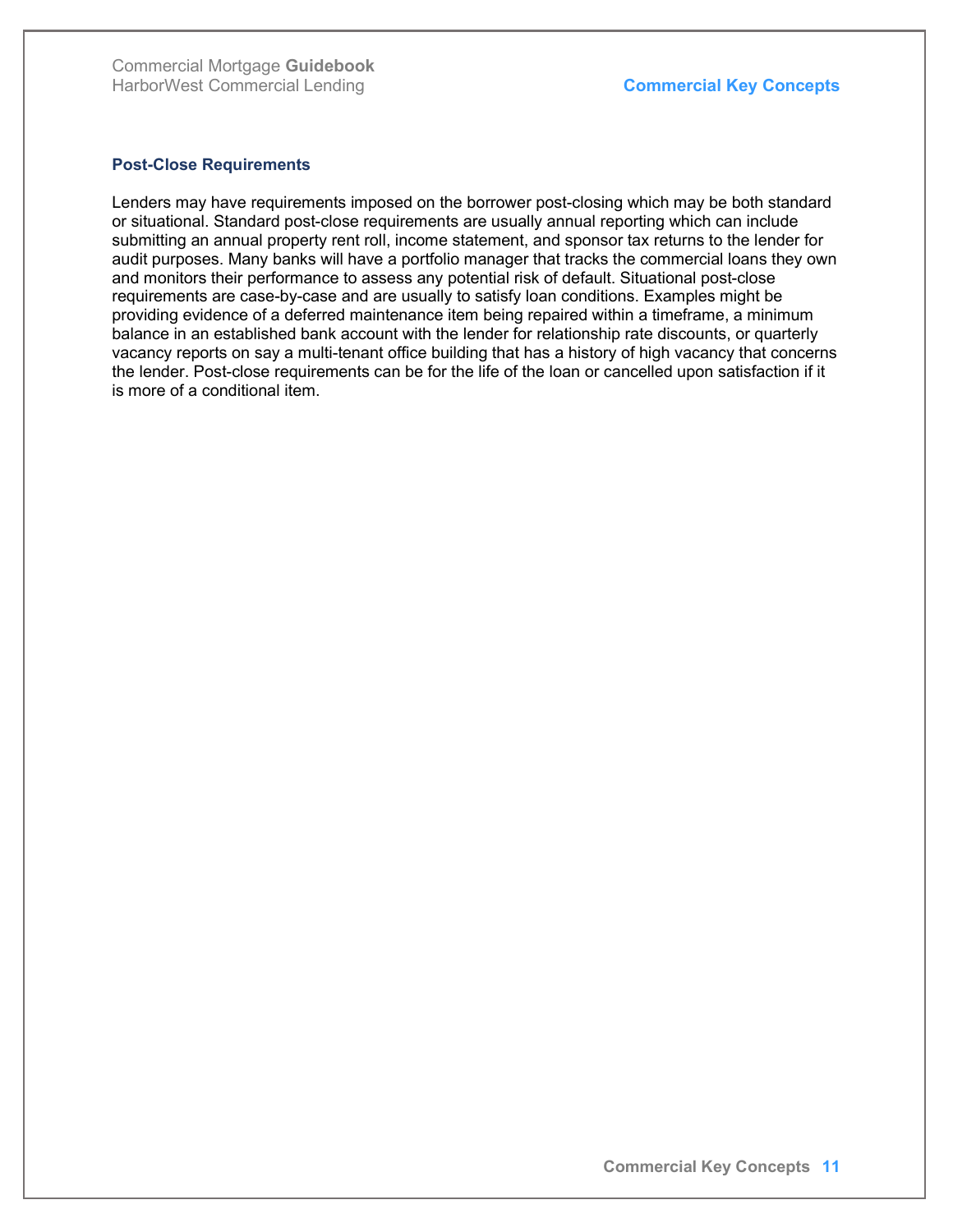#### Borrower Qualification

Borrowers should be prepared to furnish detail and documentation on both the purchasing or vesting entity along with basic information on the key principal individuals involved in the transaction. Commercial lenders are mostly focused on the collateral property for qualification, but borrowers are still reviewed and expected to meet their minimum requirements. Strong borrowers (financially, experienced, etc.) can also help improve qualification for the most competitive programs so a review of this is important to securing best available financing.

#### Recourse vs. Non-Recourse

This term refers to the borrower(s) signing personal guarantees for the commercial loan. A recourse loan requires personal guarantee, while a non-recourse loan does not. However, even non-recourse loans require some level of guarantee for "bad boy" carve-outs which typically refer to criminal or fraudulent activity by the borrower causing default. A lender will determine who (or how many) guarantor(s) will be required based on the buyer profile and qualification, but typically is required of any manager (if the borrower is an entity such as an LLC) and also any person that will have 20% or more ownership. Non-recourse loans typically will anchor more on the property instead of the borrower for security or require a high equity position compared to the debt proposed. A recourse loan with qualified signers can make a loan request more attractive to a lender when dealing with more difficult properties.

#### Personal Financials

The personal financials of the borrowers (typically any person owning 20% or more of the purchasing entity along with all Managers) will be collected and reviewed by the lender. Lenders want to evaluate whether the individuals signing for the loan have the financial strength and wherewithal to make their mortgage payment or balloon payment should the property run into issues and no longer operate at a net income that can cover the mortgage payment. Lenders will want to see the entire picture, but the primary factors that are analyzed are liquidity, net worth, and annual income. These are considerations that show a borrower has access to other sources of capital and lower the risk of default on the loan.

A client should expect to furnish bank statements, tax returns, and complete a verified personal balance sheet. While every lender has their own policies and requirements, there are a few general guidelines in the industry: a net worth equal to or larger than the loan request, M1 liquidity to cover at minimum 12 months' worth of principal and interest payments, and a global cash flow of 1.20x or higher. Your personal balance sheet will be pre-screened during the loan origination process and verified during underwriting. It is important to have HarborWest fully review your balance sheet prior to accepting a loan to hedge against any underwriting issues, especially since each lender will have their own guidelines and requirements.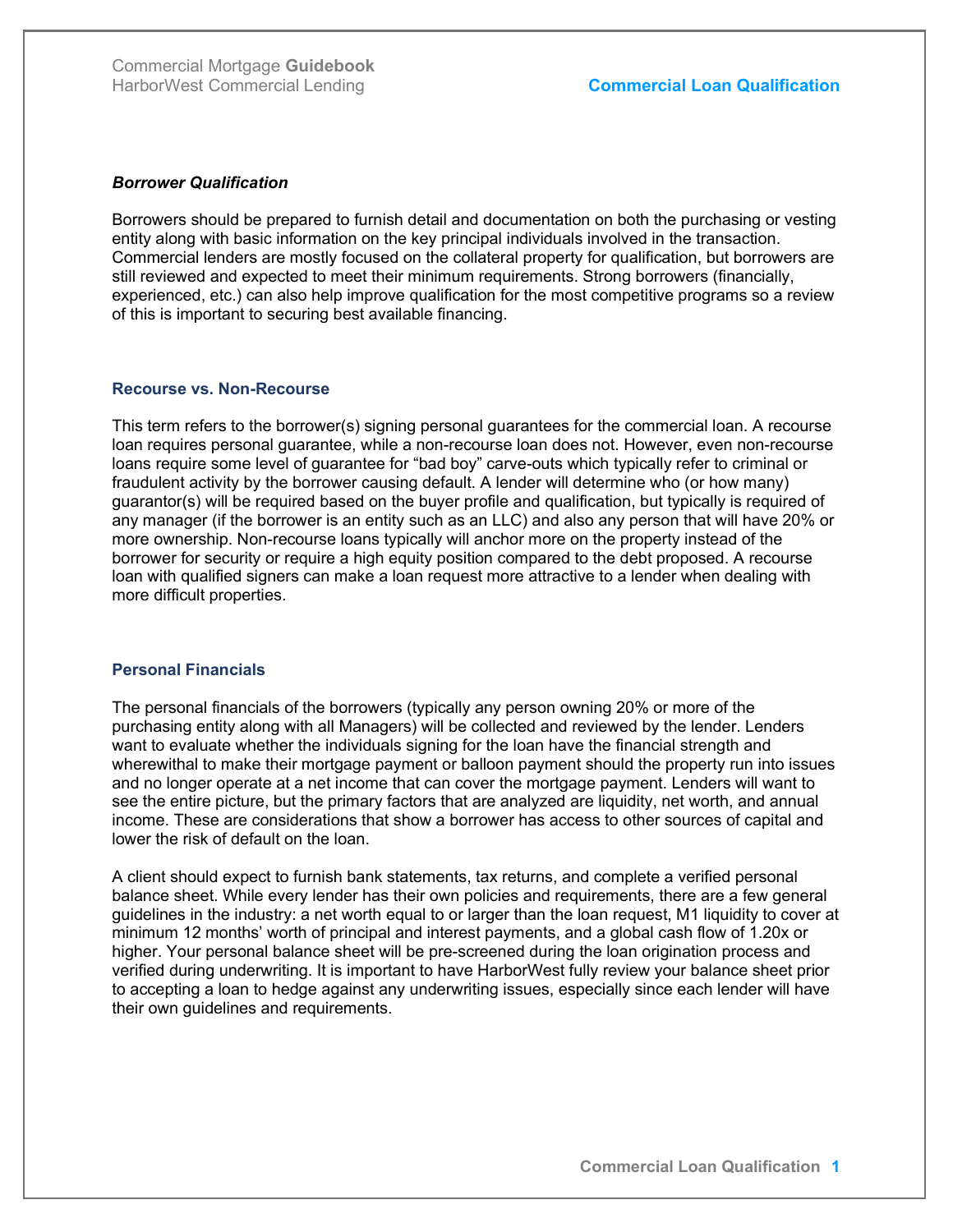#### Business Financials

Business financials are especially important on owner-user commercial real estate transactions such as an SBA loan. If the client is a business owner operating his company from the subject property, the ability to repay is dependent on the profitability and success of that company, and not on the cash flow of third-party tenants since they do not exist. Additionally, if there is only a single recourse guarantor on an investment property loan and that individual's annual income is highly or solely dependent on their owned business, those financials will also usually be evaluated.

A client should expect to provide historical business tax returns (usually the preceding 3 years and preferably CPA audited), interim financials since last tax return filing, and current business financials (i.e. income statement, balance sheet, accounts receivable/payable, debt schedule, etc.). Lenders will analyze your business financials first for ability to pay the proposed mortgage based both on current and historical operation. They will also review for positive and negative trends in the income/expense categories, growth and scale, and any potential financial issues that would impact the borrower's ability to repay. A few common examples would be a single customer being responsible for the majority of the company's sales and income, or an equipment loan interest expense that is in a discount period but will significantly increase next year for the company.

#### Business Outlook

This is usually only a consideration for owner-user transactions where the loan qualification is based solely on the borrower's business. Financials as described above are the primary determinant, but other considerations are also considered. A lender is not (and usually cannot) be an expert on a client's business or know their industry as well as the client, but a very high-level assessment will likely be taken to see if the lender wants to move forward. For example, a company offering outdated retail services to consumers, or a business that is anticipated to be negatively impacted by pending state regulations, might not be attractive to some lenders. In addition, if the borrower owns a company that is the sole source of income for that person, a lender might give a second thought to this before making a loan offer or defining their loan conditions.

### Credit & Character

Loan qualification comes down to the lender wanting to determine to the best of their ability how likely you are to default on your new mortgage payment. While they can't predict what will happen in the future, they surely can evaluate how you've done in the past. Credit reports and background checks help accomplish this best. Commercial lenders like any other creditor want to see a history of solid repayment and a clean record. Past credit issues are not a deal killer per say, but any past instances do need to be addressed early on and might make a client ineligible for certain programs. Lenders will also want to see a clean background check for criminal record, court records and lawsuits, and many times will do a general online search of the borrower and affiliates for anything online that might be concerning or curious.

This qualification category in our opinion has the grayest area - credit and character issues are many times explainable or solvable. It's importance also differs from lender to lender, and even from decision maker to decision maker within that lending institution. Having a strong grasp for lender flexibility with these hurdles is important to securing quality financing, as many lenders take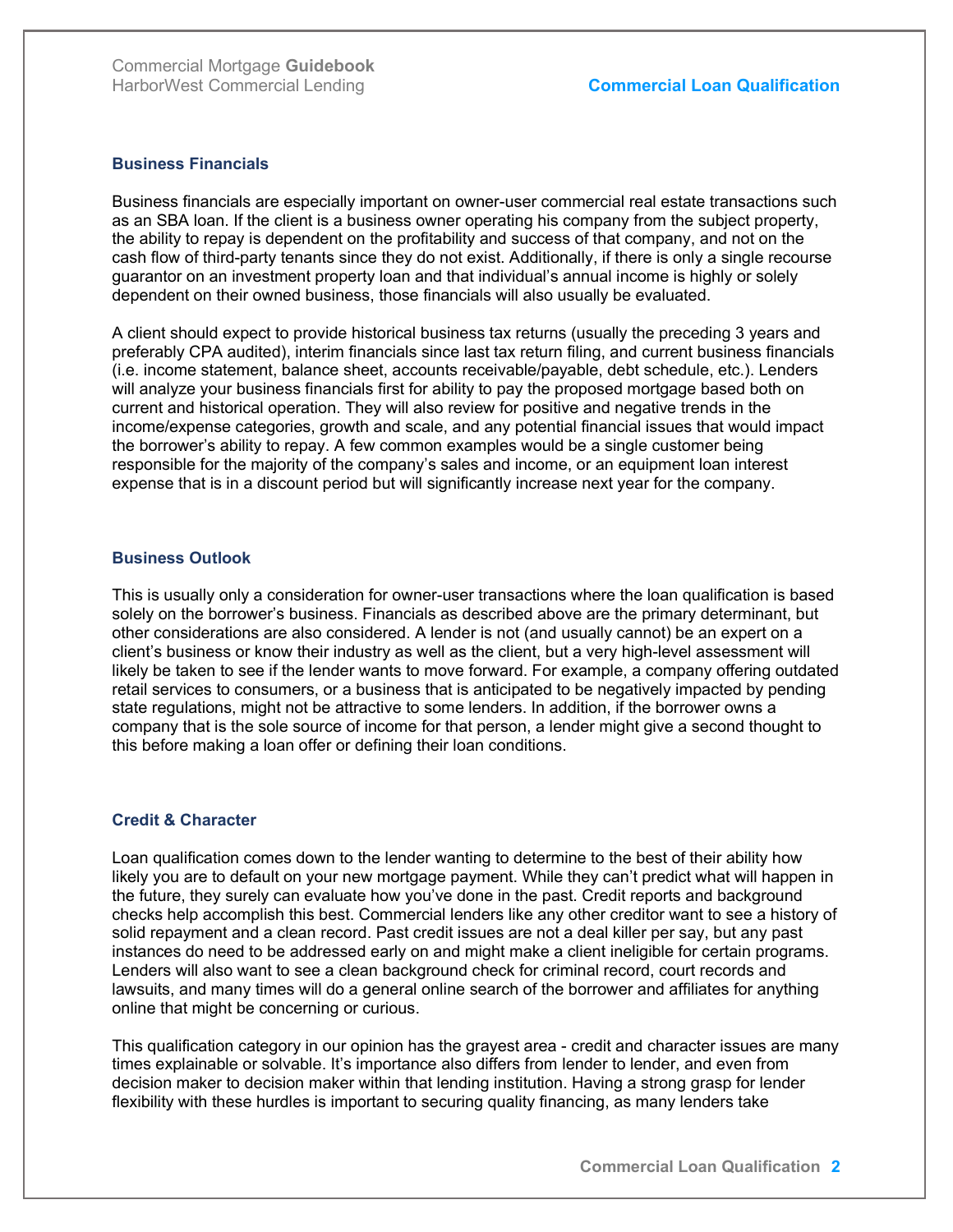advantage of credit impacted investors and corner them into loan programs they may not necessarily deserve. HarborWest uses our experience and relationships to solve credit and character hurdles during application to ensure you have a fair opportunity at the market's best available programs.

#### Sponsor Experience

With investment property financing, experience is a key factor for a lender although also another subjective factor similar to credit and character described above. In general, lenders want to see owners and investors with experience to successfully operate the subject property. That may be experience with a certain commercial sub-type, or experience in a certain market or situation stage. A longer history of experience, larger portfolio of similar properties or stronger resume of professional experience supporting the investor's case of being able to own and manage the property without the lender being concerned – the better the lender will feel, and the more aggressive they can get on loan terms. They may also evaluate your property manager if you have professional management in-place.

Many times, this can be a subjective assessment and decision and an area where the borrower and lender disagree. Lack of experience can be a deal killer many a time or can impose unwanted conditions such as requiring third-party professional management (decreasing NOI to the client) or switching management companies which can be a hassle if it cannot be waived by your mortgage broker. You will want to address this potential hurdle upfront before accepting any loan offer. Hurdles with this requirement can usually be mitigated by higher equity, professional property management requirement, or a higher yield to the lender for the risk.

### Property Qualification

Commercial mortgage qualification is primarily based on the asset. This is probably the largest difference between residential and commercial lending: most of the scrutiny is focused on the property instead of the borrower. At the end of the day these are investment properties and need to stand on their own, especially if the loan is "non-recourse" without personal guarantee of the owner(s). Many times, a commercial mortgage is not held on the portfolio for the lender but instead sold to a different institution on the secondary market or participated by other lenders in order to further divide the risk or free up funds for smaller lenders to lend to other customers. Qualification for commercial financing is in a nutshell a determination of risk for the lender, and what loan terms make them feel comfortable with that risk. If the lender is not confident in the property's future performance, they will adjust their underwriting or offered terms that do make them feel comfortable.

### Property Type

The asset type (multifamily, office, retail, etc.) is the first factor a lender will evaluate when looking at a new commercial loan request. Many lenders specialize in one property type(s) or another as each have their own nuances or favorability. They may also have a limited allocation for the year to lend on certain subtypes, so depending on how full each "bucket" might be a lender will have preferences and more attractive terms for different subtypes throughout the year. Economic and market factors can also affect the desirability for certain product types. A great example recently would be the shift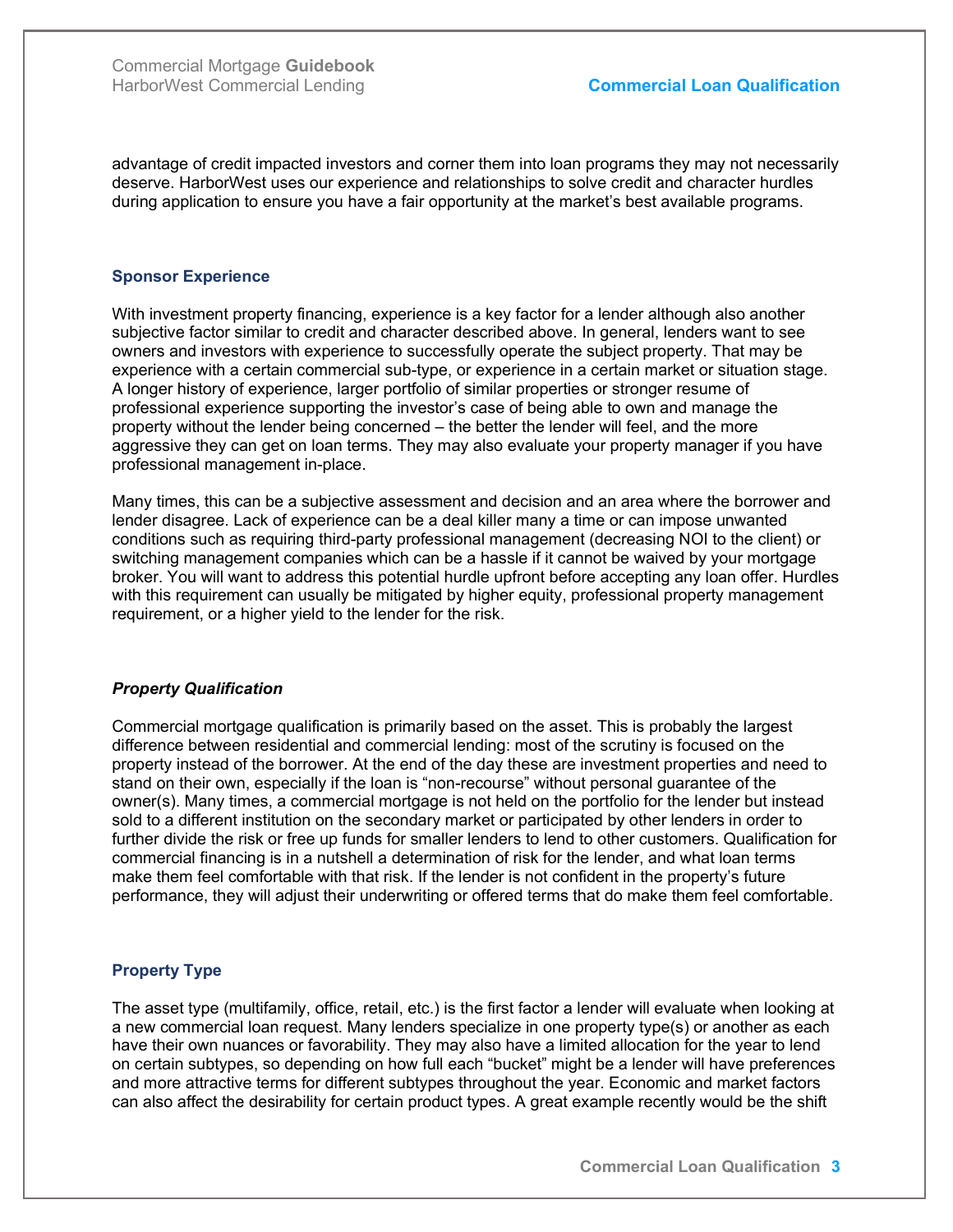to e-commerce business vs. brick and mortar, or COVID-19 -- both have put a black mark on most retail and hospitality properties which have not been open or performing, and also have put tremendous scrutiny on multifamily property rental collections in states with tenant friendly eviction laws.

Property types like multifamily are more common and always a desirable asset class for most lenders. Other asset types like special purpose (churches, event centers, museums, etc.) can be very specialized to only a few select lenders that understand these industries and have available programs.

### Property Location

Location, location, location. You hear it all the time. And just as it rings true to an investor, so too does it for a lender who shares ownership with you. Lenders mostly want to see properties that are in major metropolitan markets as opposed to rural areas, in areas of high traffic count and visibility, and ideally in an area with less competition or potential for future competition. Environmental concerns also factor into this if the property is neighboring to heavy industrial use or properties with tenants such as laundromats or gas stations as these can have environmental damage that trickle over to the subject property.

Location may also be important internally to the lender, depending on again their portfolio allocation, or desire to stick to markets that they know best or specialize in. If the lender is a bank, they might also have lending "footprints" where they can only finance deals if the property or borrower falls within an acceptable distance from a bank branch. A full market and location analysis will typically be performed by the Appraiser, who will provide very insightful data on the demographics, traffic count and competitive properties in the area to the Lender. While this data is considered, it is usually the lender's experience with similar properties in their portfolio and personal familiarity with the market area that moves the needle the most. HarborWest tracks and maintains relationships with lenders that specialize in certain markets in order to provide the most competitive financing quotes to our clients.

### Quality & Condition

This hurdle is usually evaluated by the inspectors that complete the on-site inspections of the property on behalf of the lender and delivers their report(s) to them for review. Many times, this is solely an appraisal, but depending on the property type/features and lender requirements, may also include an environmental report, building inspection, earthquake seismic analysis or a visit from the lender themselves. Besides the environmental concerns explained above in Property Location, the physical condition of the property can be a concern for a lender. Any health and safety issues need to be cured prior to loan funding, which may include mold in-units, deteriorating staircase steps, major roof damage, or lack or adherence to state or city building code.

The second consideration is any "deferred maintenance" which can be a subjective and negotiated item with the lender. Lenders commonly will hold back or reserve the cost for any noted deferred maintenance until cured, which can be an issue if the investor is counting on a specific predetermined loan amount offer. Common examples of this would be parking lot asphalt repairs, stucco or window repairs, and A/C unit replacements.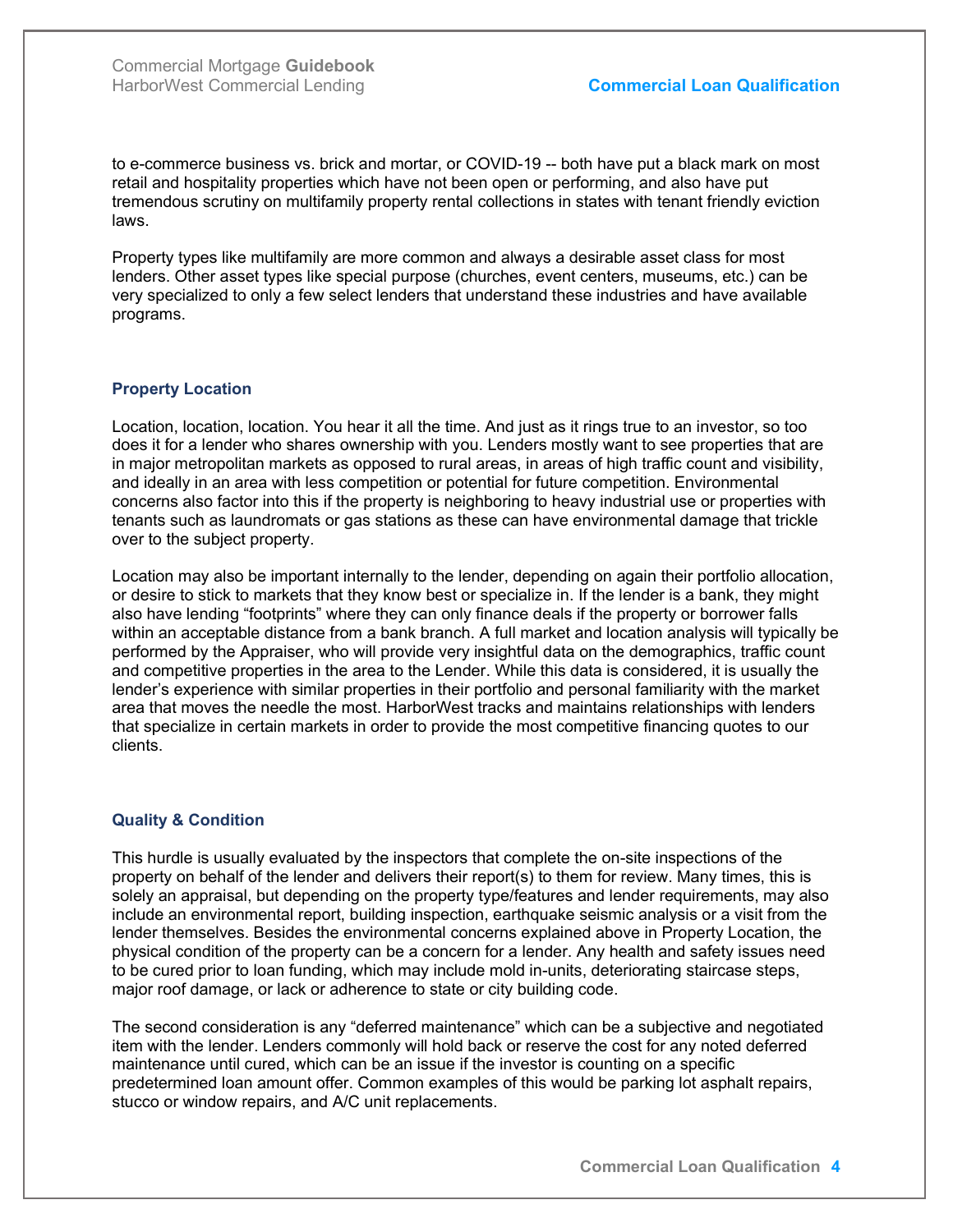Besides hard line requirements, there is also simply a "curb appeal" aspect to this. Although a property's curb appeal or attractiveness per say may not directly correlate to its condition or performance, there is still a subjective aspect to a credit decision and decision makers would prefer to have an attractive property. One instance where this isn't usually a factor is when the property is appropriate for a bridge loan or rescue loan. It is understood by these lenders that the quality or condition of the property may be a selling point for the investor whose strategy is rehab and repositioning of the asset.

### Appraised Value

The property appraisal is a very important factor in determining the final loan terms from the lender. A property appraisal will be completed by an accredited appraiser that specializes in the specific commercial subtype and usually in the same market as the subject property. The property appraisal will give the lender important information to consider including likely market value, rental rates and trends, market competition and demographics, physical assessment, and a boots on the ground inspection of tenant operations, property condition, and property management.

The appraised value many times does not agree with the owner's estimated value or the purchase price if the financing is for an acquisition. Since an appraisal is really an educated opinion by the appraiser, an investor does not need to agree with their assessment. Perhaps the appraised value comes in lower than expected based on the appraiser's opinion, but the investor has a different opinion and is still confident to move forward on the purchase. However, for a lender, the appraiser's assessment always takes precedence over the investor's opinion. Lenders will usually consider the property value to be the lower of the purchase price or appraised value. Where this becomes an issue is when evaluating the maximum loan-to-value (LTV).

For example, let's say a multifamily property is under contract for \$8,000,000 but the appraisal comes in at \$7,200,000. Let's also assume the lender has a maximum 70% LTV condition on their loan offer. Pre-appraisal the loan amount expectation was \$5,600,000, and post-appraisal that loan amount would be adjusted down to \$5,040,000. That lower appraisal resulted in the investor needing to bring in an additional \$560,000 to close escrow -- which many times the investor may not have. To avoid this potential issue (and potential loss of investment or escrow deposits), HarborWest can help pre-determine the appraisal value using their contacts and resources and prepare standby backup options to hedge this scenario. This might include bridge loan options, a standby lender that can finance a second trust deed, or a competing option with a higher maximum LTV that is able to assume the property reports from the failed lender.

### NOI & Cash Flow Ratios

Cash flow is arguably the most important factor for a lender when evaluating a commercial loan request. There are many uncontrollables to a lender once a lender funds the loan. Management could fall apart, tenants could go bankrupt and vacate their leased space, borrowers could suffer financial hardships, the property could be impacted by damage from a storm – and numerous other possibilities, all leading to the borrower's ability to repay the mortgage being afflicted. A lender can impose loan conditions to help mitigate some of these risks to a degree, but at the end of the day the responsibility lies with the borrower and the market.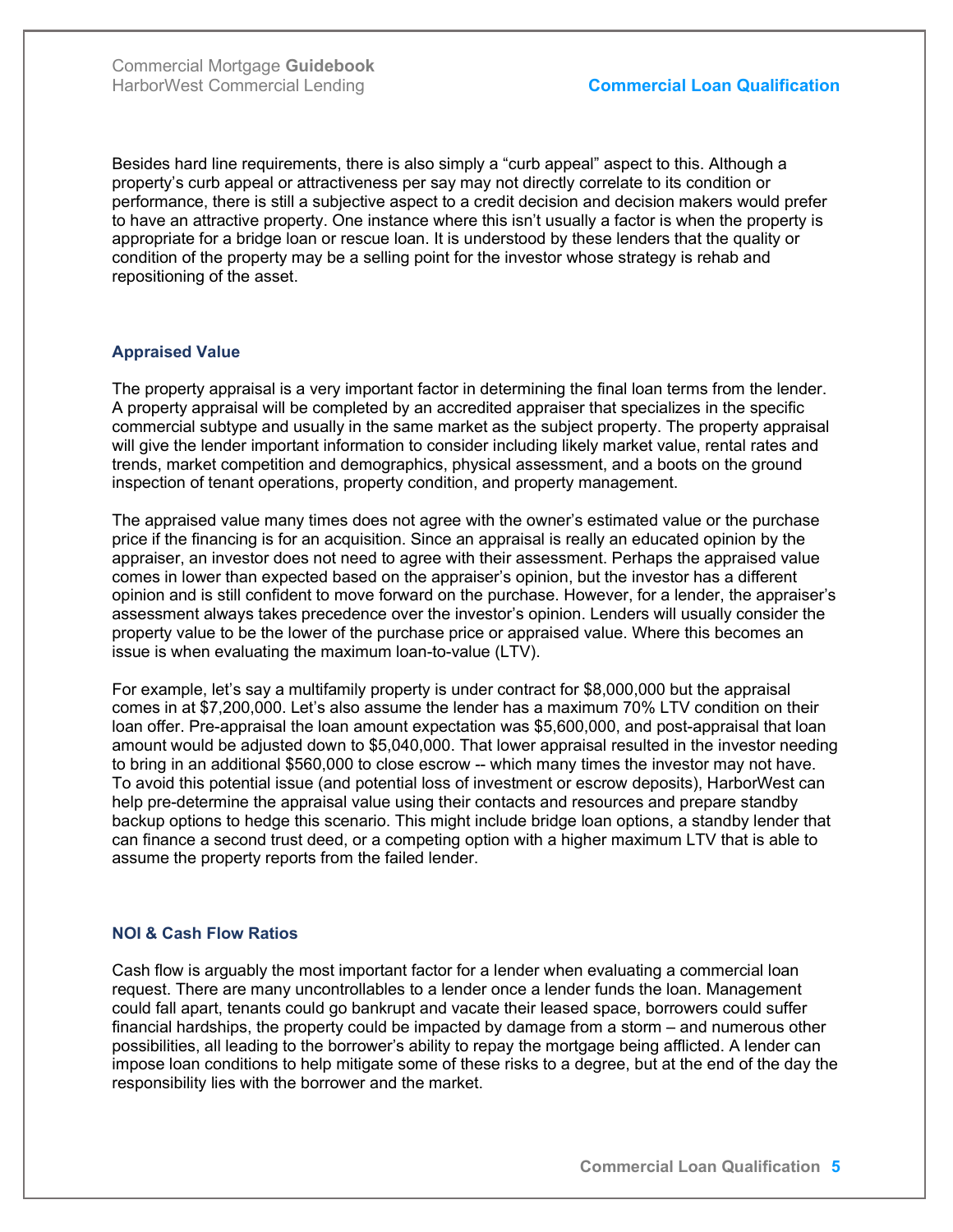So, having security and comfort in the property's historical, current and pro-forma cash flow ratios can create huge leverage for an investor. The better the property can predictably cash flow, the more "buffer room" there is for things to go wrong. The NOI (net operating income) is the primary number all ratios are based and can be calculated differently depending on the lender and their underwriting. Meaning one lender to another likely will not have the same NOI even though they both evaluate the same property financials. Most commonly, lenders will use a DSCR (debt service coverage ratio), LTV (loan-to-value ratio) and DY (debt yield) ratio calculations to determine the cash flow strength of the loan request. These concepts are explained in a different section of this guide.

In general, a higher DSCR and DY ratio and a lower LTV ratio will make a loan request more attractive. Lenders will have their program minimum requirements but may be able to make exceptions for a deal they want or for brokerages like HarborWest that they work closely with on other loan opportunities.

#### Overall Tenancy

The value of a commercial property is determined based on the income of that asset. A key concept to understand for an investor is that when you purchase a commercial investment property, you are not buying a building – you are buying the cash flow which is secured by the leases and collateralized by the building. The tenancy and cash flow created from those leases are what create value. The leased value of an investment is most always greater than the physical collateral value. Strong tenancy creates good cash flow and low risk, which is attractive to both the investor and the lender.

An assessment of the tenant base will be conducted by the lender. They will consider the diversification of the tenants, the square foot allocation risk, the general strength or outlook for a tenant's industry, and any potential future legal risk a tenant may pose. Lease audits will also likely be conducted to determine the rent collections presented are accurate, and that there are no major risks hidden in the lease that could affect the current contract as understood. Other factors such as the tenant's tenure at the property, length of the lease and potential for vacancy are also considered. If the tenant, both core commercial or multifamily, has a government subsidy partner such as a city housing assistance program or are government grant sponsored, those contracts and risk of nonpayment will also be considered. Should the property be a single tenant leased investment (for example, a NNN leased Starbucks), scrutiny on that tenant will be crucial as the entire property income relies on that tenant's lease. Single-tenant (NNN) considerations are explained in a different section of this eBook, but in general lenders will want to analyze the tenant's lease, financials, and credit in determining how comfortable they are with them.

Conversely, an asset class like multifamily that may have hundreds of tenants/units, will be highly diversified and not easily affected by a vacancy. Typically for multifamily, historical occupancy can help shed light on a property's operations, management, and competition in the market. Local laws that would affect an entire tenant base are also considered, such as rent control measures and eviction moratorium laws (such as during COVID-19).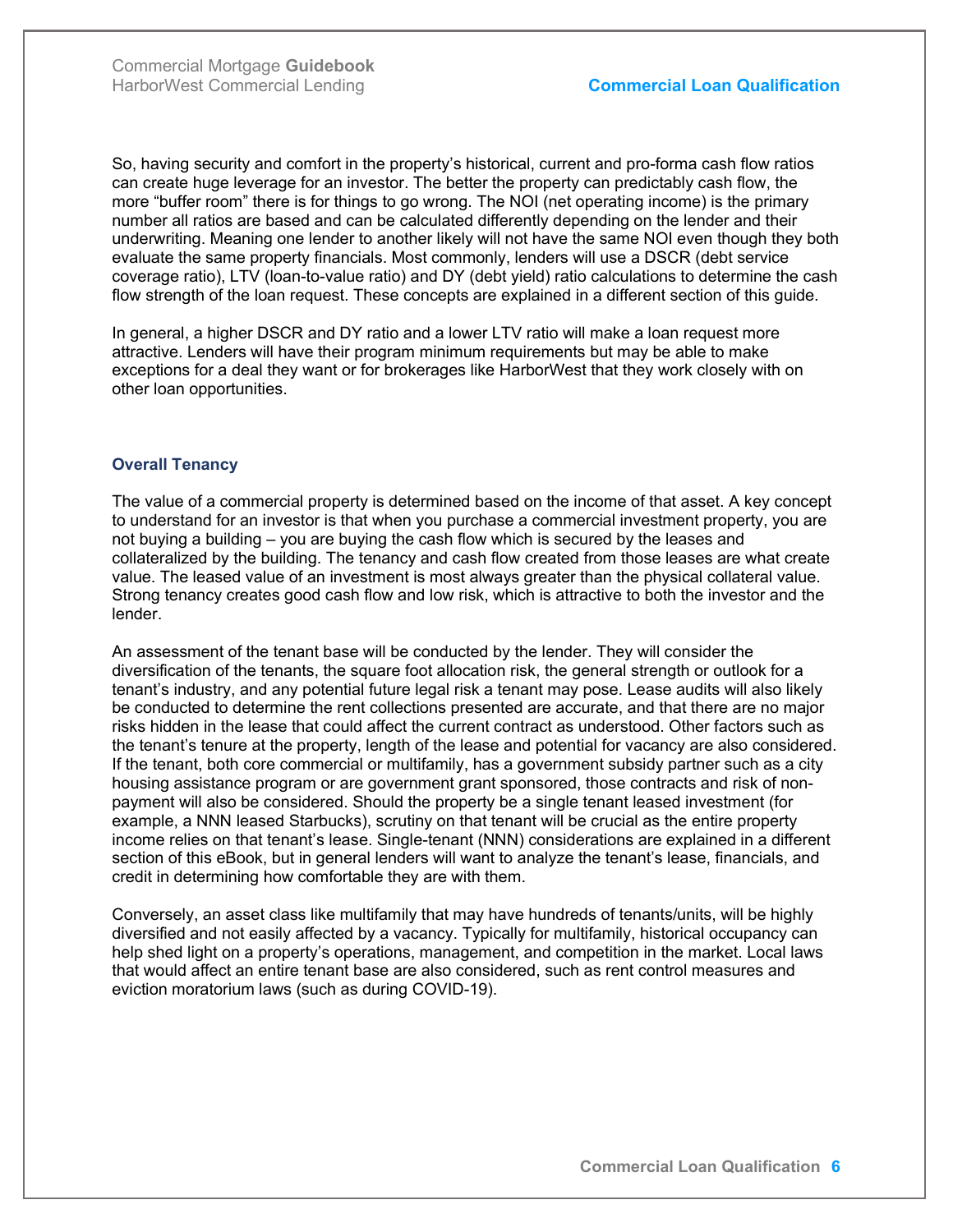#### Legal Considerations

The performance of the property and strength of the borrower to make their mortgage payments are determined by the above factors. Verifying all potential legal issues however are equally as important in order to allow the property to operate freely without any legal hurdles. These potential issues can affect rent collection, value and equity, and legal responsibility by the lender which can be costly. While much is unpredictable and uncontrollable, lenders will want to evaluate they feel as comfortable as they can with the following: equitable and rightful title to the property, coverage of insurance claim risk, conformation with all legal requirements including city building codes and tenant rights, a "clean slate" confirming no current legal claims to property or borrower(s), waiver of environmental risk, and a comprehensive review and completion of documents completed by both the tenant (leases, estoppels, SNDAs) and borrower (loan documents, promissory note, guaranty, legal waivers, etc.).

These considerations are usually requirements on all commercial mortgages as a condition to approval and are essentially non-negotiable items, while the other qualification factors discussed above are used to assess the risk of the deal and determine the lender's final loan offer.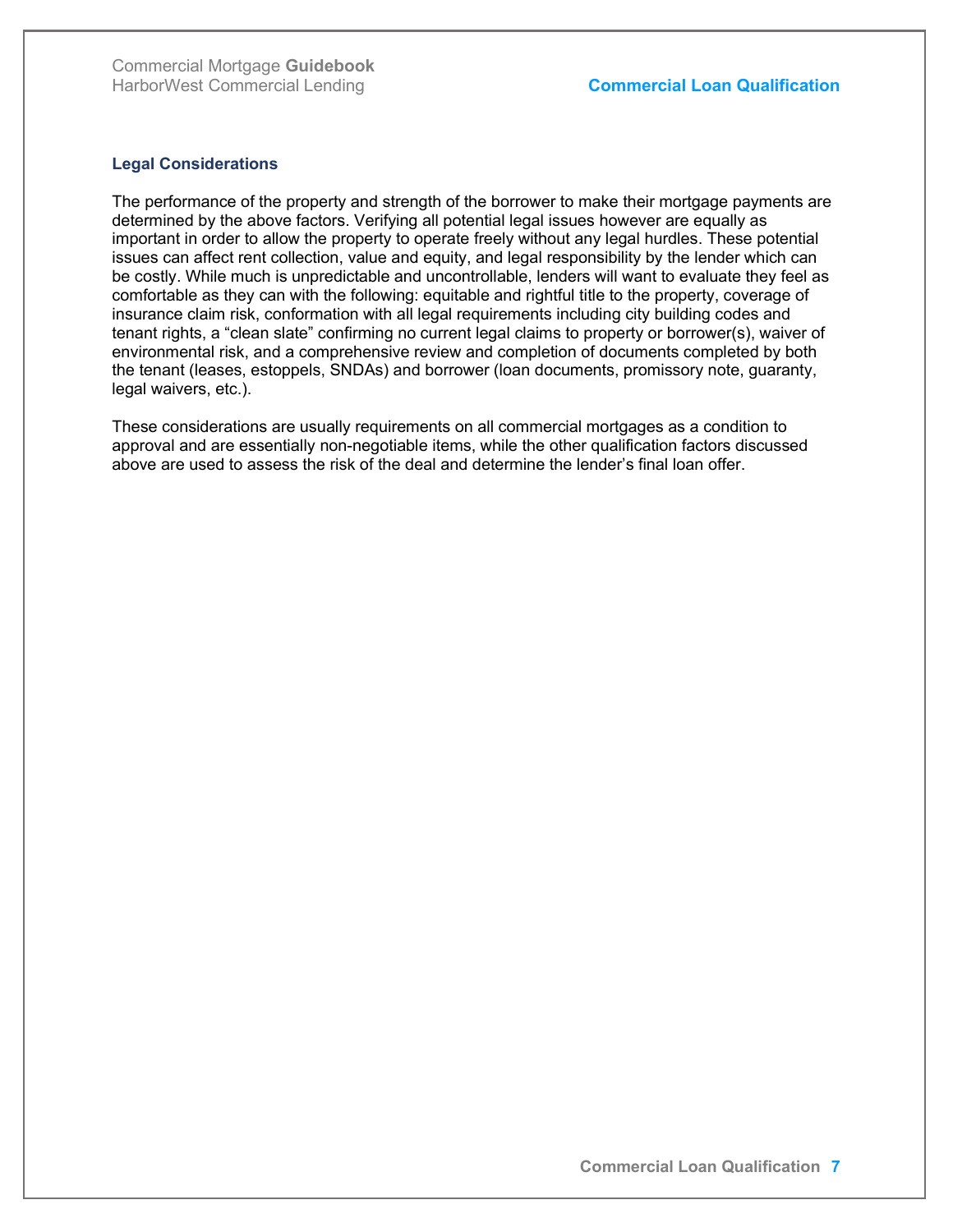#### Identify Mortgage Brokerage

Shameless plug for our company and client services here – but locking in an experienced and qualified commercial mortgage brokerage is your first step to a successful loan process. While many industries these days have been subsidized by online access and technology, commercial real estate financing remains very much a relationship-driven business. Lender programs and appetites are constantly changing, and tracking these changes is more than a full-time job.

Many lenders and programs are also unavailable to the general public (life insurance companies and select private investors for example), as these lenders do not want to serve as a "call center" for loan inquiries, and only have the capacity to entertain quality loan packages from trusted sources they have experience with. Relationships also play favor to investor clients here, as a commercial mortgage brokerage can frequently negotiate more favorable loan terms based on volume origination to a lender or call in favors for exceptions to policy for a more attractive offer to the investor. Having experience in the commercial loan process is also important, as it is always more complex than a residential loan process and takes expertise to recognize opportunities or solve issues that always arise.

Most of the time, there is no additional cost to the investor for brokerage services, as the net fees are paid by the lender. Just as you would retain a CPA for tax filing or an Attorney for legal services, partnering with the right commercial mortgage brokerage is essential to obtaining the best available financing and having a seamless loan process.

#### Scenario Assessment

You have options. Many lenders are limited to the programs and terms they can offer investors and clients will often feel that they need to conform to these limited offers. There are a multitude of commercial lenders in the marketplace at any given time, each with their own specialization and flexibility. There truly is a best "fit" for your commercial loan request. Each investor and even each property or transaction is going to have its own unique strategy, hurdles and needs. It is crucial to have a discovery process with you as a client to determine two things: (1) what you desire and what is important to you, and (2) what challenges we might encounter during our process.

First, we want you to get everything you want in this process. While low fees and interest rates are important to all clients, each investor may have different thoughts or needs on loan terms and structure. An example might be ensuring the loan does not have a prepayment penalty if the investor intends to sell the asset in the upcoming years or negotiating with the lender to not require a personal guarantee if it's important to the client not to risk their personal assets in the event of foreclosure.

Secondly, we need to anticipate challenges, so you have a clean process. Skipping this step can cost you time, money, and legal liability especially if you are in escrow to purchase. We want to identify potential issues upfront and either cure them or review with the selected lender before accepting their offer. Examples of this might be known credit or background issues with the borrower that have not been discovered yet or reviewing potential scenarios should a large tenant be at risk of vacating or giving notice during the escrow process.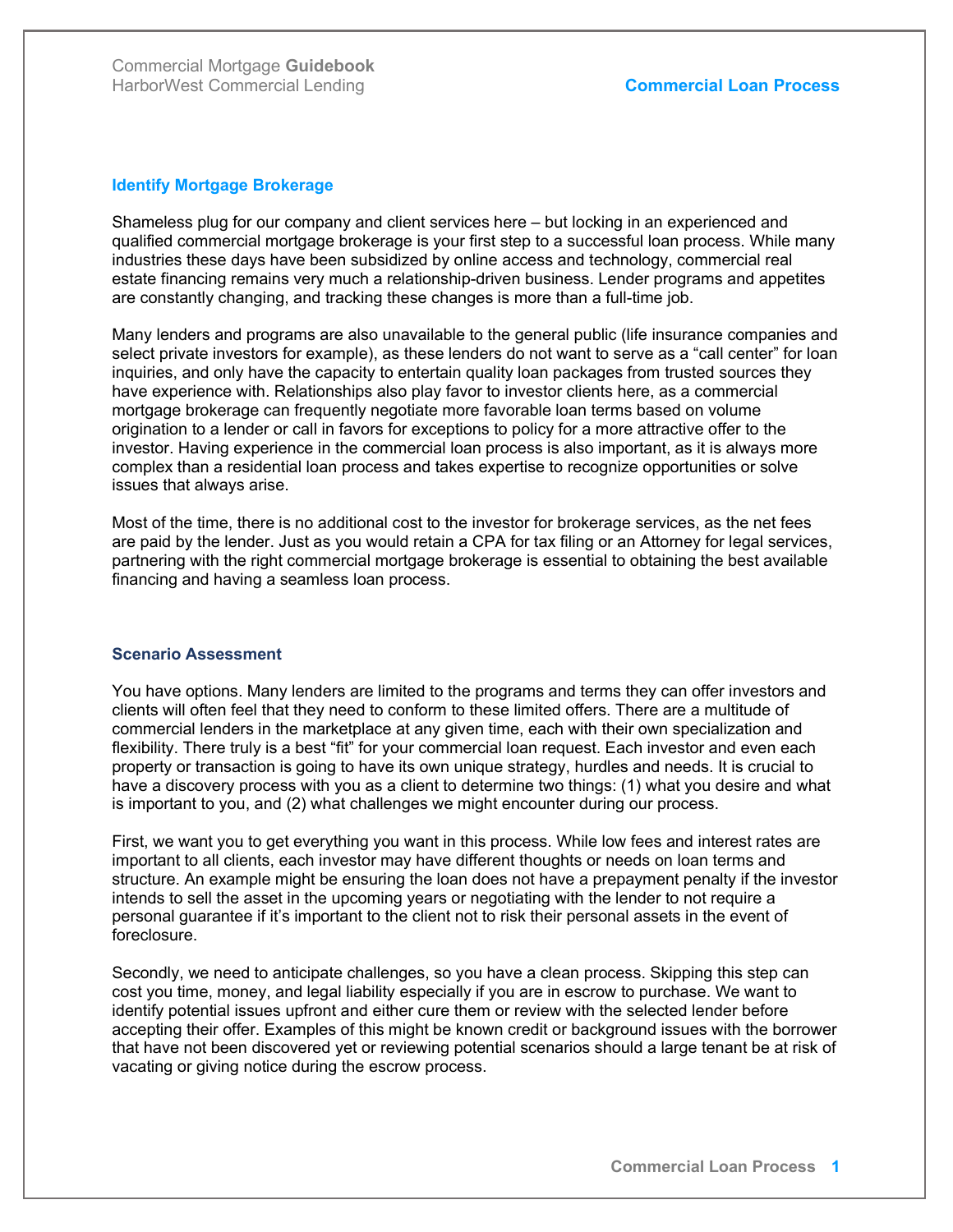#### Review and Analysis

Our team will do an extensive review of both borrower and property documentation. Since each request has its own profile and challenges, the documents required and discovery questions to the client will be different. We will review your file from every angle that a commercial lender will eventually, to uncover any potential hurdles and determine the eligibility for commercial financing given your request. We will make recommendations to cure potential issues that would affect your loan application (examples: credit repair, liquidity seasoning, increasing occupancy, re-negotiating or renewing tenant leases, etc.) in order to give you a game plan to have the most attractive loan request package possible to potential lenders.

We will also run different financing analyses for you to use as a tool to determine how different leverage points or changes in rate and terms might impact your investment ROI on the property. Lastly, our team will share with you the cash flow calculations that will likely impact your request to see if we need to adjust expectations. Our hope is that whether we work together or not, this step will be informative for you as an investor and in good faith give you market knowledge you can use to improve and grow.

#### Broker Packaging

This step is completed internally by HarborWest. Our team will put together an organized and detailed loan request package that will be used to discuss financing with potential lending sources. The loan package will consist of property and borrower documentation provided by you along with insight, analysis and recommendation made by our company. Many of the most competitive lending sources in the market have strict requirements on loan request packages that brokerages must adhere to be considered for financing. However, every lender down to main street lenders such as community banks and credit unions appreciate an organized and detailed package. This allows for a quick and clean review on their side and developing a reputation for quality work as a brokerage is imperative to developing good lender relationships. And it's those experiences and relationships that over time allow us to negotiate exceptions and more favorable terms for our clients.

#### Lender Negotiations

Once your loan package is finalized, HarborWest will start discussions with the best-in-class lenders for your request. While our company has partnered with over (275) various lenders nationwide, we typically can immediately assess after package completion which market lenders are going to be the best fit based on the desired client loan terms and the challenges that will need to be overcome. Your loan request package will be sent to a dozen or less commercial financing sources, and we begin our process of advocating for you and negotiating best available offers. This process might bring to light a new strategy or a re-discussion of the request with the borrower depending on results. We will negotiate with our funding sources for the most aggressive rates and fees, most flexible loan terms and conditions, and remain transparent with you along this process.

Our goal is to be your advocate and partner, not the gatekeeper to you securing financing. Our advantage is being able to use our access and relationships during this stage, but also being able to create a "bid environment" between lenders - resulting in lenders fighting to earn your business, instead of the other way around.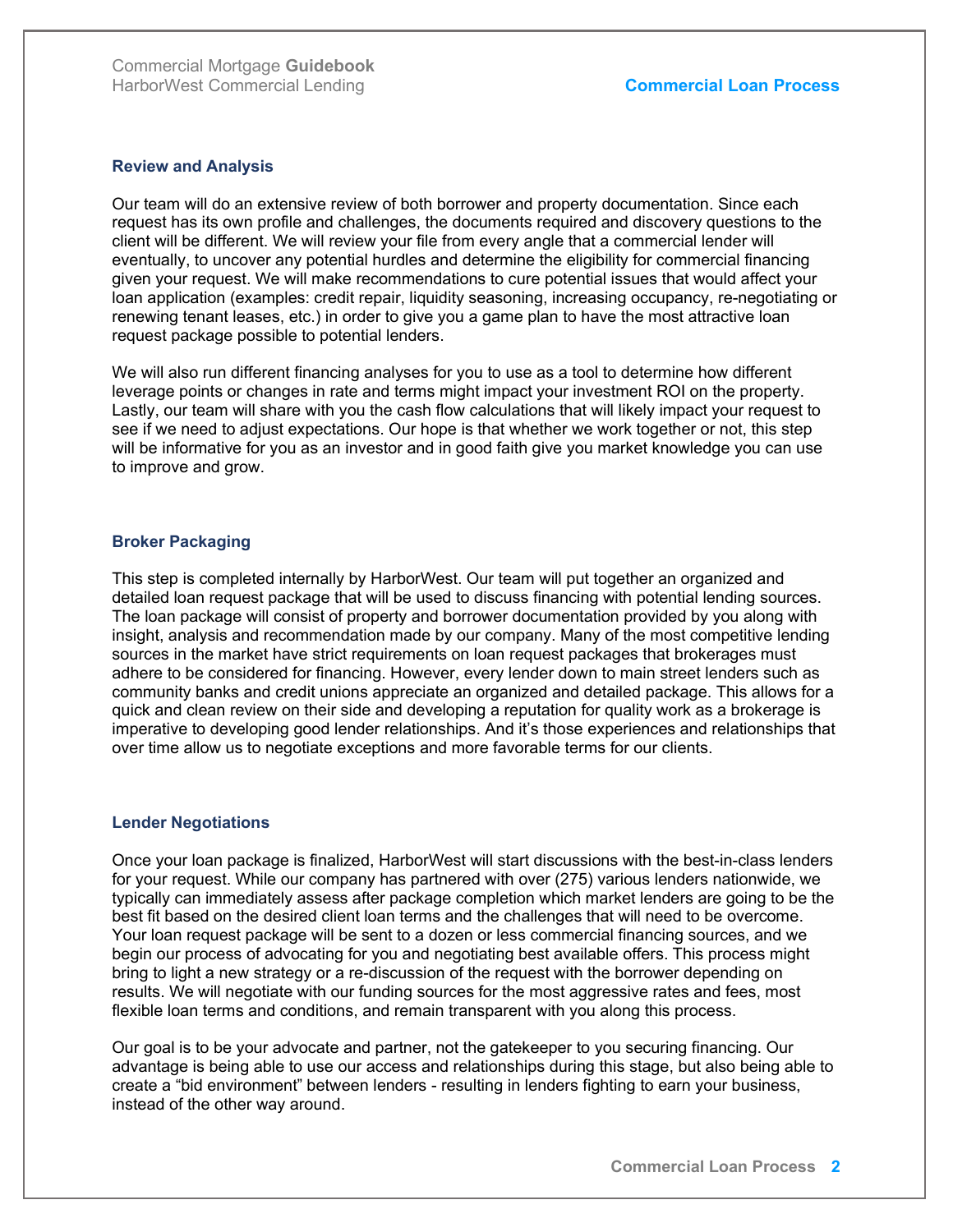#### Loan Option Selection

Upon receipt of final negotiated offers from our selected lending sources, HarborWest will compile and summarize the offers onto a client-friendly spreadsheet so we can easily compare loan terms, review together to discuss strengths and weaknesses, and make a final selection on the program that is the best fit for your request. Besides determining which lender offers the most competitive financing, we can also make recommendations based on our past experiences with that lender and previous client feedback. While the loan terms are the meat of the eventual selection, having experience with that lender and their commercial loan process is also important – if they cannot perform and honor those loan terms or be flexible on issues that may arise during approval, those offered loan terms mean nothing. Loan servicing and banking relationships might also be an important factor depending on the type of transaction. While most commercial loans are transactional, customer service post-closing, annual reporting requirements, or banking relationship opportunities might also be important considerations to a borrower client.

In addition, besides a comparison of commercial loan options, HarborWest can also provide further analysis to aid in your decision-making process including: APR Analysis, Leveraged Cash-on-Cash Analysis, Amortization Forecasting, and Lease vs. Own Comparison.

#### Lender Due Diligence

Once you have selected your lender with our recommendations, we move into the lender's due diligence and approval process. An upfront deposit is usually required for most transactions for both good faith and also to cover the costs of property reports. Due diligence is the lengthiest portion of the loan process. Depending on the type of deal, this can range anywhere from 3 days for a bridge or private loan to over 60 days for permanent loans with institutional lenders. You will want to consult with HarborWest on estimated time frames if you have specific deadlines to meet from escrow or otherwise.

The lender will complete a thorough review of borrower and property qualification (as described in another section of this guide), including property reports and inspections, evaluation of borrower strength, and cash flow underwriting to determine if it meets lender requirements. This process likely will require additional paperwork and questions or discussions above what was compiled by HarborWest earlier in the process as underwriting proceeds. HarborWest will complete as much as possible on your behalf, and advocate for you on issues and hurdles that arise that might impact your original offer. Depending on the complexity of the property and loan, this step can be quite simple or very lengthy.

The value of working with HarborWest is two-fold -- leveraging our relationships to secure the best loan quotes and leveraging our experience to make sure this step goes smoothly. HarborWest makes sure all potential issues or hurdles are handled upfront before due diligence even starts and is proactive in providing solutions for things that will arise.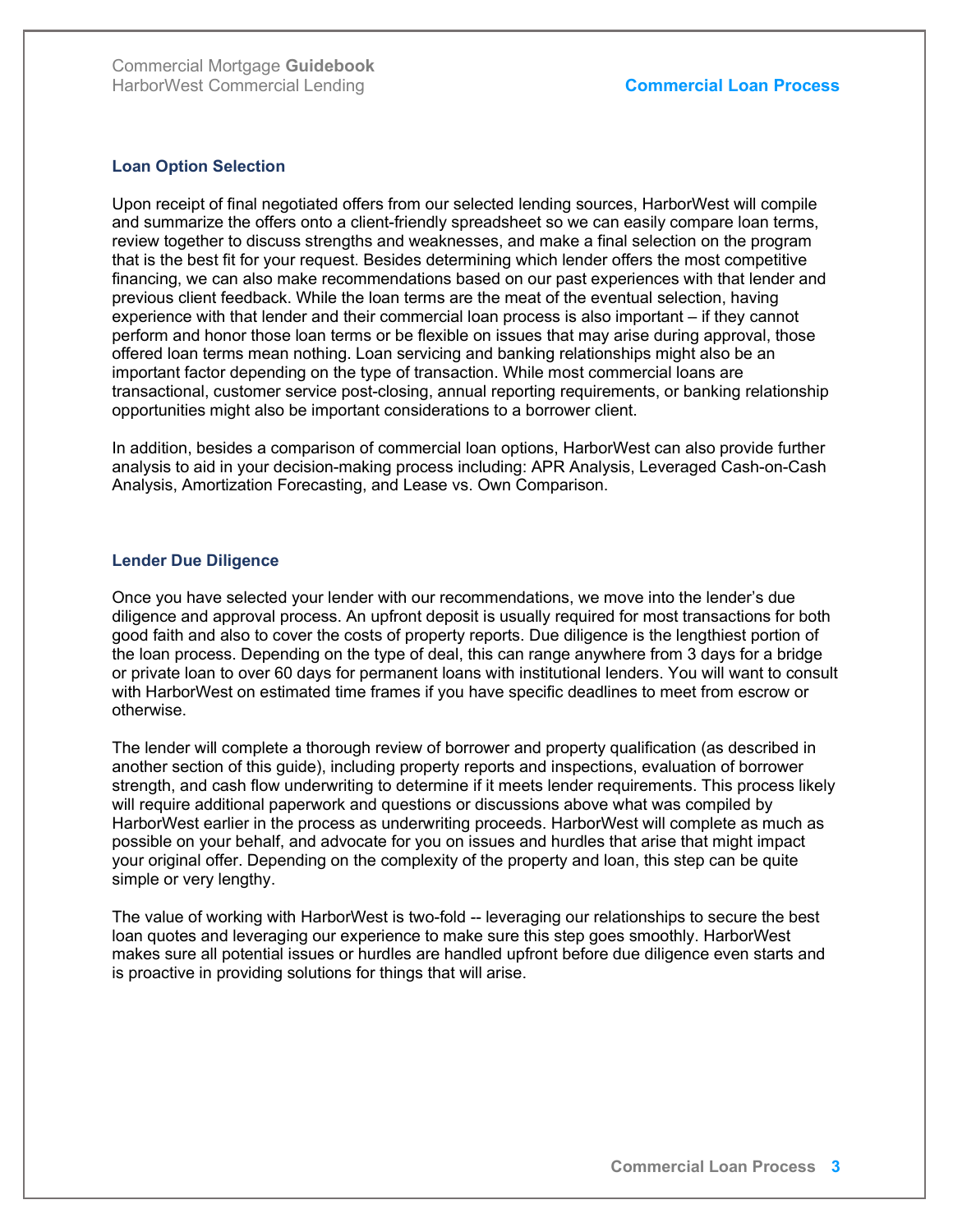#### Lender Approval

After the lender has completed their due diligence, their management or committee will approve the final loan terms. Depending on the results of their due diligence, a lender may modify their original offer to conform with their cash flow ratio requirements or mitigate any new risk factors that were discovered during their due diligence. This can be very startling to a client and impact their ability or willingness to complete the transaction if the terms are no longer acceptable. This is rarely the case when working with HarborWest, as our team will identify and address any potential issues before lender selection, and if needed use our relationships and negotiation power with the lender to help ensure your initial loan terms are honored as expected.

Most of the time, a final approval term sheet will be issued and can be compared to the lender's initial offer from when the process first began (Letter of Interest, or LOI as its commonly known). However, sometimes either by lender policies or borrower requests, the approval can be divided into two stages. The first being a "credit approval" whereas the lender approves the loan based on personal or business qualification and is contingent on property qualification and "property to final approval". This is usually done to the benefit of the borrower since property reports are not ordered until credit approval is received, which protects the borrower from losing the cost of the reports if credit would not be approved. A tight escrow time frame might prohibit this option, and force the property reports to be ordered upfront and processed simultaneously with credit underwriting.

#### Condition Satisfaction

Loan approvals always come with condition to funding. All lenders will require the basic requirements to a transaction including verifying and updating property insurance, proper title insurance, executed loan documents from the borrower(s) and coordination with the escrow provider to coordinate the closing and recording of the lien(s) and other standardized requirements. Beyond this however, a lender may impose new requirements on the client not addressed in the due diligence phase. This might be as simple as a copy of recent bank statements to update now outdated documents, or as laborious as curing a tenant or property inspection issue prior to funding, which can be troublesome should a buyer be under strict escrow deadlines.

The ability to request some items to be completed post-closing or be waived can be extremely valuable to protect a client's transaction. HarborWest is able to minimize loan conditions with the lender during the approval process and request certain conditions to be "post-closing" if any particular condition would hold up a deal and prevent the client from closing escrow.

### Post-Closing & Servicing

Upon loan closing, you will be provided with copies of all important documents related to your transaction (we also retain a copy), including executed loan documents, escrow documents, hazard and title insurance policies, property reports such as appraisals and physical or environmental inspections, and all submission items included in your loan submission package. You will be given instructions on your first payment, loan servicing contact information, and a calendar of important dates related to your new mortgage including any dates of interest rate adjustment or deadlines to complete repair items post-closing if required. The lender will provide instructions for loan servicing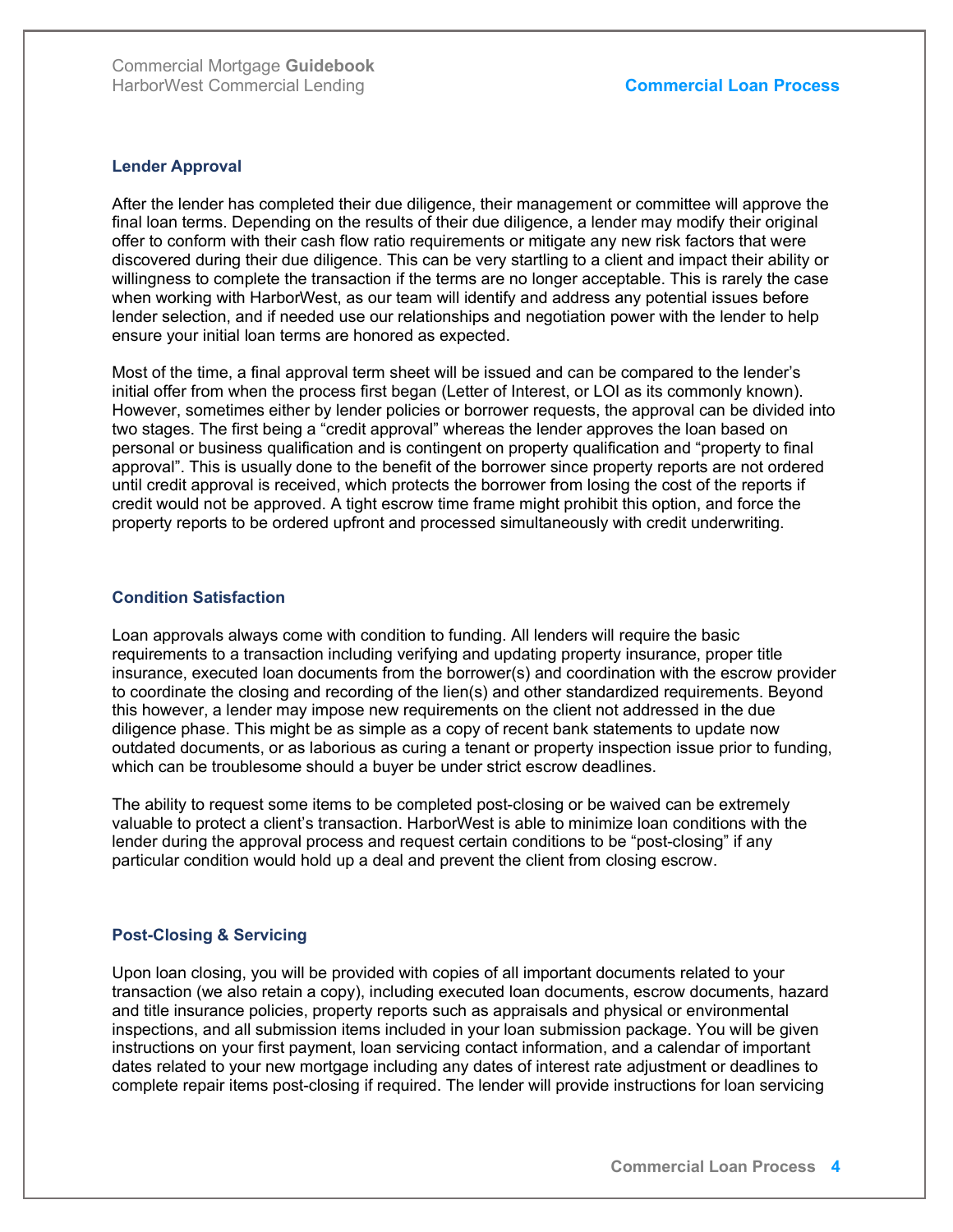either with them internally or with a third-party servicer and be in contact with you for annual reporting if that is part of their policy and requirements.

Our services to our clients are life-long and not strictly transactional – as such, the HarborWest team remains at service to you should you have any questions post-closing or need advice and further assistance during the life of the loan with your new lender, as a thank you for your business and new partnership with HarborWest.

#### Documentation Required

Each commercial loan request is unique and will require different documentation in order to process your loan application. Below is a list of documentation you will want to start preparing although some items might not be applicable. Some documentation is required upfront in order to apply for commercial loan options, while others won't be required until lender underwriting HarborWest will provide a more defined needs list to you after an introductory discussion with you and can also provide template forms if needed.

#### Property Related

- Current Property Rent Roll
- Historical Income/Expense Statements
- List of Recent Capital Improvements
- Copy of the Purchase Contract or Closing Statement
- Copies of Tenant Leases and/or Lease Abstracts
- Any Past Property Reports (if Available)
- Current Mortgage Statement (if Refinance)
- Property Tax Statement/Bill
- Property Manager's Contract & Resume
- Property Insurance Policy & Premium

#### Borrower Related

- Vesting Map (Breakdown of Ownership)
- **Entity Documentation (if LLC, Corporation, etc.)**
- Personal Financial Statement
- Schedule of Real Estate Owned
- Federal Tax Returns, Personal & Business (2-3 Years)
- Business Interim Financials (if Owner-User)
- General Resume and/or Real Estate Investor Resume
- Recent Credit Report (if Available)
- Letter of Explanation for Any Credit or Character Issues
- Bank Statements (2-3 Months)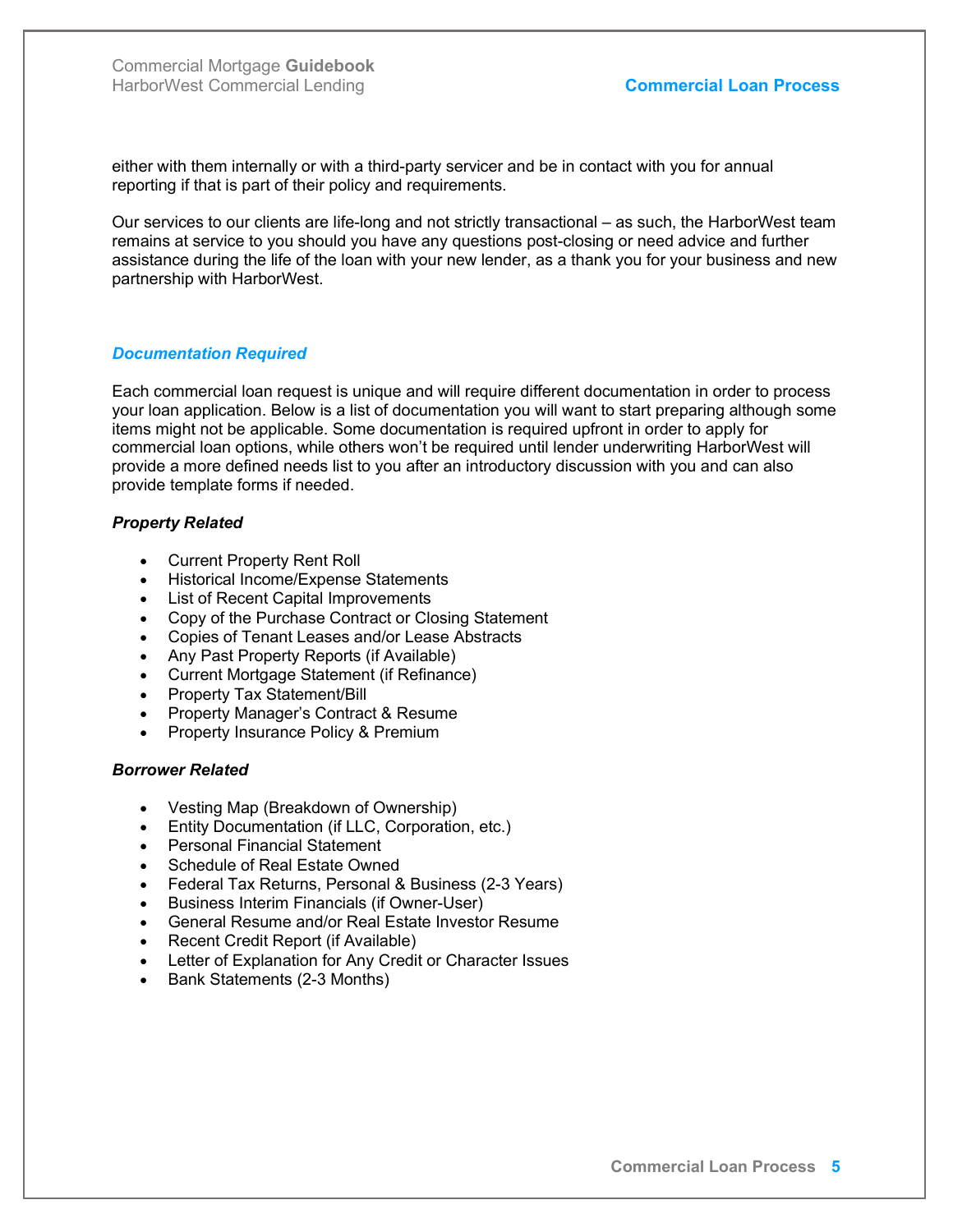### ABOUT THE AUTHOR

Colin Dubel is the lead commercial mortgage advisor and President of HarborWest Commercial Lending. He is responsible for the development of new and existing lender relationships and is the primary point of contact for new clients. He is also responsible for overseeing his team during loan underwriting, processing, and closing.



Prior to forming HarborWest Commercial Lending, Colin was Associate Director of Charter Capital Group where he arranged financing nationwide for commercial and multifamily properties. He also held positions in asset management for Irvine Company, and at CBRE in both their market research and financial consulting groups for the Western Region.

Colin graduated from the Business Economics program at UC Irvine where he developed the undergraduate real estate group for the university. He is a licensed and experienced real estate broker in California (#01907126) and an active member of the commercial real estate finance community including the National Association of Industrial and Office Properties (NAIOP) and California Mortgage Bankers Association (CMBA). He is currently a CCIM member pursuing the Certified Commercial Investment Member (CCIM) designation.

### CONTACT US – COLIN DUBEL

EMAIL: colin@harborwestcommercial.com MOBILE/TEXT: (949) 735 - 6415

#### ABOUT HARBORWEST

HarborWest Commercial Lending is a nationwide commercial mortgage brokerage and advisory firm based in Southern California. We represent commercial real estate owners, investors and business owners in the capital markets to arrange financing for their investment properties. Our team maintains long-standing relationships with over 275 commercial lending sources and leverages these relationships to ensure our clients are connected with the most competitive market financing available. Clients also benefit from our team's experience in quarterbacking the underwriting and loan processing stages to help ensure a smooth and successful funding.

Our company was formed in 2017 by our President, Colin Dubel. After a successful early career at larger commercial real estate firms, Colin wanted to develop a company to fill a large gap in the commercial lending industry. What he found during his tenure was that the higher quality commercial mortgage companies catered solely to large corporations and their transactions. Individual investors and family offices were being cornered into less competitive options from scattered sources and were not being treated as valued clients.

Colin started HarborWest to bring quality work and top lender access typically reserves for larger corporations, to the middle-market investor. Our team prides itself on providing the absolute best loan product and customer service to our loyal clients. We look forward to showing you why our company is #1 as rated by Google Business reviews.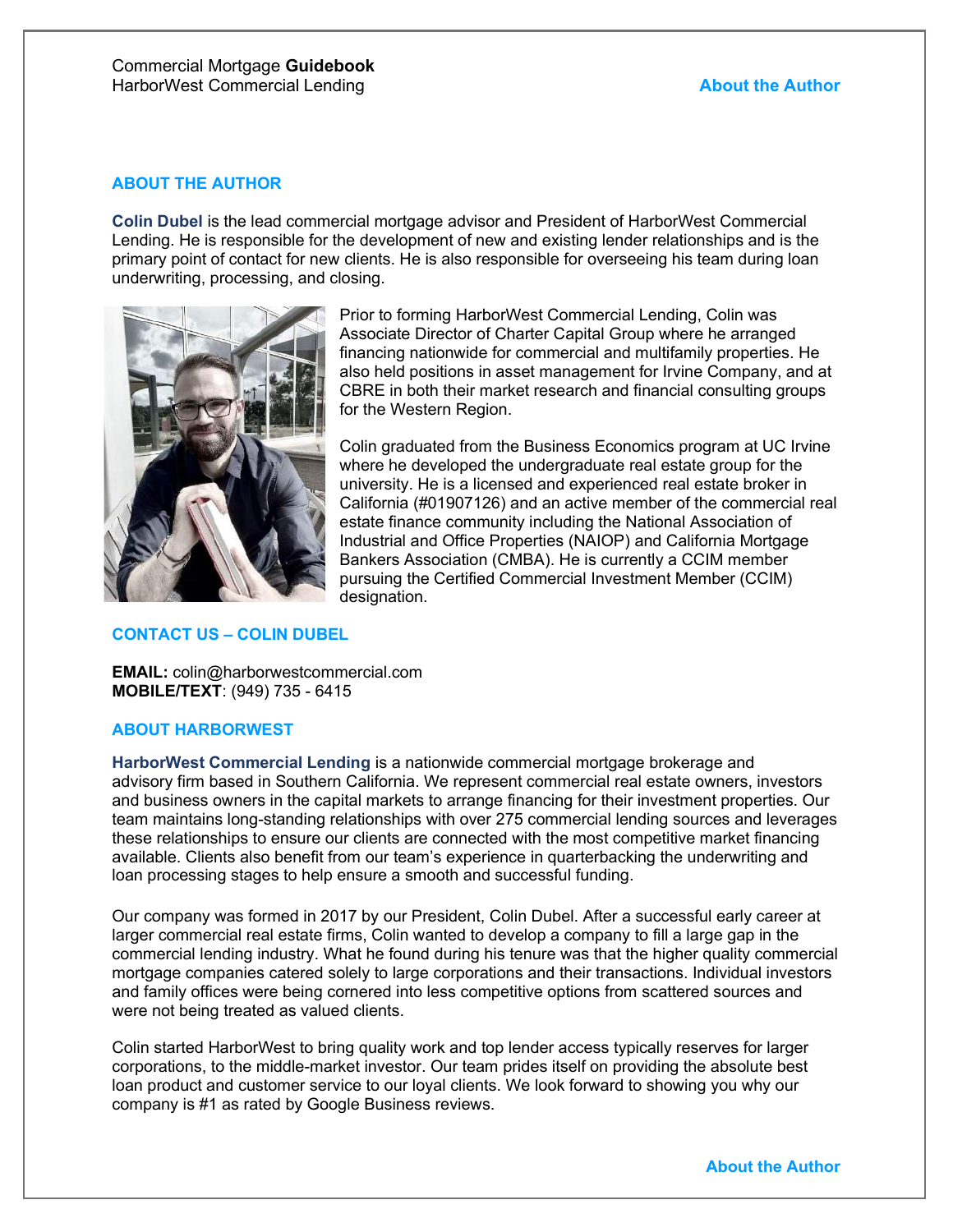.

30/360 An interest rate accrual method in which the interest calculation assumes that all 12 months of a calendar year have 30 days and uses a 360-day year. An Actual/360 interest calculation charges interest for all 365 calendar days using a 360-day year. Therefore, borrowers pay 5 days less interest than under Actual/360.

Acceleration Clause The acceleration clause is the section in a mortgage that says if the borrower sells the property or places a second mortgage / mezzanine loan on the property that the bank can immediately demand to be paid in full.

ACH Stands for Automated Clearing House. Refers to Auto-Pay for a commercial mortgage for loan servicing.

Actual 360 An interest rate accrual method in which interest calculation charges interest for all 365 calendar days using a 360-day year. A 30/360 interest calculation assumes that all 12 months of a calendar year have 30 days and uses a 360-day year. Therefore, borrowers pay 5 days more interest than under 30/360.

Actual 365 An interest accrual method in which the annual interest will be divided by a 365 day year, and the interest for each interest period will be the interest for the actual number of days in that period. The number of days in the year for periodic calculation is usually one of three choices: 1) actual days in the year (365 or 366 for leap years), 2) always 365 days, or 3) always 360 days (based on 12 x 30-day months). Each interest basis reflects a choice for computing the number of days in the interest period and the number of days in the year in which interest is paid.

Actual/Actual An interest accrual method in which the annual interest will be divided by a 365-day year, and the interest for each interest period will be the interest for the actual number of days in that period.

Adjustable-Rate Mortgage (ARM) Mortgage for which the interest rate adjusts periodically up or down through a set index. The initial interest rate usually is lower than that for fixed-rate mortgages, but monthly payments can go up or down when the rate is adjusted. Also called a floating rate mortgage.

ADS Stands for Annual Debt Service. This is the principal and interest total payment made for the first 12 months of the loan. Typically used to calculate the DSCR by using the ADS and the NOI amount.

Agency Refers to government-sponsored entities (GSEs) such as Fannie Mae, Freddie Mac and the SBA.

Allowance Permission to prepay a certain percentage of a commercial loan every year without triggering the prepayment penalty. Typically, a loan will have an allowance of up to 20% before the prepayment penalty takes affect.

Amortization The period over which principal and interest payments are scheduled. A fully amortized loan would have a \$0 balance at the end of the amortization period. A partially amortized loan will have a balance due (balloon payment) at the end of the term.

APR (Annual Percentage Rate) The effective interest rate a loan would have if one accounted for costs associated with securing the loan, such as closing costs and points. It represents the annual cost of a loan and is thus a more reliable indicator for comparing different mortgage options.

Assumable Loan A loan that can be transferred to a new owner when a property is sold. The loan terms including the amount, rate and conditions typically remain the same. The new owner also needs to qualify with the lender.

Assumption Fee A fee paid by the borrower to the lender for the paperwork and processing of records necessary to approve and document a new debtor. Applicable on an assumable loan as described above.

Bad Boys This is the same as Carve Outs and together referred to as the bad boy carve outs which is an exception provision in a non-recourse loan whereby the lender preserves the right to still seek damages for its losses. Nonrecourse lenders will frequently create carve outs for fraud and toxic contamination. If you defraud the lender or fail to disclose toxic contamination, the lender will therefore still be able to come back after you for its losses.

Balloon Payment The balance due at the end of the loan term or maturity. This is common on a loan that is not fully amortized. For example, a loan with a 10-year loan term but a 25-year amortization will not have the loan completely paid down when the loan is due at the end of 10 years. That remaining balance is satisfied by a balloon payment.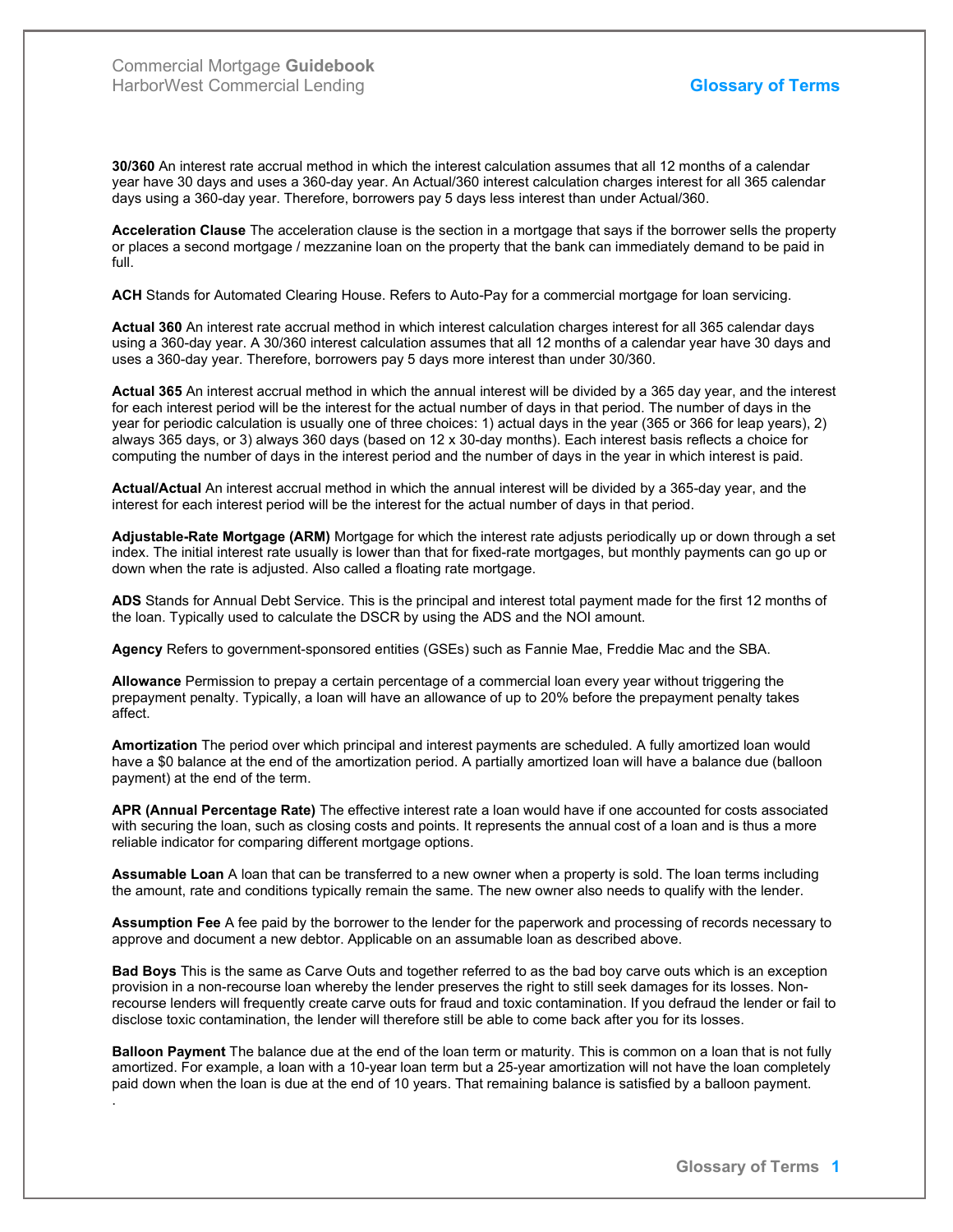Basis Point 1/100th of 1% (0.01%), typically stated as a number of basis points over an index rate. For example, a rate difference between 3.00% and 3.50% would be fifty (50) basis points. Typically used when referencing interest rates and loan points.

**Blanket Loan** Refers to a mortgage that covers more than one parcel of real estate owned by the mortgagor.

Borrower The individual or entity that is the primary repayor of the subject property mortgage. The borrower is responsible for making all payments and fees associated with the loan over the life of the loan. Legal mortgagor.

B-Piece Buyer The B-piece buyer is the buyer of the mortgage-backed bonds rated lower than BBB by Standard & Poors. The B-piece is often called the first loss piece, and it is by far the riskiest investment in the offering. B-piece buyers enjoy a lot of power because without someone to buy the first loss piece, the offering will fail. They therefore enjoy very high yields.

Bridge Loan Short-term mortgage financing that is in place between the termination of one loan and the beginning of another loan. Also, a form of interim loan, generally made between a short-term loan and a permanent (long term) loan, when the borrower needs to have more time before taking the long-term financing.

Bullet Also known at the Maturity or the Term. Refers to the period of time in which the debt must be paid off.

Buydown The process of paying additional points on a loan to reduce the interest rate. Buydowns can be temporary or permanent.

Cap The maximum amount that the interest rate or payment may increase for an adjustable-rate loan, regardless of index changes. An interest rate cap limits the amount the interest rate can change, while a payment cap limits the increase in monthly payment to a specific dollar amount.

Combined LTV The ratio between the loan amounts of all loans on a property and the value of the property. The ratio is commonly expressed as the percentage of value a lender is willing to finance. It differs from the loan-to-value (LTV) ratio only when the property has more than one lien.

CapEx An expense line item that includes expenses for anticipated capital expenditures required to maintain a building and future capital improvements of major building systems (e.g. HVAC, parking lot, carpets, roof, etc.). CapEx stands for Capital Expenditures but is also known as Replacement Reserves. CapEx is important to identify in an income statement because the expense in non-recurring and can affect calculations and value if not excluded.

Capital Stack The capital stack is the sum of the first mortgage plus any second mortgage plus any mezzanine loans plus any preferred equity plus the buyer's down payment or the developer's equity contribution. It is the breakdown of debt and equity on the property.

Carve-Out An exception provision in a non-recourse loan whereby the lender preserves the right to still seek damages for its losses. Non-recourse lenders will frequently create carve outs for fraud and toxic contamination. If you defraud the lender or fail to disclose toxic contamination, the lender will therefore still be able to come back after you for its losses.

Cash on Cash Also known as the cash yield. The basic formula is the annual before tax cash flow / total cash invested. This is the best way to determine the investor yield when using leverage.

Conduit The financial intermediary that sponsors the conduit between the lender(s) originating loans and the ultimate investor. The conduit makes or purchases loans from third party correspondents under standardized terms, underwriting and documents and then, when sufficient volume has been obtained, pools the loans for sale to investors in the CMBS market.

Conventional Loan A mortgage not obtained under a government insured program (such as FNMA or SBA).

Correspondent A lender, servicer or broker approved to exclusively originate a loan for another funding lender.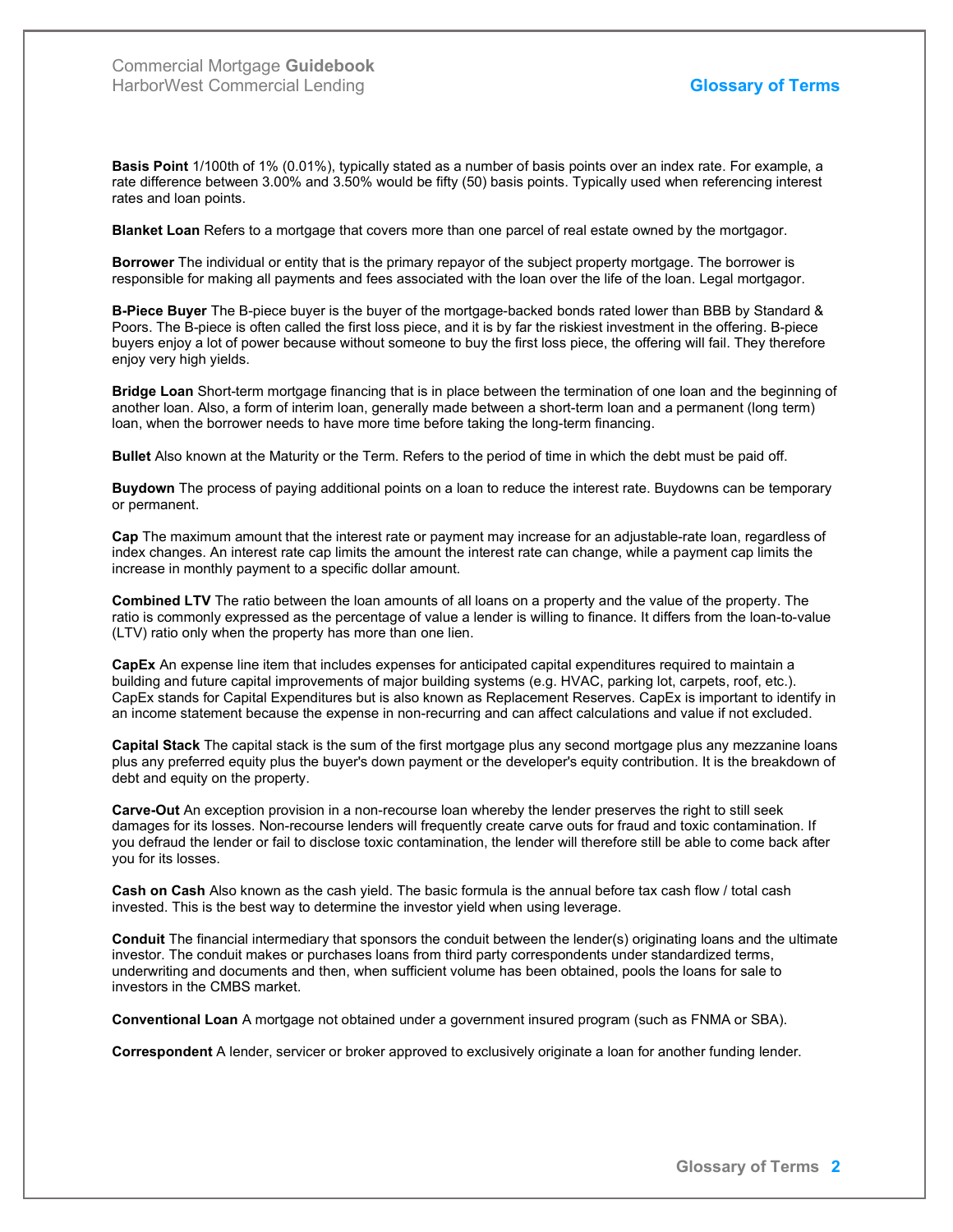Credit Tenant Lease A credit tenant lease is a long-term lease on a triple-net (NNN) basis to an investment grade company - a company with a credit rating from Standard and Poor's of BBB or better. A commercial building leased on a long-term, NNN basis to CVS Pharmacy is an example of a credit tenant lease.

Crowdfunding Crowdfunding is the practice of funding a project or venture by raising many small amounts of money from a large number of people, typically via the Internet. The difference between peer-to-peer lending and crowdfunding is that P2P lending typically involves small loan amounts (\$5,000 to \$50,000), and just one investor lends the entire loan amount. Crowdfunding can sometimes involve much larger amounts, where lots of different investors chip in a little bit to make the loan or the equity investment.

Debt Service Coverage Ratio The Debt Service Coverage Ratio is defined as the Net Operating Income of the proposed project, as projected by the appraiser, divided by the annual principal and interest payments on the proposed takeout loan. Debt Service Coverage Ratio = Net Operating Income / Proposed Annual Payment on the Takeout Loan. The Debt Service Coverage Ratio is customarily expressed to two digits, such as 1.17 or 1.32. The Debt Service Coverage Ratio must usually exceed 1.25. In other words, the projected Net Operating Income, as determined by the independent appraiser selected by the bank, must be at least 125% of the annual principal and interest payment on the proposed takeout loan.

Debt Yield Ratio The Debt Yield Ratio is defined as the Net Operating Income (NOI) divided by the first mortgage debt (loan) amount, times 100%. For example, let's say that a commercial property has a NOI of \$437,000 per year, and some conduit lender has been asked to make a new first mortgage loan in the amount of \$6,000,000. Fourhundred thirty-seven thousand dollars divided by \$6,000,000 is .073. Multiplied by 100% produces a Debt Yield Ratio of 7.3%. What this means is that the conduit lender would enjoy a 7.3% cash-on-cash return on its money if it foreclosed on the commercial property on Day One.

Deed of Trust An instrument used in many states in place of a mortgage. Property is transferred to a trustee by the borrower, in favor of the lender and re-conveyed upon payment in full.

Deed of Reconveyance When a borrower has paid in full on a mortgage, the lender then awards the borrower a deed of reconveyance. This document also becomes a part of public record. Also known as reconveyance deed and recon.

Default The failure to perform an obligation as agreed in a contract.

Defeasance Defeasance is the substitution of government securities for the property as collateral. A Borrower desiring to obtain a release of its property from the trust may purchase and pledge to the trust a collection of government securities that are specifically selected to generate sufficient cash to make all monthly payments due on the loan through and including any balloon payment due on the maturity date. Defeasance is not prepayment. Technically the note remains outstanding but is repaid from cash flow from the government securities purchased rather than through cash flow generated by a property. The property is released to the Borrower free from the mortgage lien.

Deficiency Judgement A court order to pay the balance owed on a loan if the proceeds from the sale of the security are insufficient to pay off the loan. Deficiency judgments are not allowed in all states.

Delinquency A loan payment that is overdue but within the period allowed before actual default is declared.

Due Diligence The process of investigation, performed by investors, into the details of a potential investment, such as an examination of operations and management and the verification of material facts.

Due-on-Sale Clause A provision in a mortgage or deed of trust that allows the lender to demand immediate payment of the balance of the mortgage if the borrower sells the home.

End Loan A permanent loan that is used specifically to pay off a construction loan. End loans are more commonly known as takeout loans. All takeout loans are permanent loans, but not all permanent loans are takeout loans. For example, a refinance used to pull equity out of a property would be a permanent loan but not a takeout loan.

Equity The difference between the property value less the total debt liens on the property. This is the net value of the property to the owner.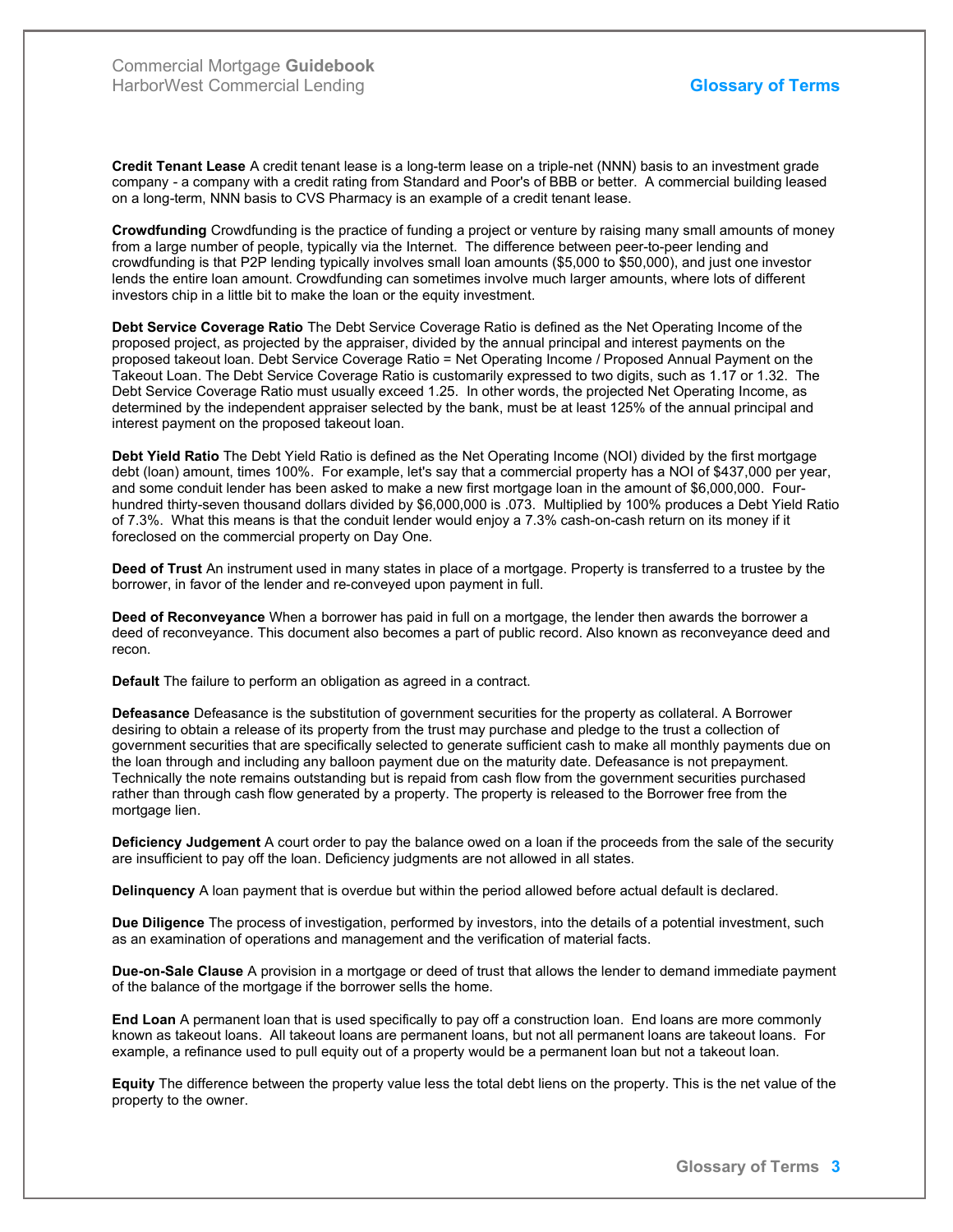Exit Fee A fee owed to a commercial real estate lender when a loan is paid off. This is usually presented as a point fee and is more common on bridge and private loans. An origination fee or loan point usually collected upfront at the origination of the loan might be pushed to the back end or exit when the loan is paid off.

Foreclosure The process by which a lender takes back a property on which the mortgagee had defaulted. A servicer may take over a property from a borrower on behalf of a lender. A property usually goes into the process of foreclosure if payments are no more than 90 days past due.

Forward Commitment A written promise from a lender to provide a loan at a future time.

Good Faith Deposit The upfront deposit from the Borrower to the Lender to begin the loan underwriting process. The amount is determined by the Lender and usually covers the property reports and an overage. This is usually separate from a Rate Lock Deposit.

Guarantor Also known as a sponsor. A guarantor is someone who signs personally for a commercial loan. Usually Borrowers that are entities will have their managers and majority partners sign as Guarantors for the loan.

GSE Stands for government-sponsored entity and includes lenders such as Fannie Mae, Freddie Mac and the SBA. Also more commonly referred to as Agency lenders.

Hard Money Usually short-term loans designed for properties that do not cash flow, situations requiring quick closings, or borrowers or transactions that cannot qualify for conventional financing.

Hybrid Loan A part fixed rate loan and part adjustable-rate loan. Most commercial real estate loans are hybrid loans and have a fixed rate for the first portion of the loan, followed by a period of adjustable rate.

Impounds Impounds are additional mortgage payment collections above and beyond the principal and interest payment collections. A lender may "impound" for property taxes, insurance, tenant improvements, leasing commissions or deferred maintenance among other things.

Interest Accrual Method (UI) The method by which interest is calculated through the loan term; options include Actual 360, Annual 365, 30/360, and Actual/Actual.

Interim Financials This refers to the most recent year of business financials that are not reported yet on a tax return.

Index A published interest rate, such as the Prime Rate, LIBOR, Treasury Bill / Treasury Note rate, 11th District COFI, etc. Lenders use indexes to establish interest rates charged on mortgages or to compare investment returns. A final note rate typically includes an Index Yield plus a Spread.

Interest Rate The sum charged for borrowing money, expressed as a percentage.

Investment Grade An investment is considered investment grade if it is rated BBB or better by Standard & Poors.

Junior Debt A mortgage that is subordinate to the claims of a prior lien or mortgage; a second mortgage.

Leverage Using someone else's money to purchase a property. Refers to the ability to use the investment as collateral for a loan.

Lien A legal claim or attachment against property as security for payment of an obligation.

LIBOR The short-term rate at which banks will lend to each other in London. Commonly used as a benchmark for adjustable-rate loans. Stands for London Inter Bank Offering Rate. This is a common index used for commercial real estate loans.

Loan Documents Documents prepared by a lender in conjunction with granting the loan to the borrower; may include a promissory note, deed of trust, and required loan disclosure documentation.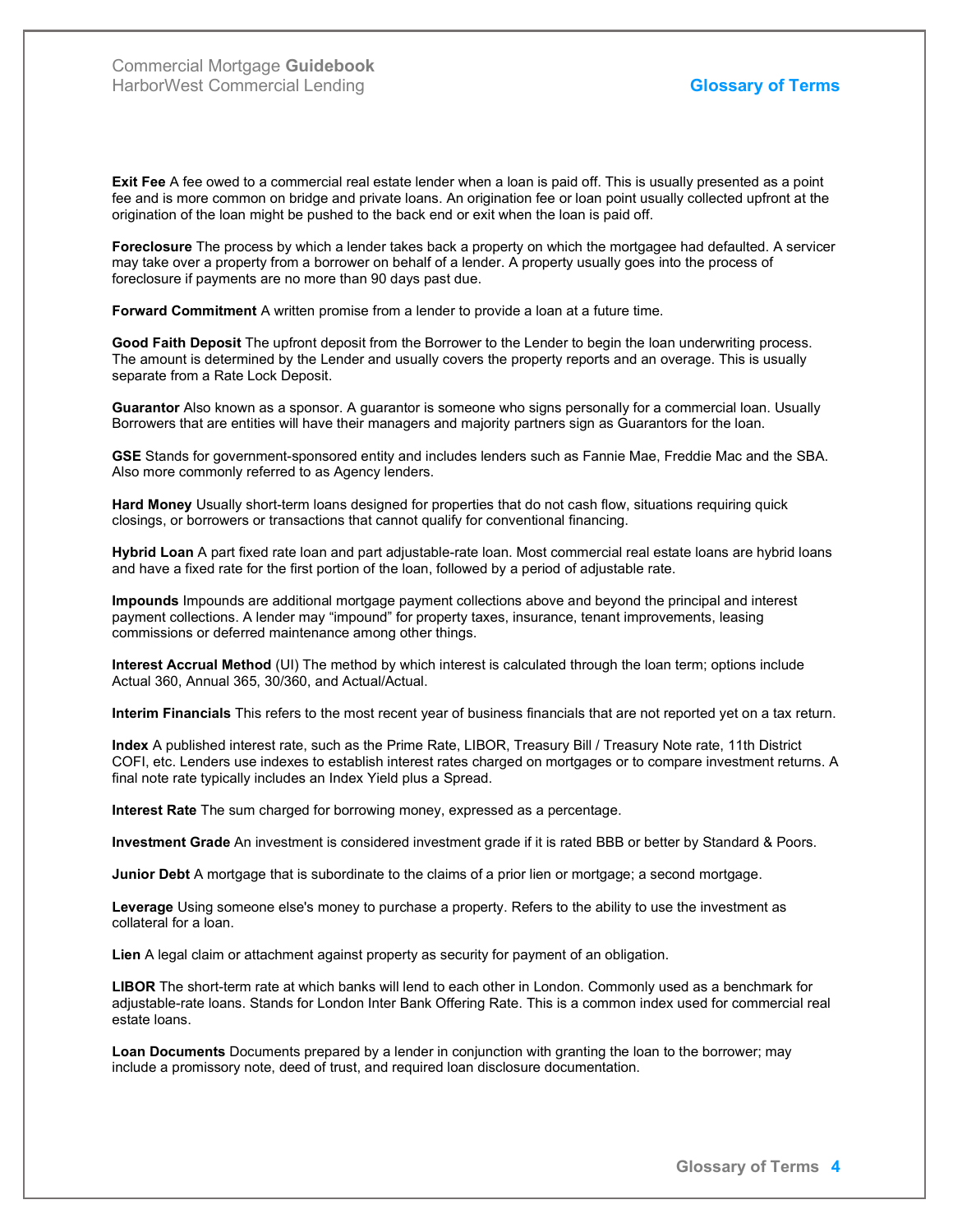Loan-to-Cost Ratio The most important ratio in commercial construction loan underwriting is, by far, the Loan-To-Cost Ratio. The Loan-to-Cost Ratio is the construction loan amount divided by the total cost of the project, the result being multiplied by 100%. Loan-To-Cost Ratio = (Construction Loan Amount / Total Project Cost) x 100%.

Lockbox Provision The trustee is given control over the gross revenues of the underlying properties in a CMBS. Property owners only have claim to cash flows net of expenses. Expenses include debt service, taxes, insurance, and other operating expenses. The lender ensures they are repaid first before owners get their distributions.

Lock Out Clause A provision in a mortgage or deed of trust that prohibits early prepayments. This can vary lender to lender, but in the case where it is considered it is usually only for the first few years of the loan.

LOI Stands for Letter of Interest. Also referred to as a Term Sheet or Letter of Expression among others. An LOI is a summary of loan terms that a lender is proposing to the Borrower before the underwriting process commences.

LTV The Loan-to-Value Ratio is defined as the Loan Amount / Value. A \$5,000,000 loan request on a \$10,000,000 property value would be a 50% LTV.

Maturity Refers to the period in which the debt must be paid off. Also known as a loan term or bullet.

Margin The amount that is added to an index rate to determine the total interest rate for an adjustable-rate mortgage. The margin may also be known as the spread.

Mezzanine Loan A mezzanine loan is similar to second mortgages, except a mezzanine loan is secured by the stock of the corporation that owns the property, as opposed to the real estate. Because stock is personal property and not real property, a lender can foreclose on a mezzanine loan faster than the real estate. It is a loan on equity instead of debt like a commercial mortgage.

Mini-Perm Mini-perms are short term commercial first mortgages, typically made by commercial banks at interest rates that are much lower than those offered by bridge lenders. Mini perms are most often created as part of a construction loan request.

Mortgagee The lender in a mortgage transaction.

**Mortgagor** The borrower in a mortgage transaction who pledges property as a security for a debt.

Mortgage Broker the entity that acts as a go-between between an investor/landlord and mortgage lender, handling the loan origination and the processing of the loan. A broker does not make direct loans to buyers but works to find the best deal and finally collects fees as part of the mortgage process.

Multifamily This refers to a residential property that has 5-units or more. When a property has 5 residential units and above it is considered and underwritten as a commercial property. A property with 1-4 units is considered residential property.

NOI Stands for Net Operating Income. The total income less operating expenses, adjustments, etc., but before mortgage payments, and non-recurring expenses such as capital improvements, tenant improvements and leasing commissions.

Non-Recourse A mortgage in which the lender will not pursue personal liability against the borrower. The lender's security is the real estate being financed. Usually subject to standard carveouts including fraud and misrepresentation.

Notice of Default To initiate a non-judicial foreclosure proceeding involving a public sale of the real property securing the deed of trust, the trustee under the deed of trust records a Notice of Default and Election to Sell the real property collateral in the public records.

Note This refers to the Promissory Note which is part of the loan documents to borrowers and outlines the rates and terms of the commercial loan.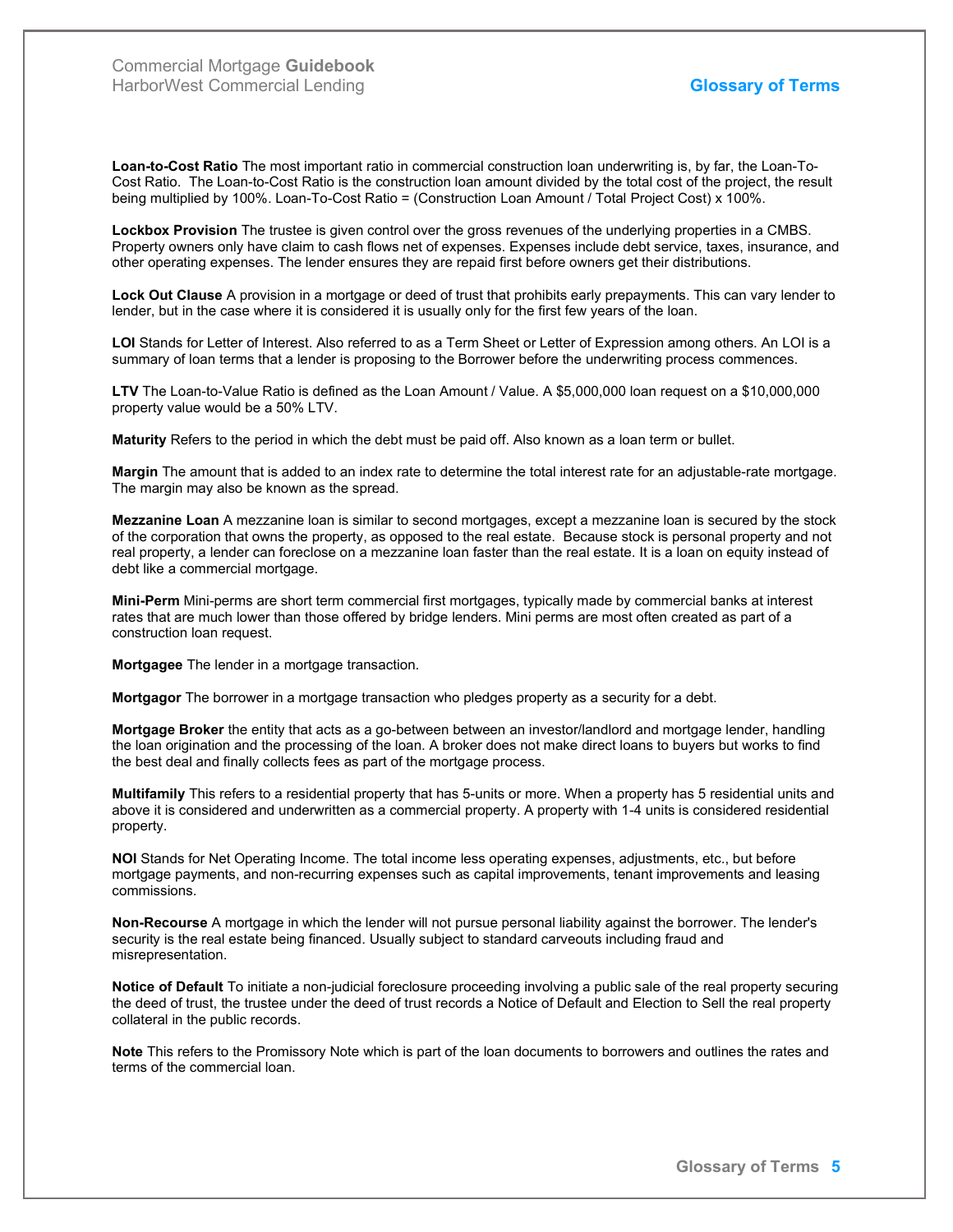Origination Fee A fee calculated as a small percentage of the value of the loan, charged by a mortgage lender or broker for processing the loan. Usually calculated in loan points. A 1% origination fee (1 point) of a \$5,000,000 loan would be \$50,000.

Owner-User This refers to a commercial real estate property that is both owned by the Borrower and whose tenant is owned by the Borrower. Owner-user properties are business real estate for business owners.

PAR No loan origination points charged. This sometimes can be done in exchange for a higher interest rate.

Partial Recourse A combination of recourse and non-recourse conditions in a loan.

Permanent Loan A permanent loan is a first mortgage on a commercial property that has a common commercial loan structure usually of a 5-year fixed rate or longer and a 25-year amortization or longer. Usually termed to distinguish from a short-term loan such as a bridge loan or construction loan.

PFS Personal Financial Statement. This form provides a summary of a Borrower's assets and liabilities.

Phase I An assessment and report prepared by a professional environmental consultant which reviews the property both land and improvements - to ascertain the presence or potential presence of environmental hazards at the property such as underground water contamination, PCB's, abandoned disposal of paints and other chemicals, asbestos and a wide range of other potentially damaging materials. This Phase I Environmental Site Assessment ("ESA") provides a review and makes a recommendation as to whether further investigation is warranted (a Phase II Environmental Site Assessment). This latter report would confirm or disavow the presence of an environmental hazard and, should one be found, will recommend additional review and/or mitigation efforts that should be undertaken.

PITI Stands for principal, interest, taxes and insurance. This would be the four components of a mortgage payment if it was an amortized loan with impounds.

Points Points are a one-time charge assessed at closing by the lender or broker for loan origination. One point equals 100 basis points, or 1% of the loan. Referred to as a "par loan" if no points are charged by the lender.

Portfolio Loan A commercial real estate loan that the lender has no intention of ever selling off. The loan would stay within the real estate portfolio of the lender.

Prepayment Penalty A fee penalty charged to a borrower who makes a prepayment on a commercial loan both partial or in full. The three most common forms of prepayment penalty are "yield maintenance," "defeasance," and "stepdown" or "declining percentage".

Prime Rate The interest rate that commercial banks charge their most creditworthy borrowers, such as large corporations. This is a popular index for commercial real estate loans most commonly SBA loans.

Principal The amount of debt, not including interest, left on a loan. Principal is the face amount of a loan.

Promissory Note Also known shorthand as the Note. It is part of the loan documents to borrowers and outlines the rates and terms of the commercial loan.

PTA Prior to Approval. Refers to a loan condition and when it is required to be addressed.

**PTD** Prior to Documents. Refers to a loan condition and when it is required to be addressed.

PTF Prior to Funding. Refers to a loan condition and when it is required to be addressed.

Recourse A type of mortgage loan in which the lender's remedies in the event of borrower default are unlimited, extending beyond the property to the borrower's personal assets.

REIT A real estate investment trust, sort of like a mutual fund that buys and operates commercial buildings. REIT's are exempt from Federal income taxes, as long as they pass 90% of their earnings through to their shareholders.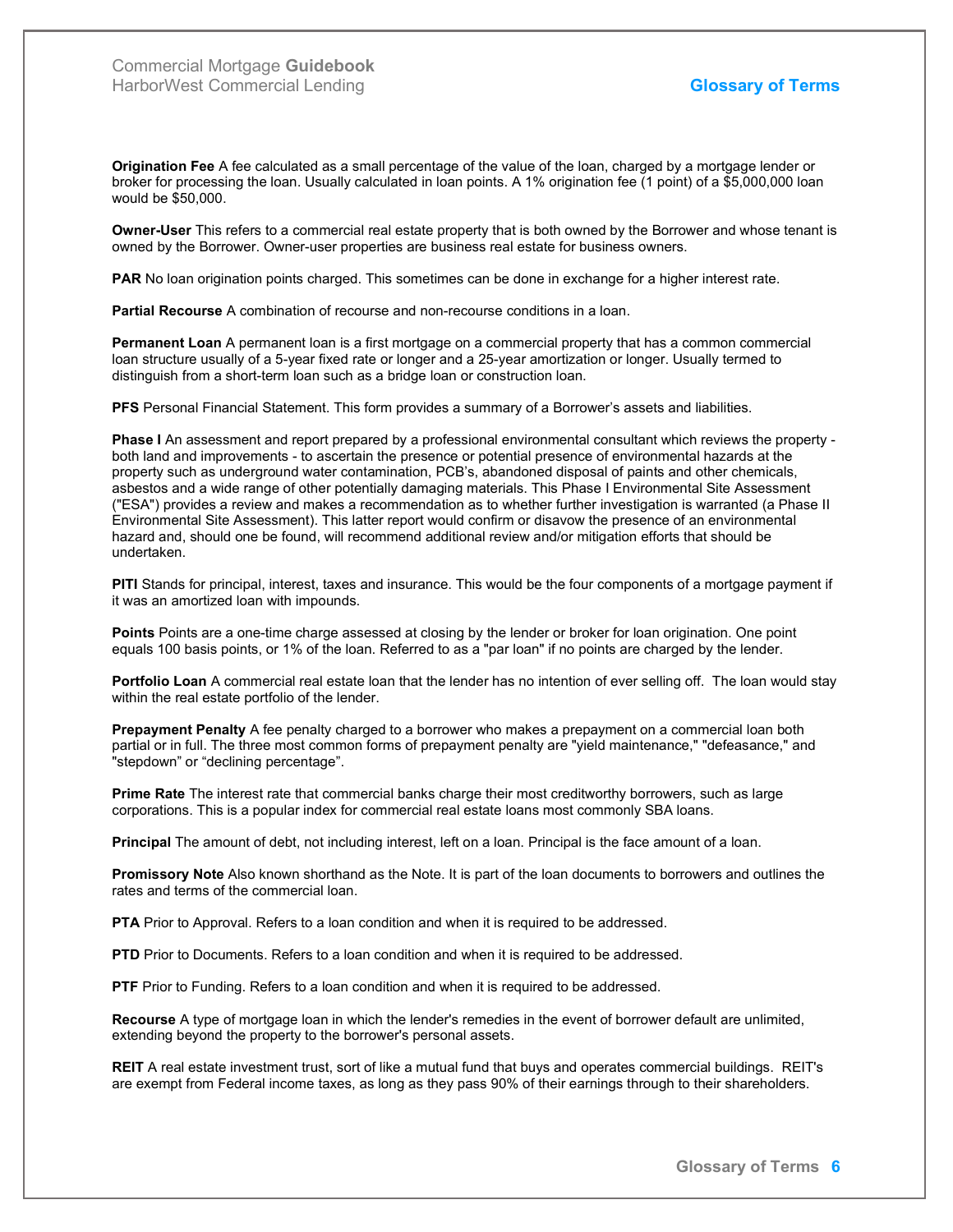Rent Roll A Rent Roll is a tenancy list that summarized the leases. A Rent Roll may include unit numbers, tenant names, lease start, lease end, current rent charge, market rent change, and any special notes or considerations that would be on a lease abstract.

Securitization The process of turning a pool of mortgages into bonds that can easily be traded in the organized securities market.

Senior Loan This is a commercial loan that is in first lien position. The primary loan on a property above and secondary financing.

Servicer Institution acting for the benefit of the certificate holders in the administration and servicing of mortgage loans in the CMBS. Functions include reporting to the Trustee, collecting payments from borrowers, advancing funds for delinquent loans, negotiating workouts or restructures (as permitted by the PSA), taking defaulted loans through the foreclosure process, and liquidating defaulted loans and REO.

Single Asset Entity This is a commercial real estate ownership entity whose only asset is the subject property and whose only debt is the subject property mortgage. No other assets or liabilities encumber the entity.

Small Balance A term that usually refers to loans that are under \$5,000,000. However, it is a term used loosely and may be a different amount considered depending on the lender or person you are speaking to.

Sponsor Also known as the Guarantor. A sponsor is someone who signs personally for a commercial loan. Usually Borrowers that are entities will have their managers and majority partners sign as Sponsors for the loan.

Spread Also known as the Margin. The amount that is added to an index rate to determine the total interest rate for an adjustable-rate mortgage.

Sizing Refers to a lender or broker analyzing the 3 most common loan calculations: the Loan-to-Value Ratio, Debt Service Coverage Ratio, and Debt Yield Ratio.

SREO Schedule of Real Estate. A form that provides details of the real estate owned by a Guarantor.

Stabilized Refers to a commercial property being 100% occupied at or near market rent levels. Stabilized means the property has reached its potential and is collecting the likely maximum potential rent.

Stepdown Refers to a stepdown prepayment penalty or a declining percentage prepayment penalty. The prepayment penalty for the loan declines or "steps down" every year that passes into the life of the loan. A 5-4-3-2-1-0% structure would start with the first year penalty at 5% and decline until the penalty expires to 0% in the fifth year.

Subordination Clause A clause in which the holder of a mortgage permits a subsequent mortgage to take priority. Subordination is the act of yielding priority. This clause provides that if a prior mortgage is paid off or renewed, the junior mortgage will continue in its subordinate position and will not automatically become a higher or first mortgage.

SWAP Refers to a SWAP contract interest rate structure explained in more detail in this guide.

Takeout Loan A takeout loan refers to the permanent loan that pays off a construction loan. A developer is "taking out" the construction loan with a long-term loan.

Term The length of a loan. Also known as Maturity or the Bullet.

Third Party Reports Reports from third part professionals such as appraisals, environmental reports, title reports, structural engineering reports, surveys, etc.

TI/LC Stands for reserves for tenant improvement and leasing commission replacement reserves (TILC). Tenant Improvements refers to the expense to physically improve the property to attract new tenants to new or vacated space which may include new improvements or remodeling. May be paid by tenant, lessor, or both. Typically, tenants are provided with a market rate TI allowance (\$/sq. ft.) that the owner will contribute towards improvements. The tenant must pay for amounts above the TI allowance desired by the tenant. A Leasing Commission is an amount, usually a percentage of the total lease transaction, earned by a real estate broker or leasing agent for his services.